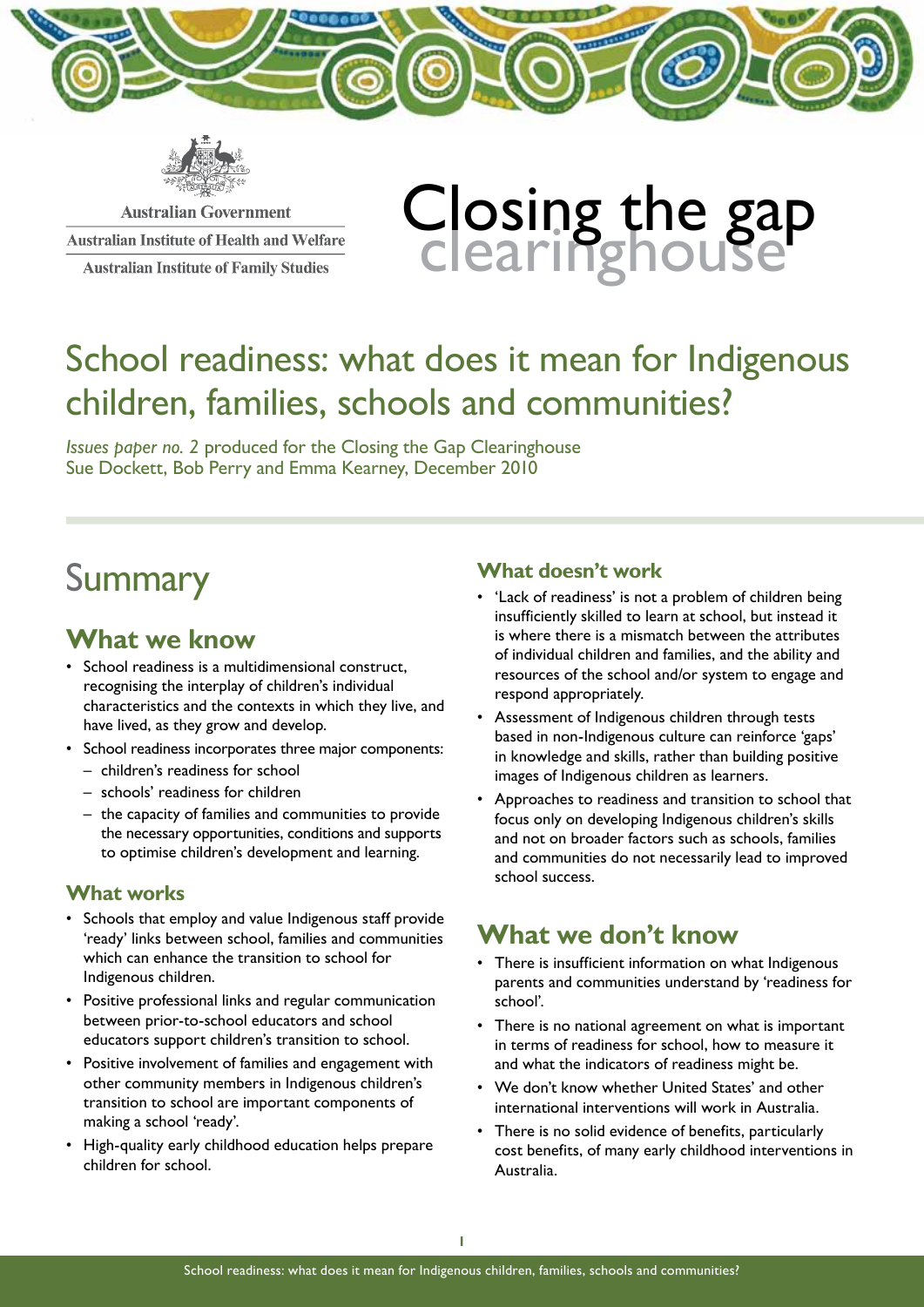# **Contents**

| $Introduction. \ldots \ldots \ldots \ldots \ldots \ldots \ldots \ldots \ldots \ldots \ldots \ldots \ldots$ |
|------------------------------------------------------------------------------------------------------------|
|                                                                                                            |
| Links between school readiness and the health<br>and learning aspects of early child development?8         |
| What do we know about the readiness of<br>Indigenous children, families and communities? 10                |
| Which readiness programs and activities have been<br>developed both nationally and internationally? 12     |
| What are the data limitations and research gaps?  17                                                       |
| Appendix I: Background to the literature review  18                                                        |
| Appendix 2: Brief descriptions of readiness<br>programs and activities20                                   |
|                                                                                                            |

# Introduction

There have been several literature reviews, topical papers and policy briefs in recent years, reflecting a growing interest across Australia in both the transition to school and perceptions of school readiness (see for example, Centre for Community Child Health, 2008a; Erebus International & Minimbah Consultants 2008; Farrar, Goldfeld & Moore 2007; McTurk et al. 2008; Smart et al. 2008; Sorin & Markotsis 2008). This growing interest is also seen in policy at national, state and local levels. For example, the Council of Australian Governments (COAG) has noted the early years as a critical time in development that influences children's transition to school (COAG Reform Council, 2009; Commonwealth of Australia 2009b). These COAG commitments are reflected in the national Early Years Learning Framework (Commonwealth of Australia 2009a), which describes transitions as times of opportunity and challenge, recognising that many people and contexts contribute to successful transitions, including the transition to school.

The national roll-out of programs to support readiness, such as Home Interaction Program for Parents and Youngsters (HIPPY) (Dean & Leung 2010), and the move to provide a population measure of children's readiness through the Australian Early Development Index (AEDI) (Centre for Community Child Health and the Telethon Institute for Child Health Research 2009) are further evidence of the political interest in school readiness.

At the state and local level, many school systems, districts and early childhood networks have developed approaches and programs to support children's transition to school. These programs often address school readiness.

<u>uniterna</u>

The transition to school is a focus point for considering school readiness (Boethel 2004), with the actions of children, families, educators and communities reflecting a range of perceptions and expectations. The transition process occurs over time and incorporates a broad range of experiences that together provide a solid basis for the start of school. Such experiences could include health and welfare services, community or parenting support programs and access to high-quality early childhood education programs (Ackerman & Barnett 2005; Centre for Community Child Health 2008a; Dockett & Perry 2007; Farrar et al. 2007).

There are many definitions of school readiness. Some refer to the skills and attributes of individual children, defining it as 'the state of child competencies at the time of school entry that are important for later success' (Snow 2006:9). Others are based more on holistic approaches, considering not only characteristics of the individual child, but also a range of influences on their development and learning, such as the family, school and community (Centre for Community Child Health 2008a; Dockett & Perry 2009; Vernon-Feagans et al. 2008).

In this paper, school readiness for Indigenous Australian children is investigated from the basis of the strengths of all concerned—children, families, educators and communities. Research is analysed and programs are described. An overview of these programs is provided in the section 'Which readiness programs and activities have been developed both nationally and internationally?', with more details provided in Appendix 2.

# What is school readiness?

Early ideas about readiness focused on the characteristics of individual children, including their age, maturity and/ or academic skills (Kagan & Rigby 2003; Snow 2006). As a result, children were labelled as 'ready' or 'unready' for school. With the advent of the then US President Bush's United States National Education Goal that '... all children in America will start school ready to learn' (National Education Goals Panel 1991), broader conceptualisations of readiness have been promoted both in the US and internationally. These refer to readiness as multidimensional, recognising the interplay of children's individual characteristics and the contexts in which they live, and have lived, as they grow and develop (Kagan & Rigby 2003). Representing this view, Meisels (1999:62–3) has argued that: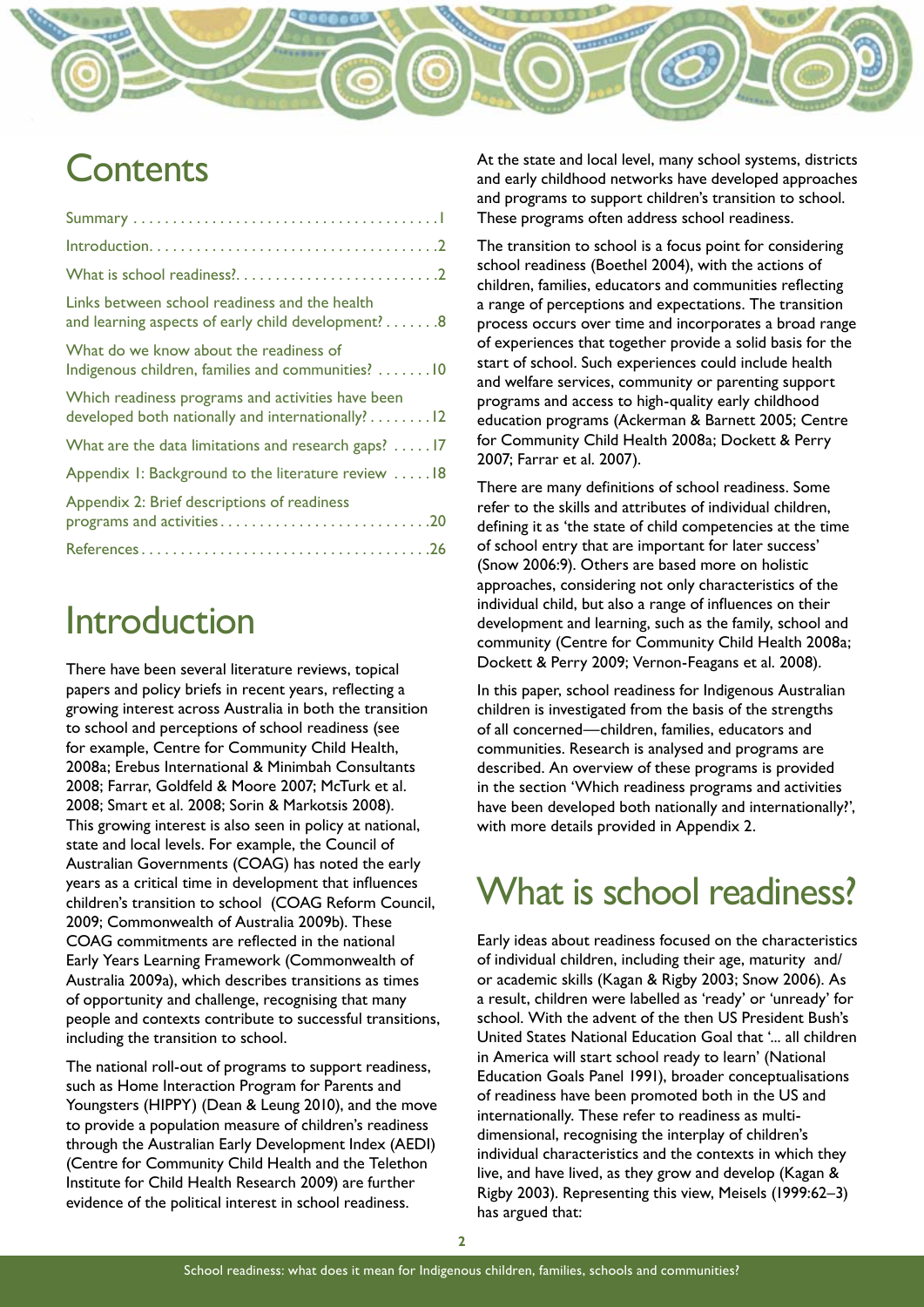

Readiness must be conceptualised as a broad construct that incorporates all aspects of a child's life that contribute directly to that child's ability to learn. Definitions of readiness must take into account the setting, context, and conditions under which the child acquires skills and is encouraged to learn. Assessment of readiness must, in consequence, incorporate data collected over time from the child, teacher, parents, and community.

Three components have been identified in broad definitions of readiness:

- • children's readiness for school
- schools' readiness for children
- the capacity of families and communities to provide the necessary opportunities, conditions and supports to optimise children's development and learning.

Aligned with these components are several dimensions, noted in Table 1. It is the interaction of each of these that constitutes readiness for school: each of the components and dimensions is considered necessary, but not sufficient, for children's readiness.

Many of the state-based strategies for improving readiness developed in the United States in recent years have recognised these components of readiness (for example, First 5 2004; Rhode Island KIDS COUNT 2005; The Wisconsin Council on Children and Families 2003). Similar definitions have been promoted in Australia (Centre for Community Child Health 2008a,b; Dockett & Perry 2007, 2009; Farrar et al. 2007; Sorin & Markotsis 2008). In addition to these components, there is recognition that support for readiness needs

to go beyond individual communities to the broader societal level, where focus on the importance of the early childhood years, commitment to investment, supportive government policies and programs underpin notions of a 'ready society' (Dickens et al. 2006; Mustard 2006).

Broad definitions of school readiness are based in ecological theory (Bronfenbrenner & Morris 1998), which recognises the influence of the children themselves, family, school, community and the availability of appropriate services and support within conceptualisations of readiness for school. From this perspective, school readiness is a multifaceted construct, which incorporates a broad picture of children's abilities, health, and behaviours, as well as the capacity of families, educational programs and the broader community to support children's early learning and development (Boethel 2004; High PC & The Committee on Early Childhood Adoption and Dependent Care Council on School Health 2008).

Reflecting the different components, discussions of school readiness draw on the following three major bodies of research:

- • children's readiness—the relative importance and interplay of children's skills and abilities across developmental domains. This literature includes issues related to the measurement of readiness and assessment of young children
- ready schools—the contributions of school contexts to children's readiness
- family and community supports—readiness as an outcome of children's early educational experiences and home environment.

| <b>Components</b>                                                                                          | <b>Dimensions</b>                                                                                                                                                                                                                                                                                                    |
|------------------------------------------------------------------------------------------------------------|----------------------------------------------------------------------------------------------------------------------------------------------------------------------------------------------------------------------------------------------------------------------------------------------------------------------|
| Children's readiness for school<br>(enabling them to participate in<br>classroom and learning experiences) | Ready children have a wide range of skills and abilities across the dimensions of:<br>physical wellbeing<br>social and emotional development; approaches to learning<br>language development<br>• cognition and general knowledge                                                                                    |
| Schools' readiness for children                                                                            | Ready schools:<br>• provide necessary supports for children<br>• have quality teaching and learning                                                                                                                                                                                                                  |
| Family and community supports and<br>services that contribute to children's<br>readiness                   | Family and community services and supports promote:<br>access to high-quality and developmentally appropriate preschool programs<br>recognition of the importance of parents as teachers and support for parents to fulfil this role<br>provision of adequate nutrition, physical activity and access to health care |

#### **Table 1: Components and dimensions of school readiness**

*Source:* Adapted from Ackerman & Barnett 2005; Dockett & Perry 2007; Kagan et al. 1995; National Education Goals Panel 1997.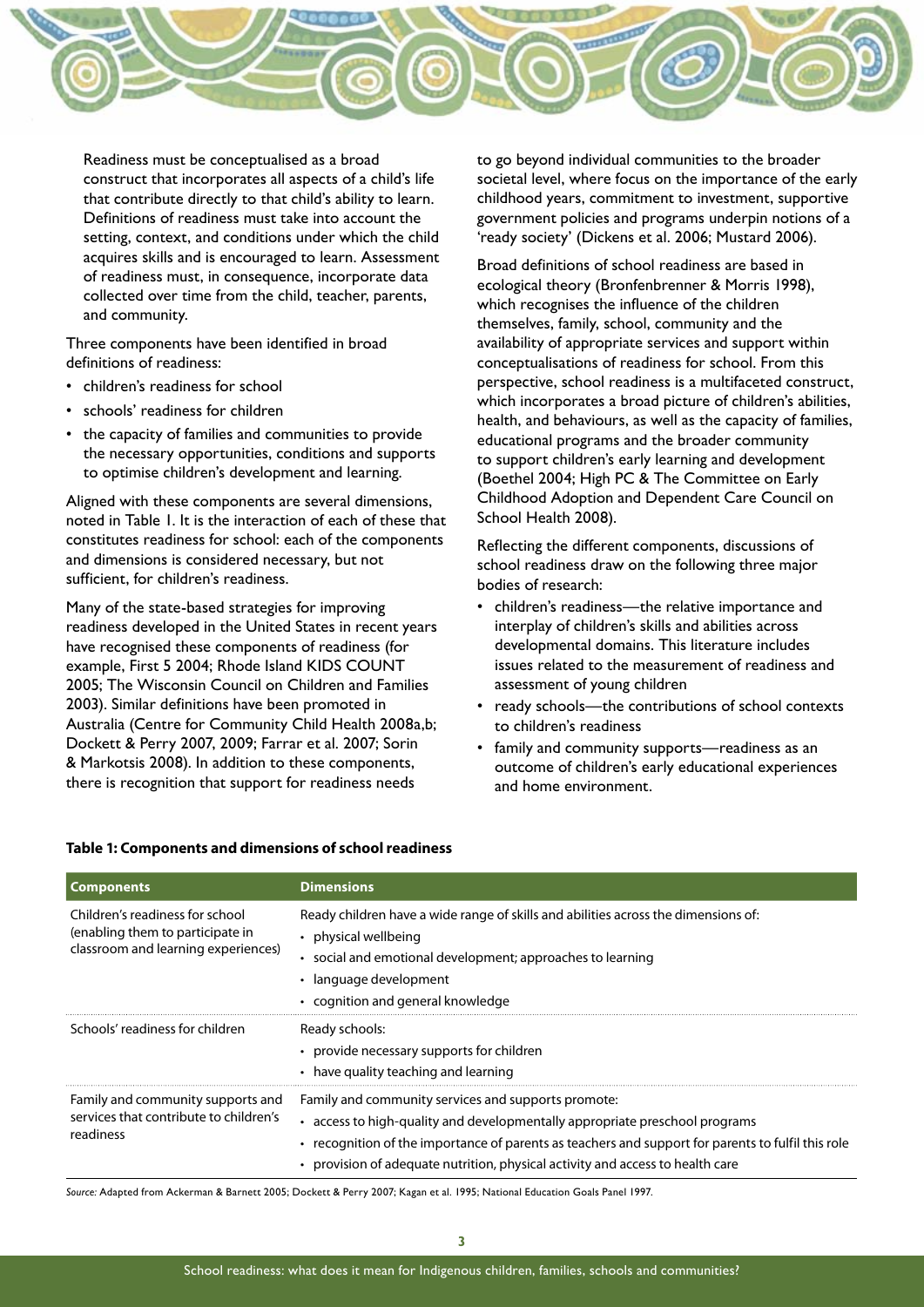# **Children's readiness for school**

There is a great deal of research connecting readiness with child-specific factors that are linked to children's later school success. Some of this research focuses on the age at which children start school, despite recognition that age is not a reliable predictor of school success (Meisels 1999).

Considerable attention has also been directed towards children's cognitive and language skills at school entry and, more recently, to other developmental domains and their contributions to readiness (Arnold et al. 2006; Duncan et al. 2007; Janus & Offord 2007). For example, in addition to studies of children's literacy and numeracy skills (Blair 2001; Leigh & Gong 2008), there have been studies emphasising the importance of:

- • children's physical and mental health (Cook, Schaller & Krischer 1985; Zubrick et al. 2006)
- emotional wellbeing, and social skills as they start school (Blair 2003; Mashburn & Pianta 2006; Stacks & Oshio 2009)
- • some studies have considered the interaction of children's development across different dimensions and the implications of these at school entry (Hair et al. 2006).

Results indicate that all areas of development—not just cognitive and language domains—are important in promoting school success (Forget-Dubois et al. 2007). This approach was reinforced in *The Report of the Review of Aboriginal Education* (NSW Aboriginal Education Consultative Group Inc and NSW Department of Education and Training 2004) when it was recognised that 'a holistic approach to addressing the specific health, development and wellbeing needs of Aboriginal children in the context of strengthening the capacity of families and communities to meet those needs' was required in transition to school programs.

Recognition of the importance of developmental domains in readiness has spurred a range of assessment approaches, often focusing on levels of achievement in specific areas, as measured on a range of tests. While it is possible to identify such tests (Meisels 2007; Snow & Van Hemel 2008; Sorin & Markotsis 2008), problems with their use as school readiness measures have also been identified. Readiness tests are used much more in the United States than in Australia. However, there is debate about the appropriateness of assessing young children on high-stakes tests, and in particular, basing major educational decisions on the outcomes of such tests (Meisels 1999, 2007).

Pianta's (2004) analysis of over 70 published studies showed 'significant instability in the way children perform on formal assessments of academic and social skills

during the transition period'. Meisels (2007) describes young children as 'unreliable test takers', affected by the nature of the testing environments as much as the tests themselves. Further, he argues that testing children at school entry assumes that children have had access to the same learning experiences and opportunities before school and that they are all being prepared for the same educational context.

In addition to questioning both the validity and reliability of assessments, or indeed any single indicator of children's growth and development, researchers (Brown et al. 2007; La Paro & Pianta 2000; Meisels 2007; Snow 2006) have argued that assessments of readiness should be the start of an appropriate learning and teaching program, rather than a prediction about how performance levels are linked to future school success. This argument supports a view of readiness as a relative construct, where teachers in different schools will have different definitions of what is required to engage effectively in their classroom environments. Parents and caregivers are likely to have different views of readiness from educators (Barbarin et al. 2008; Hatcher & Engelbrecht 2006). It also supports children's knowledge and skills being considered relative to the opportunities they have experienced (Graue 2006; Kagan 2007; Meisels 2007).

Following from this, readiness is not something that children should be required to demonstrate before they start school; rather, it develops within environments where adults and peers support children's learning and development through participation in meaningful and relevant experiences (Rogoff 2003). Despite growing support for the view of readiness as relative, there remain jurisdictions in which measuring children's skills is the main focus of school readiness assessment. Caution is required when considering the adoption of such approaches (McTurk et al. 2008; Meisels 2007).

Alternative modes of readiness assessment, including observational assessments (Meisels et al. 2008), those that focus on children's learning and development across the first year of school (Tymms et al. 2004) and population measures such as the Early Development Index (EDI) (Janus & Offord 2007) and the AEDI (Centre for Community Child Health & the Telethon Institute for Child Health Research 2009) have been proposed. Meisels (2007) has argued that any assessment of readiness should consider not only child outcomes, but also program and support evaluations and home, school and other learning environments.

Various approaches to the assessment of children's school readiness are employed across Australia. Rather than those to determine whether or not children should enter school, such assessments occur once children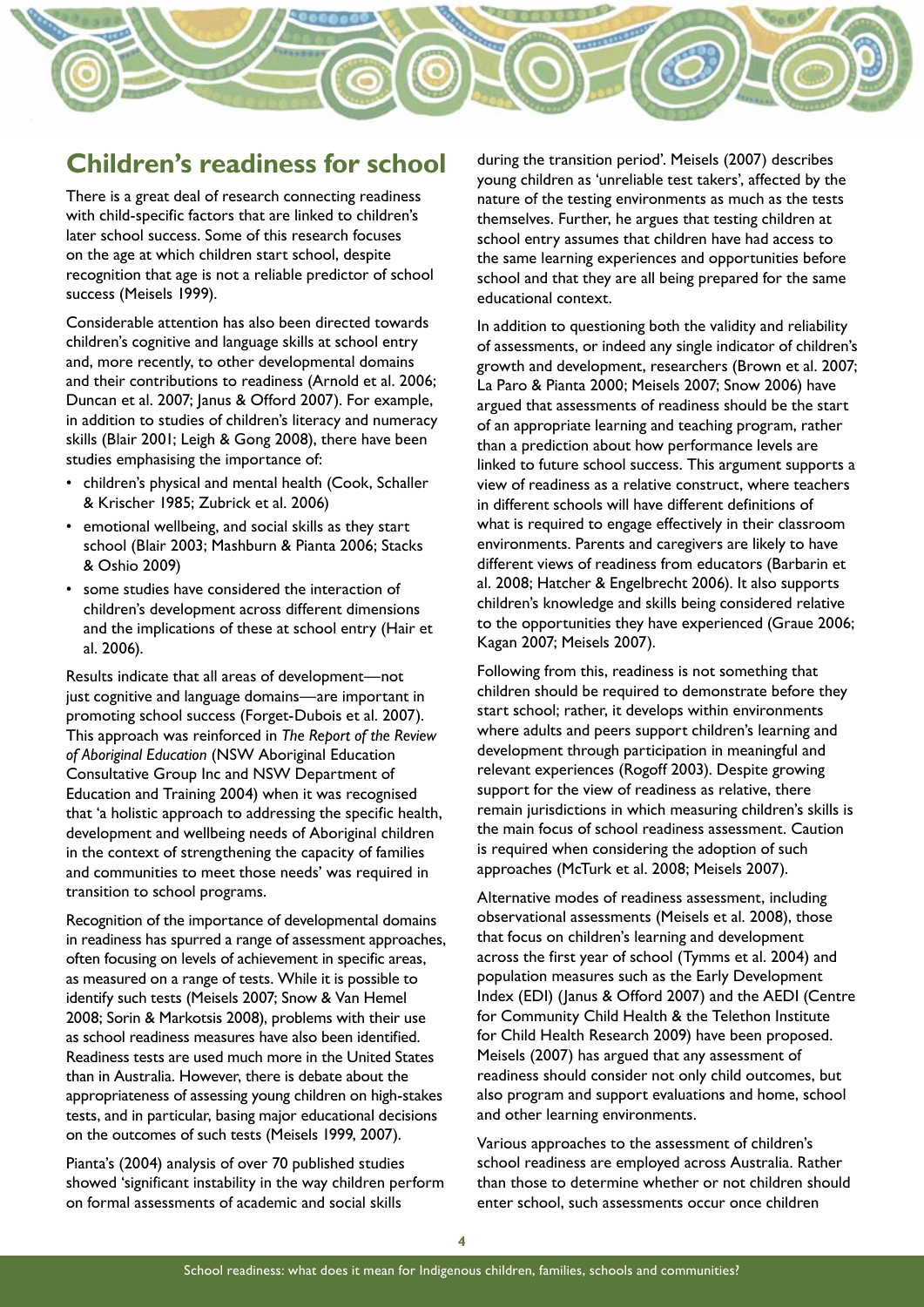

have commenced school and are intended guide learning programs in the first year (Dockett & Perry 2007). While these may not be the high-stakes tests used in the United States, the same cautions about formal assessments for young children apply. A recent review notes that few studies have assessed Indigenous and non-Indigenous cohorts separately. Indigenous children typically do not perform as well on standardised assessments as their non-Indigenous counterparts, and there is call for the development of suitable tools for assessing Indigenous children's school readiness (McTurk et al. 2008).

## **Ready schools**

Broad definitions of readiness emphasise the role of schools engaging children in meaningful and relevant learning experiences, in keeping with the premise that readiness develops in environments which offer support and challenge (Hair et al. 2006; Rogoff 2003), and that the school environment impacts on student outcomes (Frigo et al. 2004; Marcon 2002).

As part of the focus on defining readiness, the United States National Education Goals Panel (Shore 1998) identified 'ten keys to ready schools'. Recent adaptations highlight the importance of the following characteristics of ready schools:

- • strong leadership; continuity between early education and school programs
- support for positive transitions
- • respect for diversity and commitment to each child as a successful learner
- focus on promoting learning for all, including adapting educational programs as appropriate for individual children
- professional teacher preparation and opportunities for professional development
- • supporting and welcoming learning environments, including appropriate class sizes and quality curriculum
- • strategies to promote ongoing student attendance and achievement
- commitment to family engagement
- • recognition of children as members of communities (adapted from Ackerman & Barnett 2005; Arnold et al. 2006; Clark & Zygmunt-Fillwalk 2008; HighScope Educational Research Foundation 2007).

Each of these characteristics has been identified as important in promoting readiness. For example, promoting continuity between prior-to-school services and transition to school programs has been noted as assisting children and families to feel comfortable, valued and successful at school (Clark & Zygmunt-Fillwalk 2008; Dockett, Mason & Perry 2006). Children who

participated in transition programs were judged by first-year teachers to make more positive adjustments to school than their peers who had not participated (LoCasale-Crouch et al. 2008). In addition, transition practices involving families can promote ongoing family involvement in school activities (Dockett et al. 2008; Schulting et al. 2005).

Clearly, 'ready' schools require 'ready' teachers and other staff who are able to support the listed characteristics of ready schools. In his work in Cherbourg State School, Sarra (2005) has reinforced the need for high expectations of all involved in Indigenous children's education and for strong community/school relationships. The notion of challenge within a supportive environment is critical. While expectations need to be high, young children starting school need to establish their identities as successful school learners in ways that show school is 'for them' (Department of Education, Training and the Arts 2007; Dockett & Perry 2007). Hence, teacher education programs, both pre- and in-service, need to instil these expectations. More generally, teacher education programs should address notions such as 'ready schools' for all students, including Indigenous children.

Programs that focus on the transition to school can help set a school climate that demonstrates respect for individual learners and fosters a sense of belonging for both children and families (Dockett et al. 2008; Margetts 2007; Peters 2010; Rimm-Kaufman et al. 2000). Such a climate is necessary to promote the engagement of all children, but can be particularly important for children from minority backgrounds (Dockett et al. 2008; NSW Aboriginal Education Consultative Group Inc. & NSW Department of Education and Training 2004; Purdie et al. 2000).

School environments that are welcoming and supportive demonstrate this in both their curriculum and organisation. For example, school organisation that promotes effective learning addresses issues such as class size—with children in smaller classes consistently outperforming those in larger classes (Finn et al. 2003). Further, curriculum and pedagogy that uses culturally appropriate approaches—including children's home languages (Arnold et al. 2006)—and recognises cultural ways of knowing (Martin 2007) can promote engagement with school for Indigenous children and families (Department of Education, Training and the Arts 2007; Dockett et al. 2008; Frigo et al. 2004). For example:

When our children engage in the journey of education that does not do violence to their culture, it teaches them to dream of possibilities and not be a prisoner of certainty. It teaches our children to be the best they can be. Education that welcomes Indigenous identities reinforces Indigenous cultural views of the world (Rigney 2001).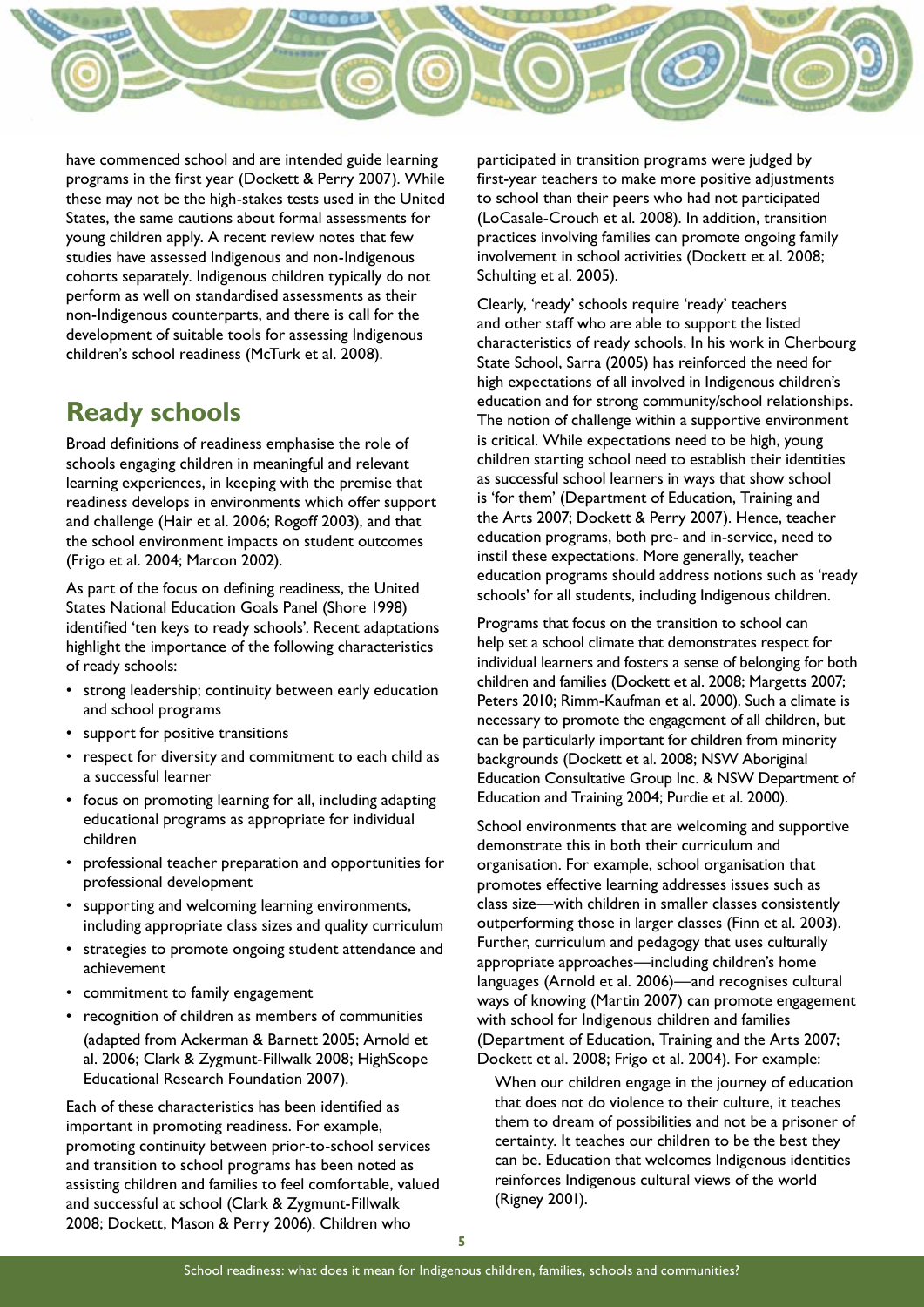

In some Canadian as well as Australian contexts, recognising more than one way of knowing has been critical for schools to promote learning success for all children (Canadian Council on Learning 2007; Fasoli et al. 2004). A direct result is the need for schools to employ and value local Indigenous staff who understand the culture and language and who can provide a link for Indigenous children between home, community, and school (Sarra 2005).

One of the key features of the school environment is the teacher. It is well established that teacher quality plays an important role in the delivery of quality curriculum and student achievement in the early years (Early et al. 2006; NICHD Early Child Care Research Network 2005). Positive relationships between families and teachers promote children's engagement with school (Department of Education Science and Training 2005; Keyes 2002). Positive teacher–child relationships are noted as a key factor in children's school success (Early et al. 2007; Hamre & Pianta 2001). Teacher–child relationships are bidirectional, with both teachers and children contributing to the nature of the relationship (Rudasill et al. 2006). When teachers and children have some common background, such as culture or language, teachers tend to view children positively (Saft & Pianta 2001).

This reinforces further the critical place of local Indigenous school staff in Indigenous children's schooling (Bethel 2006; Dockett et al. 2008; Fleet et al. 2007; Sarra 2005). Positive teacher–child relationships act as important social resources for children, impacting on their willingness to engage in learning experiences at school (Hamre & Pianta 2001). In particular, strong emotional support from teachers is linked to enhanced engagement and academic performance (Curby et al. 2009), and school policies and programs that promote positive teacher–child interactions are reported to facilitate children's school readiness (Mashburn et al. 2008).

Ready schools also promote family engagement—a key element in children's educational success (Henderson & Mapp 2002). This is influenced by factors such as socioeconomic status, cultural and language diversity, community expectations and parent or family characteristics (Huntsinger & Jose 2009; Lareau & Weininger 2008; Waanders et al. 2007). Critically, schools need to be ready to work together with families and communities to develop such engagement.

The power differentials between schools and individual families require schools to take an active role in leading such development. Partnerships between families and teachers facilitate a positive start to school and promote children's achievement (Brown 2009; Chan 2010). While some families find it challenging to engage with schools

(Miedel & Reynolds 1999), teachers play an important role in promoting family engagement (Peters et al. 2007) and reaching out to families (Angus 2009). The importance of positive relationships between teachers and Indigenous parents, and caregivers, in promoting engagement with school has been emphasised in Australian and overseas reports (Malatest & Associates Ltd 2002; NSW Aboriginal Education Consultative Group Inc. & NSW Department of Education and Training 2004). For example:

Teachers and school leaders are responsible for establishing positive prior-to-school relationships and supporting Aboriginal parents and students through the critical transition from home to school or from one world to another, by creating welcoming, family-oriented and parent friendly schools (NSW Aboriginal Education Consultative Group Inc & NSW Department of Education and Training 2004).

In all state and territory curricula in Australia there is specified core material to be learned. Across each school week or term, there is also a period of discretionary time, where schools can include additional experiences. This flexibility encourages schools to undertake learning activities of relevance to the local children, families and community. One way in which schools could be 'ready' for their communities is to involve them in decisions around the specification, activities and teaching of these discretionary parts of the curriculum. An example of this can be seen in the *Mathematics in Indigenous Contexts K–6 program* (Board of Studies NSW 2007). There is concern that some of this flexibility might be lost with the advent of an Australian curriculum (Burgess 2009).

Assessing the readiness of schools involves identifying indicators of the characteristics outlined previously. This has occurred in some US states, such as South Carolina, which has developed an assessment protocol which records student attendance, student:teacher ratios, parent involvement, reports of external program evaluations, teacher professional development, teacher qualifications and classroom environment (Freeman & Brown 2008). Similar programs have been developed in other US states (Brandt & Grace 2005; Gonzalez 2002; The Wisconsin Council on Children and Families 2003).

Key issues for Australian schools to be 'ready' for Indigenous children, families and communities centre on the relationships that these schools can build with all of these people, their willingness to honour and celebrate local Indigenous culture and knowledge, and their ability to recognise the strengths of the children and build from these in relevant and meaningful ways. All of this depends on the school professionals accessing the required knowledge and dispositions and enacting them from a strengths-based perspective.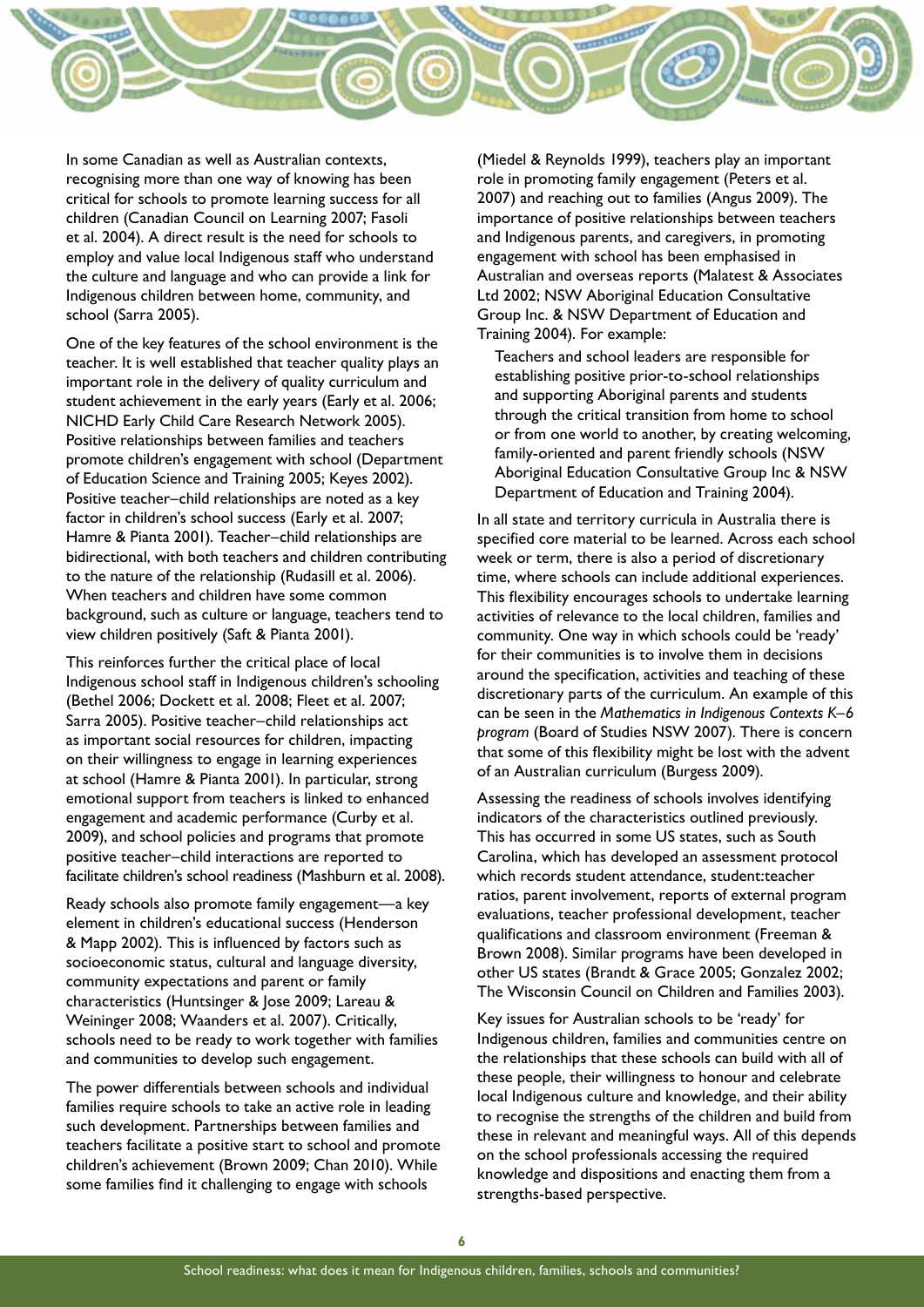

# **Family and community supports for readiness**

Children's early development and learning is promoted when they experience secure attachments with stable, dependable caregivers within consistent and predictable environments (Chazan-Cohen et al. 2009; MCEETYA Taskforce on Indigenous Education 2001). Clearly, what happens at home and within the community makes a difference to children's readiness and their educational outcomes (Forget-Dubois et al. 2009; Lapointe, Ford & Zumbo 2007; Weiss & Stephen 2009). The nature of parent–child relationships and quality of parenting, for example, exerts strong influences on children's learning and development, including school readiness (Centre for Community Child Health 2008a; Weiss & Stephen 2009).

The nature of the home learning environment has a major impact on children's school entry skills (Melhuish et al. 2008) and is a strong predictor of educational and behavioural outcomes for children well into the primary years (Sylva et al. 2009). There is wide variation in the home learning environments of young children, and this translates into wide differences at the start of school (Bradley et al. 2001; Duncan et al. 2004; Kamerman 2008).

In the United States, variation between children starting school—often described as a gap—is largely explained by race, poverty and differences in the home environment (Brooks-Gunn et al. 2007). Rather than decreasing, this gap appears to increase over each year of schooling (Condron 2009; Fryer & Levitt 2006).

There is consistent evidence that growing up in poverty can have a negative impact on children's development, including their perceived readiness for school (Barnett 2008; Hair et al. 2006; Smart et al. 2008; Webster-Stratton et al. 2008). This impact is reported to be the result of lack of resources and learning opportunities (both inside and outside the home) for children of families living in poverty, coupled with the quality of interactions between parents and children (Hilferty et al. 2009; Magnuson & Shager 2010).

Poverty remains pervasive in Australian society, with estimates that almost 15% of children live in families experiencing poverty. This figure is much higher for Indigenous children, with estimates suggesting that almost half live in families experiencing poverty (Hilferty et al. 2009). Such adults tend to feel that they have little control or capacity to manage change, and feel powerless to promote children's best interests. Often parents underestimate their ability to influence children's educational and learning outcomes through everyday interactions and conversations. This is particularly the case for those living in disadvantaged circumstances (Arnold et al. 2006).

However, it does not have to be so. Results from the Effective Provision of Pre-School Education (EPPE) project in the United Kingdom indicate that what parents actually did with children—the experiences and interactions they provided—was more important than who they were; in terms of educational backgrounds, SES and occupational status, for example (Melhuish et al. 2008). Siraj-Blatchford (2010:466–7) concludes that 'families do have the capacity to support their children in different ways when they have the will, the means and an understanding of the need to do so'.

A range of family and community supports has been developed to address disparities in children's learning and development before school entry (Fiscella & Kitzman 2009). These include programs of high-quality early childhood education, community-based health, parenting support and education, and programs supporting safe and nurturing communities.

High-quality early childhood education is described as both cost, and practically, effective in enhancing children's learning and development outcomes, including readiness (Fiscella & Kitzman 2009; Love et al. 2005; Melhuish et al. 2008; Reynolds et al. 2007). Evidence from a range of large scale experimental trials indicate that some of the largest benefits derive from programs that begin early in the child's life, employ well-qualified staff, have adequate adult:child ratios and create learning partnerships with parents (Barnett & Belfield 2006; Magnuson et al. 2004; Magnuson et al. 2007; NICHD Early Child Care Research Network 2003; Vandell et al. 2010). Home visiting programs, as well as centre-based programs, have demonstrated successful outcomes (Olds et al. 2007).

Early childhood programs that combine a focus on child educational experiences, and parentchild relationship building, have demonstrated positive effects on children's readiness for school (Bates et al. 2006; Homel et al. 2006; Turner et al. 2007). Community-based health initiatives, that encompass antenatal care through to programs supporting children of school age and their families, also have the potential to improve children's school performance (Currie 2005; Goldfeld & Oberklaid 2005; Janus & Duku 2007; Pascoe et al. 2007).

Neighbourhoods and communities influence children's outcomes (Berliner 2009). Kagan and Rigby (2003) conclude that ready communities provide safe, supportive and nurturing environments for children and their families. Links between neighbourhood environments and measures of children's school readiness (using the EDI in Canada and the AEDI in Australia) have noted the importance of neighbourhood culture, stability and heterogeneity in promoting preparedness for school (Centre for Community Child Health & the Telethon Institute for Child Health Research 2009; Lapointe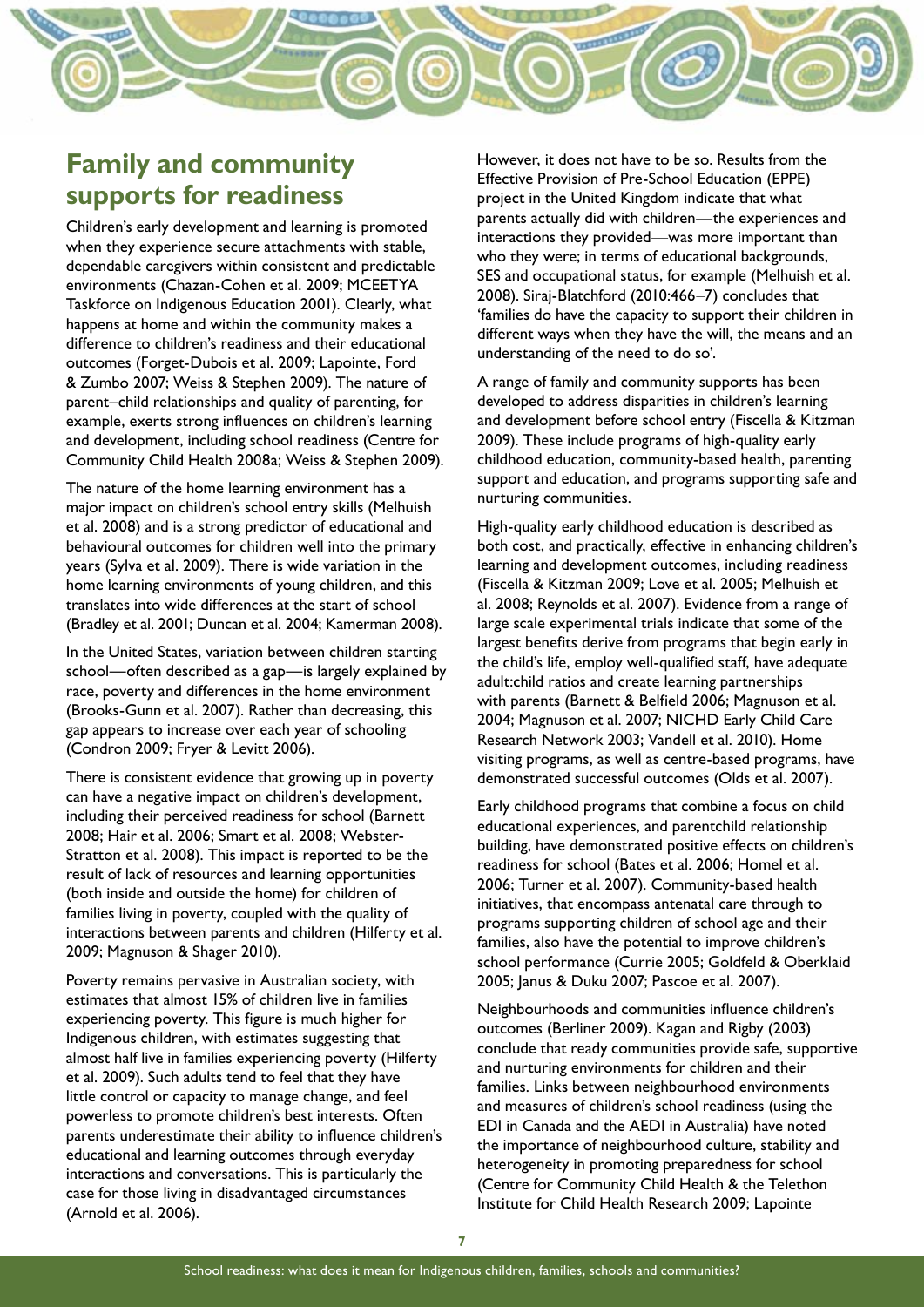

et al. 2007). As well as programs aimed at enhancing the physical safety of communities (Homel et al. 1999), those that enhance community connections can promote feelings of safety and confidence (Fasoli et al. 2004).

Implementation of the AEDI across the country in 2009 has provided some data about the readiness of children starting school. The AEDI uses teacher ratings of children's development across five domains, to provide a profile of children starting school in a particular community. Using this population measure, 23% of children starting school in 2009 were considered to be vulnerable in one of the five developmental areas; 12% of children were rated as vulnerable across two or more areas. Across communities, higher levels of disadvantage were related to higher levels of reported vulnerability (Centre for Community Child Health & the Telethon Institute for Child Health Research 2009).

# **An overview of readiness**

The view presented in this paper is that school readiness is a multi-faceted construct in which children's abilities and health, family capacity, early childhood services and supports, schools, as well as the broader community, all play important roles (Ackerman & Barnett 2005; Dockett & Perry 2007; Kagan et al. 1995; National Education Goals Panel 1997). This view rejects the perspective that readiness for school resides in individual children, and so rejects the notion that some children could be considered 'unready' for school. Rather, it argues that children's readiness and later success at school is influenced not only by their own abilities, but also by the readiness of the school, family and communities in which children live. Woodhead and Moss (2007:13) summarise this view in their comment that 'readiness is best understood as the match between the child and the institutions that serve the child. It requires participation of families, schools and communities'.

# Links between school readiness and the health and learning aspects of early child development

# **Physical health and wellbeing**

While there are limited studies directly linking children's physical health and school readiness, there is evidence that teachers rank physical wellbeing (being fit, rested

and well-nourished) as a key element in their adjustment to school (Lara-Cinisomo et al. 2008). Further, children who experience physical problems are also more likely than healthy peers to be retained in grade (Byrd et al. 1997). Recurrent ear problems (e.g. otitis media) have been associated with poor school performance (Thorne 2004; Zubrick et al. 2006) and children with chronic illness or disability are more likely than healthier peers to have time away from school, which can contribute to poor academic performance (Cook et al. 1985).

Physical health and wellbeing encompasses a range of physical, biological and environmental factors, all of which can influence development and learning. For example, links have been established between:

- hunger, poor attention and learning (Weinreb et al. 2002)
- exposure to airborne toxins, including tobacco smoke, is associated with poor performance on cognitive assessments (Yolton et al. 2005)
- • chronic health issues such as asthma and allergies are linked to reduced performance on school tasks (Currie 2005; Pascoe et al. 2007)
- time away from school and threats to relationships with peers and teachers (Currie 2005; Dockett 2004; Shiu 2004).

In some instances, coordinated programs addressing these issues have led to improved outcomes. One common example is the introduction of school breakfast programs and the subsequent increased attention and learning of children starting the school day wellnourished (Pascoe et al. 2007). In addition, breakfast programs can have positive impacts on children's school attendance and punctuality (Edward & Evers 2001). Where this is not already in place, there is much potential for breakfast programs to be enhanced by the inclusion of Indigenous Elders and community health workers, to promote the building of relationships and social connections.

# **Social, emotional and mental health**

It has been suggested that children's mental health 'may be an even more important determinant of achievement than physical health' (Fiscella & Kitzman 2009:1076). Recent advances in neurobiology have emphasised the importance of the early childhood years, with evidence that 'early neurobiological development affects health (physical and mental) behaviour and learning in the later stages of life' (Mustard 2010:3). This research has highlighted the importance of secure attachment relationships in the early years and the significance of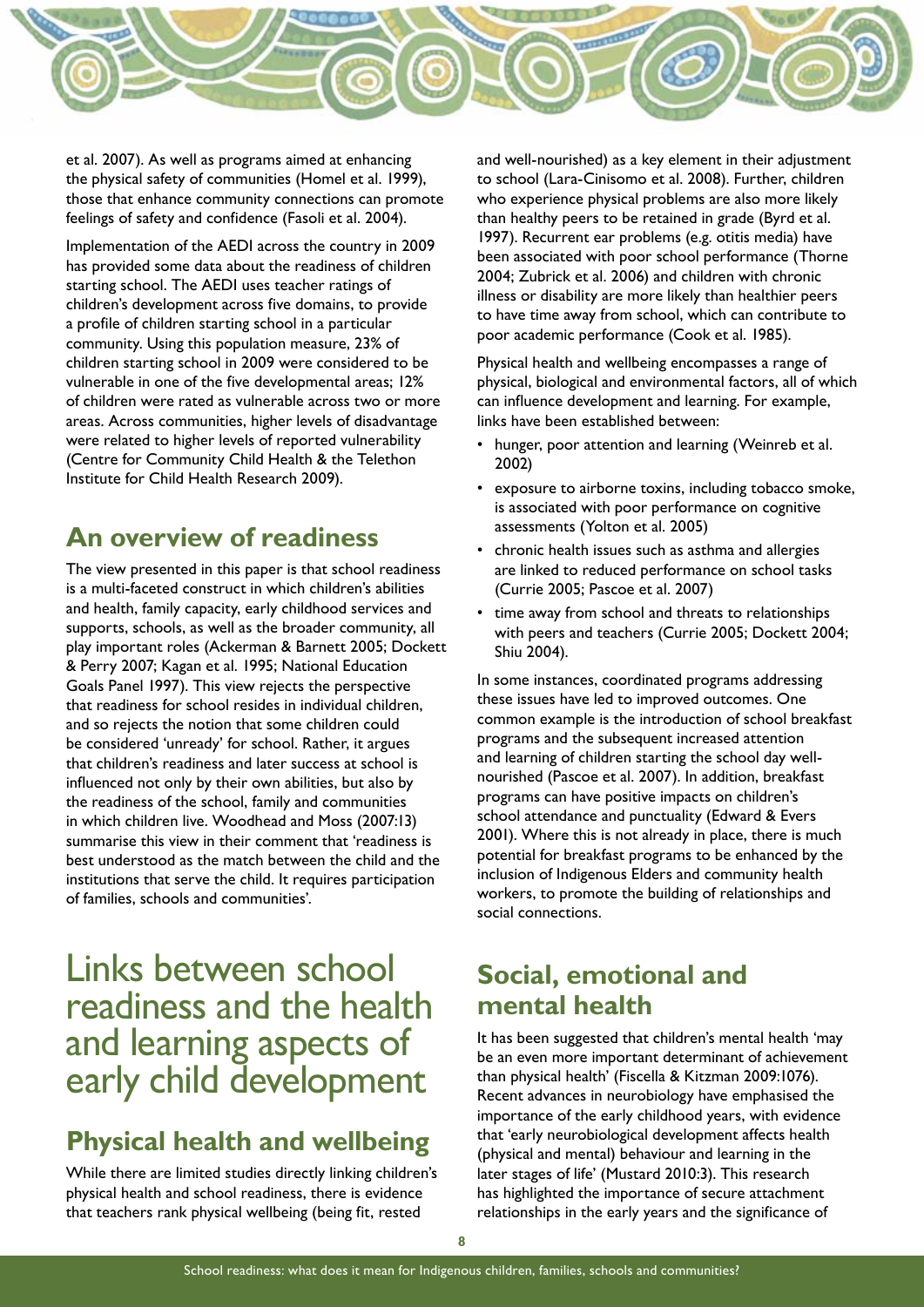

these for optimal social and emotional functioning in later years. Secure attachment relationships—characterised by warm, sensitive and responsive caregiving—underpin children's social and emotional wellbeing and mental health (ECA & SNAICC 2007). Parents too, have identified children's social and emotional health as central to their view of school readiness (McAllister et al. 2005).

Several program approaches aimed at promoting school readiness focus on issues of social and emotional development. Some also have a parenting support component, recognising that the development and maintenance of strong, positive relationships within families is a key to children's social and emotional wellbeing and mental health. Programs such as The Incredible Years and Parents as Teachers are reviewed later in this paper.

## **Trauma**

Safe, secure environments and relationships contribute to children's optimal development and learning. However, many children are exposed to circumstances characterised by persistent fear or anxiety and these can have long-term consequences (National Scientific Council on the Developing Child 2010). Definitions of trauma vary, but there is agreement that traumatic events, such as antisocial behaviour, substance misuse, abuse, violence and neglect, can produce psychological and physiological effects.

Prolonged exposure to such events can increase children's levels of stress which, in turn, impacts on learning and development (Shonkoff et al. 2009; Van der Kolk 2007). For example, children who live in violent communities demonstrate higher levels of behavioural and emotional problems than those in less violent communities (Huth-Bocks et al. 2001). Children who have experienced trauma tend to lose their sense of safety and trust. This can be accompanied by a 'reduced sense of their worth ...increased levels of emotional stress, shame, grief, and increased destructive behaviours' (Atkinson et al. 2009:136). Further, such children can have ongoing health problems (Van der Kolk 2007).

Trauma can be transmitted across generations (Duran & Duran 1995) and whole communities can be affected. Addressing childhood trauma can involve not only approaches to prevention and intervention, but also to community recovery and capacity building (Atkinson 2002; Atkinson et al. 2009). Programs such as We-Al-Li (Atkinson 1994; Atkinson & Ober 1995) and approaches such as that taken in the Murdi Paaki project in NSW (Urbis Keys Young 2006), demonstrate that effective initiatives require a strong element of community engagement and that it is possible to build collaborative

and high functioning communities that support educational outcomes for all children and families.

Efforts to understand issues of readiness, learning and development, and the potential impact of trauma for Indigenous children and their families must take account of the social, political and historical contexts in which they live, and have lived. It is undeniable that some communities combat issues such as poverty, low socioeconomic status, high rates of substance abuse, community violence, high levels of incarceration or interaction with the criminal justice system, extensive loss of language and/or culture, low participation in education and high levels of unemployment (SCRGSP 2009). These factors have clear connection with outcomes for Indigenous children within these communities.

While important not to underestimate the nature and extent of such issues, it is evident that much can be done to address these by investing in services and supports for young children and their families, and their communities (Freiberg et al. 2005; Hutchins et al. 2007). Programs such as Pathways to Prevention (Homel et al. 2006) recognise the range of risk factors experienced by children, families and communities, as well as the strengths they demonstrate. Strengths-based approaches reflect ways of 'working with people, based on social justice values that recognise people's and communities' strengths and facilitates their application to achieve selfdetermined goals' (Beilharz 2002:4).

## **Health and education**

Health and educational attainment are intertwined. Fiscella and Kitzman (2009:1074) note a 'reciprocal relationship between health and education over time that contributes to disparities in each', citing associations between lower levels of education and early onset of chronic illness and engagement in risk behaviours. They argue that enhancing children's educational attainment will also improve health outcomes, and vice versa, concluding that there needs to be a much closer alignment of education and health policy than currently exists.

The connection between health and education is also promoted by McAllister et al. (2005) who frame school readiness as a public health issue. In particular, they focus on parents' identification of social and emotional health as a condition of readiness. Many of the parents in their study sought community and program support for themselves and their children at school entry. For many African-American parents, such supports were linked to perceptions that their children would encounter racism and prejudice at school and concerns for the impact on children's social and emotional strengths. Parents also recognised that they were making a transition as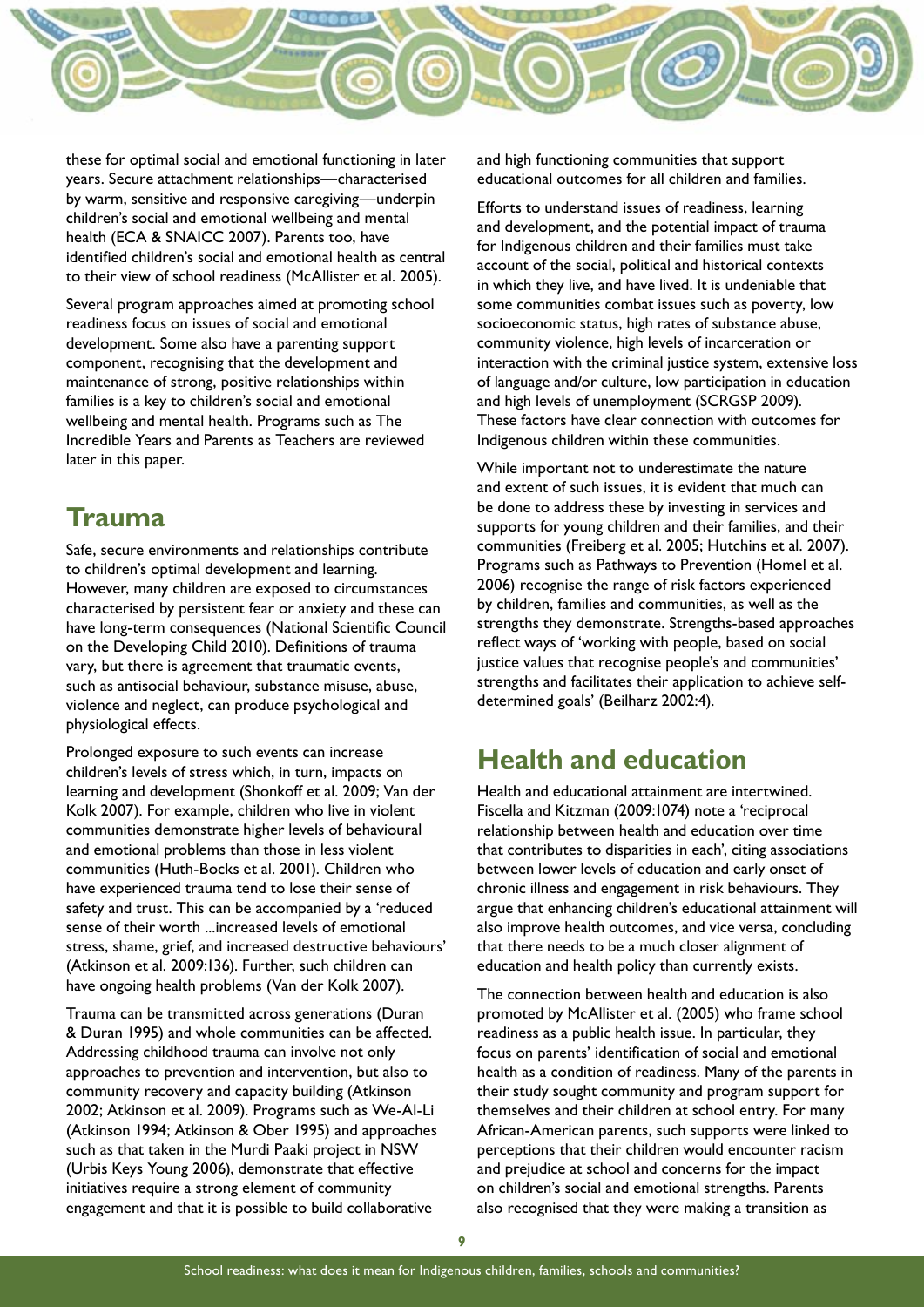

their children started school and sought help to manage this process and develop appropriate supports for their children.

Recognition of the connection between health and education is a clear move away from a focus on readiness as a matter of cognitive skills and knowledge, towards a more comprehensive consideration of its many facets. Framing school readiness as a public health, as well as an educational, issue also facilitates thinking about the social and physical environments of children and families and how they contribute to perceptions of readiness. For example, it highlights the importance of physical safety, economic stability, social connectedness and cultural wellbeing for families as well as children (McAllister et al. 2005).

From this perspective, promoting school readiness involves attention to broad family and community issues, such as the appropriate provision of health services, early childhood education and parenting support. It also supports the notion of education and health systems working together—for example at the school level (Devlin & Asay 2005). Programs operating under the auspices of Best Start (Victoria), Families NSW and Sure Start (United Kingdom) provide examples of the interplay of health and education for families and young children, and the impact of integrated support for children's school readiness. These programs are reviewed later in the paper.

What do we know about the readiness of Indigenous children, families and communities?

## **Children's readiness**

Assessments of the skills and knowledge of individual children consistently indicate that Indigenous children in Australia perform at lower levels on cognitive and language tasks than their non-Indigenous peers at school entry (Frigo et al. 2004; Leigh & Gong 2008; McTurk et al. 2008). Much of this gap is attributed to:

- socioeconomic status (Frigo et al. 2004)
- low preschool participation rates for Indigenous children (Biddle 2007; Purdie et al. 2000)
- the presence of risk factors in home and community environments (McTurk et al. 2008)
- differences between home and school environment, particularly in terms of language (Simpson & Clancy 2001; Tymms et al. 2004) and culture (Martin 2007; Windisch et al. 2003).

It is important to recognise that readiness is about more than cognitive and language tasks. However, evidence from the Western Australian Aboriginal Health Survey (WAACHS) (Zubrick et al. 2006) indicates that Indigenous children also experienced a range of social, emotional behavioural and health issues that were likely to impact negatively on their learning and engagement with school.

# **Schools' readiness**

It is important to remember that many Indigenous children and families can be characterised by profiles of protective factors, and that risks can be lessened by strong family and community relationships and in educational and community contexts where there is genuine respect and commitment to promote the optimal development and learning of all children. These elements are seen in the practices of ready schools that:

- create a welcoming climate for Indigenous students and families, and promote a sense of belonging within the school (Dockett et al. 2006; Frigo & Adams 2002; Peters, 2010; NSW Aboriginal Education Consultative Group Inc. & NSW Department of Education and Training 2004; SNAICC 2004)
- employ and value Indigenous staff (Biddle 2007; Dockett et al. 2008; Frigo & Adams 2002; Sarra 2005; SNAICC 2004)
- promote cultural competence among non-Indigenous staff (Martin 2007)
- recognise differences between home and school and the value of each (Simpson & Clancy 2001), particularly the role and place of Indigenous knowledge (Frigo et al. 2004)
- employ culturally appropriate approaches to teaching and learning (Frigo & Adams 2002; Purdie et al. 2000; Thorpe et al. 2004), offer individualised instruction or at least teaching approaches that are responsive to individual differences—and have high expectations of all children (Brown 2010; Sarra 2005)
- promote positive relationships between teachers and families, based on confidence and respect (Department of Education, Science and Training 2005)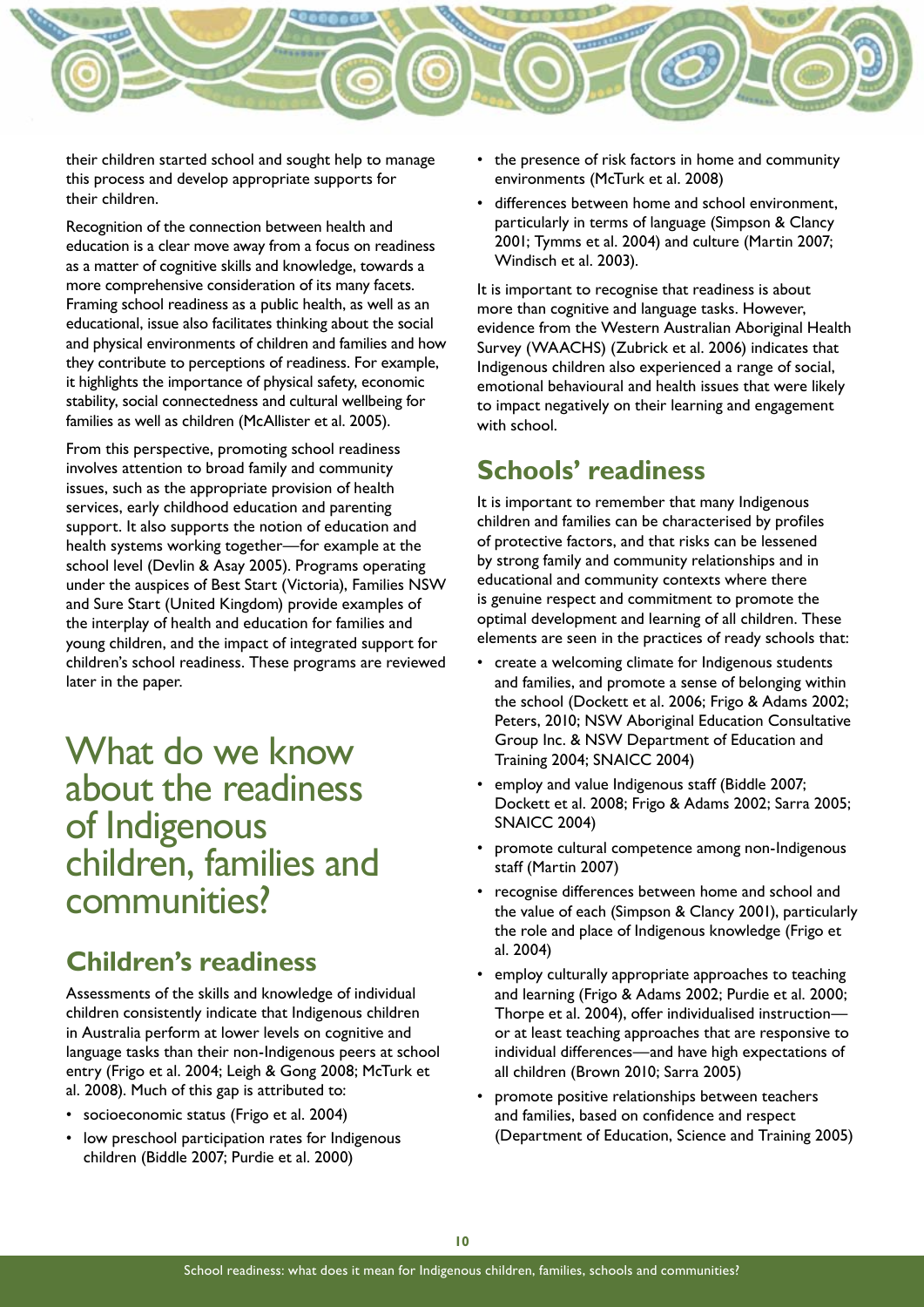

- • recognise the critical importance of positive relationships between children and teachers (Dockett et al. 2006; Thwaite 2007)
- implement transition to school programs that have multiple opportunities for the involvement of children, families, community members and educators (Dockett et al. 2006).

The focus on schools being ready for children is particularly important as it shifts the 'problem' of readiness—lack of readiness is not a problem of children being insufficiently skilled to learn at school, but instead is a mismatch between the attributes of individual children and families, and the ability and resources of the school to engage and respond appropriately.

# **Family and community supports for readiness**

The role of the family and community in promoting school readiness is critical. The home learning environment makes a difference to children's learning and development. Importantly, it is what parents do, rather than who they are, that makes the difference (Siraj-Blatchford 2010). This is another example of strengths-based approaches: even when families face challenges, the nature of interaction and experiences provided can enhance children's learning and development. There are many ways to support families in these interactions—for example, home visiting programs, parenting support programs, and promoting access to resources and activities. There will be no one best way of supporting families.

#### **Early childhood education**

It is well established that access to high-quality early childhood education programs can enhance children's readiness for school (Pianta et al. 2009). It is also well known that many Indigenous Australian children do not access centre-based preschool education in the year before they start school (FaHCSIA 2008). While the Australian Government has policies in place to achieve universal access to preschools for all Australian children (Commonwealth of Australia 2009b), it is clear that access is only one issue to be met for Indigenous children.

While the provision of services and supports in the local community is important, the mere presence of these is insufficient to promote readiness. The Stronger Smarter Institute (2010:4) noted recently that readiness cannot be regarded as 'primarily a systems issue so that instituting early childhood education and increasing the participation in early childhood education of Indigenous

children will solve the problem. Rather, it is argued that engaging community members in appropriate training and provision of early childhood services could serve the multiple purposes of providing quality services, training and employment opportunities and promoting the importance of such services within the community. It is concluded that 'there can be no school readiness without community readiness' (Stronger Smarter Institute 2010:4).

With the advent of the AEDI (Centre for Community Child Health & the Telethon Institute for Child Health Research 2009) it is possible to map the resources and supports within communities and to compare these with children's growth and development. Farrar et al. (2007:16–17) draw on the 'readiness equation' developed in the United States to note that:

School readiness is an outcome of the resources (including knowledge and skills), attitudes (including priorities) and relationships of a community. School readiness, conceptualised as the community's readiness for the child, will vary from one community to another, and over time within the same community. Assessing a community's level of preparedness for children in therefore required.

It has to be remembered, however, that communities are not homogenous and may include many communities within one. Many Indigenous communities were developed from disparate groups of people being brought together through resettlement. Relationships need to be built with all parts of these communities.

# **The importance of transition**

The broad construct of readiness leads to consideration of transition—rather than a focus on readiness alone. Transition is a process that involves many people children, families, educators, community members—in many ways. All can make a valuable contribution to learning and development as children start school. We know a great deal about effective transition programs (Dockett & Perry 2007, 2009). Indigenous children's transition to school is promoted in the following circumstances:

- educators understand that there is a diversity of Indigenous cultures and languages in Australia, but that Indigenous people share ways of being, knowing, communicating and learning, that differ from those of non-Indigenous cultures, in relation to young children
- educators recognise that Indigenous children enter school as competent learners, with a range of skills and knowledge. The strengths-based approach extends to families as well as children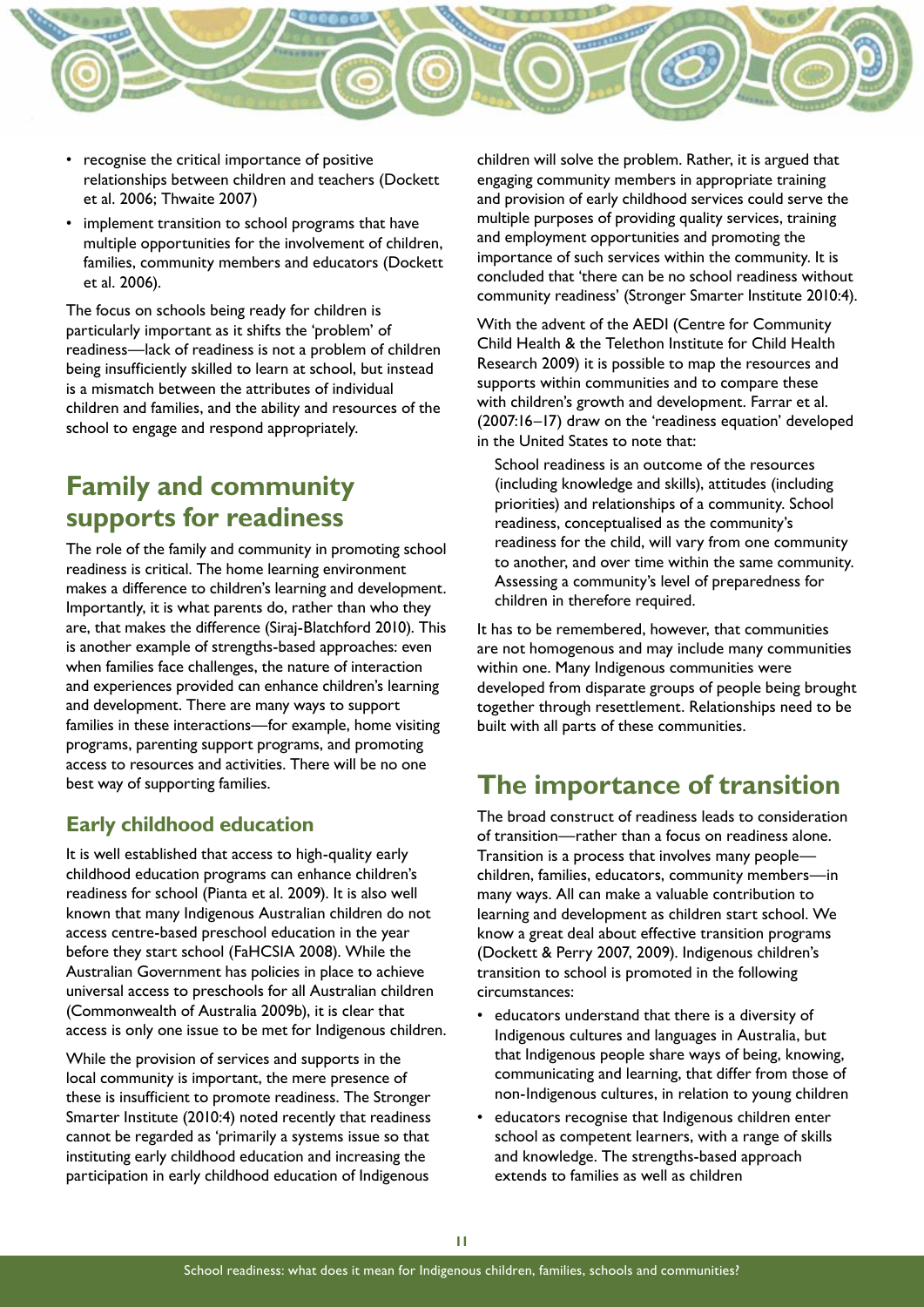

- • learning is recognised as a lifelong process that occurs in multiple contexts
- transition to school is regarded as a process that takes time, and involves building and maintaining relationships
- relationships between health, wellbeing and learning are recognised and there is provision of integrated and coordinated services for children and families
- programs to support Indigenous children and families—whether they be focused on education, health or family support—are grounded in local Indigenous community knowledge. Any curriculum that is developed and implemented has content that is relevant to the local cultural, social, economic and historical context. School curriculum is meaningful, relevant and challenging for children
- transition programs involve staff well qualified in high-quality teaching and learning experiences
- high-quality early childhood education programs are available and accessible within the community
- schools are ready to teach Indigenous children in partnership with families and the community (adapted from Dockett et al. 2006; Dockett & Perry 2007; Erebus International & Minimbah Consultants 2008).

# Which readiness programs and activities have been developed both nationally and internationally?

This section provides an overview of programs and activities that have been developed to support readiness. The list described below is not exhaustive. Programs were selected on the basis of their national or international standing, the quality of the evidence about their effectiveness, and/or the coverage of a specific component of readiness. In some instances, small scale programs developed for local contexts were included to demonstrate the nature of community-driven approaches. An overview of those that support school readiness is provided in:

- international programs (Table 2)
- general programs in Australia (Table 3)
- programs for Australian Indigenous children, families and communities (Table 4).

Further details of each program are contained in Appendix 2.

Review of these programs and activities suggests that effective programs have the following features:

- ongoing funding, often at the state or national level
- • sufficient flexibility for local community or contextual input into the nature of the program or type of service made available. For example, Head Start funding is available for many different types of early education program, depending on the local context
- universal availability, often complemented by targeted programs
- involvement of local people within the programs. This is particularly important for Indigenous communities and services, where connection to the community can promote capacity building, as well as early childhood development and learning
- recognition of the strengths and capabilities of the children, families and communities involved
- a well-qualified workforce to deliver the program.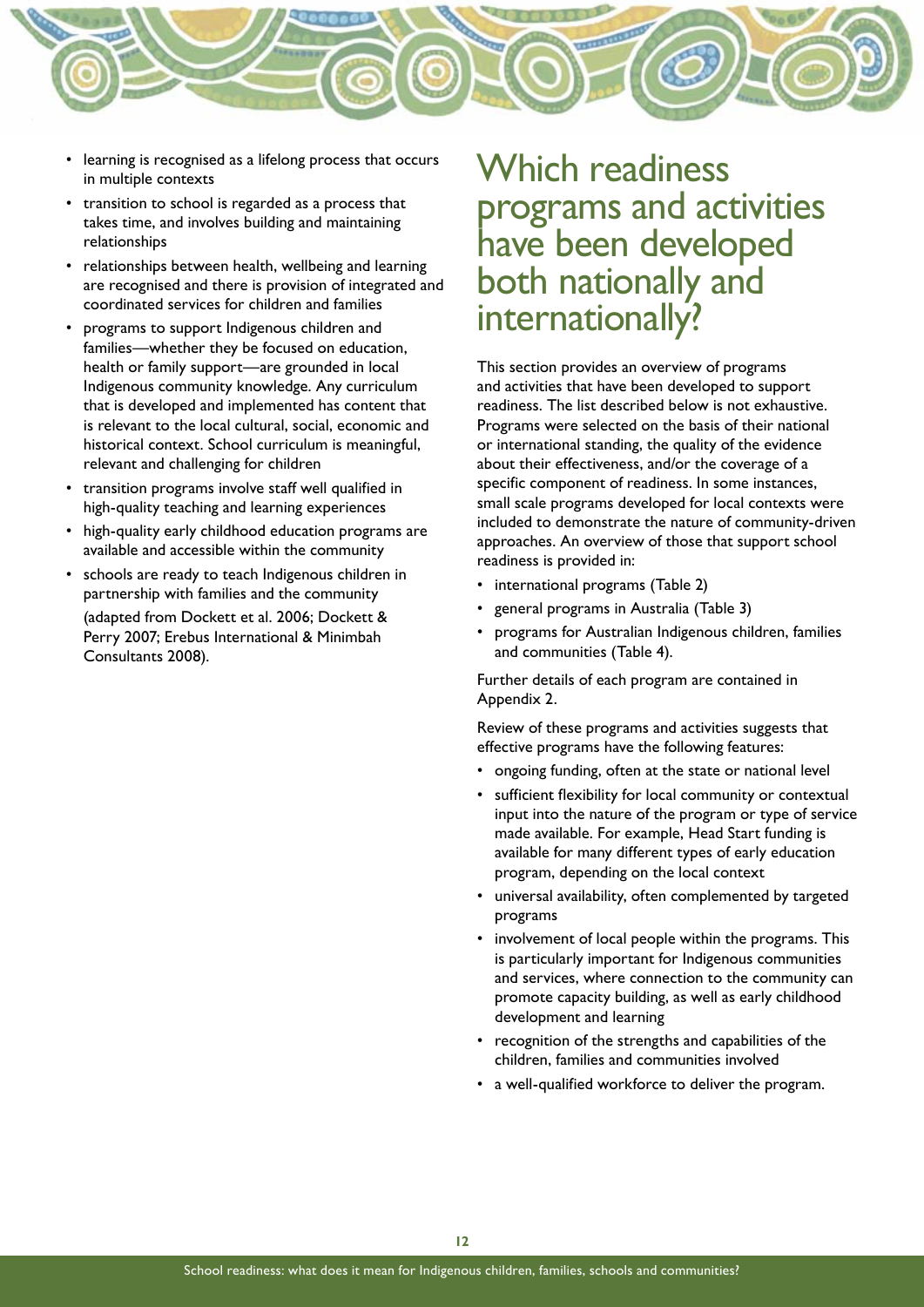# **MARITINE**

#### **Table 2: Overview of programs supporting readiness—international**

| Program,<br>agency                                                     | Location,<br>duration                  | <b>Target</b><br>population                     | <b>Evaluation</b>                                                  | <b>Outcomes</b>                                                                                                                                                   | Key publications,<br>websites                                                                              |
|------------------------------------------------------------------------|----------------------------------------|-------------------------------------------------|--------------------------------------------------------------------|-------------------------------------------------------------------------------------------------------------------------------------------------------------------|------------------------------------------------------------------------------------------------------------|
| California First 5<br>California Children<br>and Families              | California<br>1998-<br>present         | Children 0-5<br>years and<br>families           | Ongoing<br>independent<br>evaluations<br>are done                  | 206 readiness programs across<br>California<br>Family literacy programs                                                                                           | http://www.ccfc.ca.gov/pdf/<br>help/Maindocumentfinal.pdf<br>Bates et al. 2006                             |
| Commission                                                             |                                        | Universal                                       | annually                                                           | Comprehensive health<br>screenings                                                                                                                                |                                                                                                            |
| <b>Sure Start</b><br>UK government                                     | UK<br>nationwide<br>1998-              | Children and<br>families<br>Low SES             | Ongoing<br>independent<br>evaluations                              | Program has led to better<br>outcomes for children and<br>families in the targeted                                                                                | http://www.sprc.unsw.edu.<br>au/media/File/Report2_09_<br>Lessons_from_Sure_Start.pdf                      |
|                                                                        | present                                |                                                 |                                                                    | communities                                                                                                                                                       | Katz & valentine 2009                                                                                      |
| <b>Smart Start</b><br>The North<br>Carolina<br>Partnership for         | North<br>Carolina, USA<br>1993-present | Children 0-5<br>years<br>Universal              | Postive<br>outcomes for<br>children from<br>low-income<br>families | <b>Evaluations of Smart Start are</b><br>positive, though confounded<br>by use of different services<br>in different communities.<br>However, after attendance at | http://www.hfrp.org/var/<br>hfrp/storage/original/<br>application/f2dd8f1de9603d<br>4c6971851bf8c24ce5.pdf |
| Children, Inc.                                                         |                                        |                                                 |                                                                    | Smart Start centres, children<br>from low-income families<br>outperformed their non-<br>attending peers at school                                                 | http://hugh.ncsmartstart.<br>org/wp-content/<br>uploads/2010/05/smartstart_<br>tabbed_brochure.pdf         |
|                                                                        |                                        |                                                 |                                                                    | entry. These improvements                                                                                                                                         | Maxwell et al. 1998                                                                                        |
|                                                                        |                                        |                                                 |                                                                    | were sustained through the<br>first year of school. In addition,<br>the quality of child care<br>provision had improved                                           | <b>FPG-UNC Smart Start</b><br><b>Evaluation Team 1999</b>                                                  |
| Incredible Years                                                       | <b>US &amp; UK</b>                     | Parents/carers                                  | Randomised                                                         | Classroom Management and                                                                                                                                          | http://www.incredibleyears.                                                                                |
| The Incredible<br>Years                                                | 1979-present                           | Universal                                       | control trials                                                     | <b>Child Social and Emotion</b><br>curriculum (Dinosaur School)<br>linked with positive classroom<br>management and higher                                        | com/library/items/<br>preventing-conduct-<br>problems-improving-school-<br>readiness_08.pdf                |
|                                                                        |                                        |                                                 |                                                                    | levels of social and emotional<br>competence                                                                                                                      | Webster-Stratton et al. 2008                                                                               |
| <b>Head Start</b>                                                      | US.                                    | Children 0-5                                    | Randomised                                                         | Increased academic                                                                                                                                                | Bradley et al. 2009                                                                                        |
| US government                                                          | nationwide                             | years                                           | control trials<br>(Head Start                                      | performance for children<br>attending Head Start, with                                                                                                            | Love et al. 2005                                                                                           |
|                                                                        | 1965-present                           | Low SES                                         | impact study)                                                      | effects still evident several<br>years after leaving the program                                                                                                  |                                                                                                            |
|                                                                        |                                        | Not otherwise<br>targeted                       |                                                                    |                                                                                                                                                                   |                                                                                                            |
| Abecedarian                                                            | North                                  | Children 0–8                                    | Randomised                                                         | Substantial readiness gains                                                                                                                                       | Campbell et al. 2002                                                                                       |
| <b>Frank Porter</b><br><b>Graham Child</b><br>Development<br>Institute | Carolina, USA<br>1972-1985             | years<br>Universal                              | control trials,<br>longitudinal<br>follow-up                       | Positive effects still evident at<br>age 21                                                                                                                       |                                                                                                            |
| HighScope<br>Perry Preschool<br>Program                                | Michigan,<br><b>USA</b><br>1962-1967   | Children 3-5<br>years<br>Low SES                | Long-term<br>ongoing<br>evaluations                                | Demonstrated long-term<br>positive effects of the program<br>across multiple indicators                                                                           | Hohmann et al. 2008                                                                                        |
| HighScope<br>Educational<br>Research<br>Foundation                     |                                        | Targeted<br>to African-<br>American<br>children |                                                                    |                                                                                                                                                                   |                                                                                                            |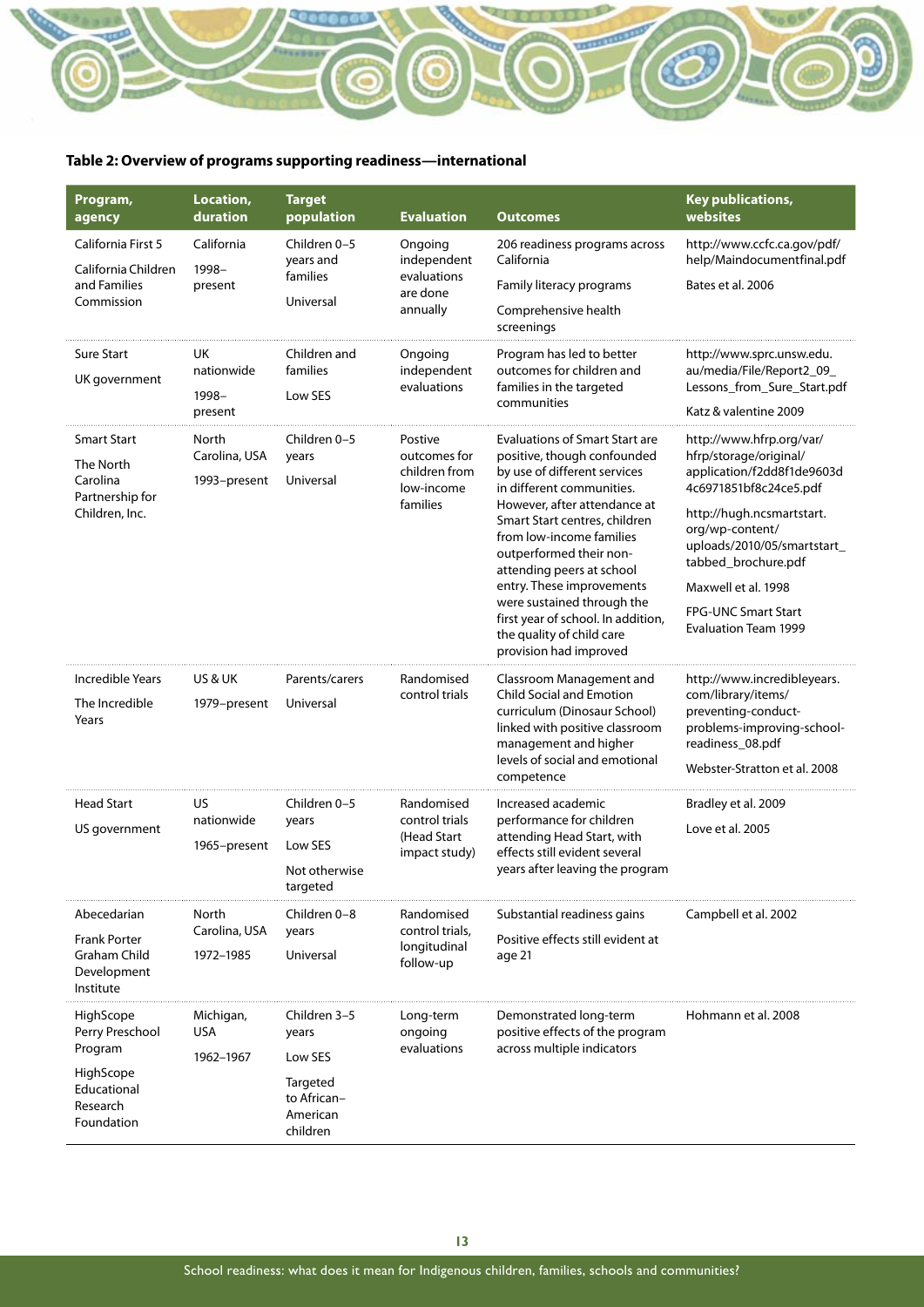#### **Table 3: Overview of programs supporting readiness—general programs in Australia**

ិ

| Program, agency                                                                                     | Location,<br>duration                                                        | <b>Target population Evaluation</b>                                         |                                                                                                                                                                                                           | <b>Outcomes</b>                                                                                                                                                                                                                                                                                                                                                                                                           | Key publications, websites                                                              |
|-----------------------------------------------------------------------------------------------------|------------------------------------------------------------------------------|-----------------------------------------------------------------------------|-----------------------------------------------------------------------------------------------------------------------------------------------------------------------------------------------------------|---------------------------------------------------------------------------------------------------------------------------------------------------------------------------------------------------------------------------------------------------------------------------------------------------------------------------------------------------------------------------------------------------------------------------|-----------------------------------------------------------------------------------------|
| <b>Brighter Futures</b><br>NSW DoCS and 14<br>NGO lead agencies                                     | <b>NSW</b><br>2003-present                                                   | Children 0-8 years<br>and families<br>'Vulnerable<br>families'              | Family survey,<br>risk of harm<br>reports, and<br>intensive<br>outcomes study<br>(IOS)                                                                                                                    | Early findings indicate that the<br>program is improving outcomes<br>for families although the results<br>vary across different groups                                                                                                                                                                                                                                                                                    | Hilferty et al. 2010                                                                    |
| Smith Family, Let's<br>Read<br>Smith Family                                                         | Selected<br>communities in<br>most states and<br>territories<br>2003–present | Children and<br>families<br>Low SES                                         | Cluster<br>randomised<br>control trial                                                                                                                                                                    | Results from the evaluation are<br>not yet available                                                                                                                                                                                                                                                                                                                                                                      | http://www.thesmithfamily.<br>com.au/webdata/resources/<br>files/LetsRead_LitReview.pdf |
| <b>Best Start</b><br>Department of<br><b>Human Services</b><br>(Vic)                                | Victoria<br>2001-present                                                     | Children and<br>families<br>Universal                                       | Evaluation of<br>the project<br>using Owen's<br>typology<br>included<br>five forms of<br>evaluation:<br>development,<br>clarification,<br>improvement,<br>monitoring and<br>impact (Raban<br>et al. 2006) | The evaluation concluded that<br>Best Start was successful in<br>meeting all of its objectives and<br>demonstrating considerable<br>improvements in relation to its<br>stated aims                                                                                                                                                                                                                                        | http://www.education.vic.<br>gov.au/ecsmanagement/<br>beststart/                        |
| <b>Families First NSW</b><br>NSW DoCS, DADHC, 1999-present<br>DET, Housing and<br><b>NSW Health</b> | NSW statewide                                                                | Children 0-3 years<br>and families<br>Universal                             | Both<br>qualitative and<br>quantitative<br>data in<br>evaluation                                                                                                                                          | An evaluation of the<br>implementation of the Families<br>First Strategy 1999-2003 found<br>that Families First was having<br>positive outcomes in terms of<br>improving processes across<br>the service network, but that<br>competing demands across<br>the levels of service delivery<br>remain a challenge due to<br>different understandings of<br>what principles lead to effective<br>system planning and delivery | Fisher et al. 2006                                                                      |
| Pathways to<br>Prevention<br>Mission Australia &<br><b>Griffith University</b>                      | NSW, Vic, Qld<br>& WA<br>1999-present                                        | Children and<br>families<br>Low SES<br>Cultural and<br>linguistic diversity | Quantitative<br>and qualitative<br>evaluations                                                                                                                                                            | Results show an improvement in Freiberg et al. 2005<br>behaviour and communication<br>for children as well as a<br>strengthening of families<br>across the community.<br>Importantly, there has been high<br>engagement with the Family<br>Intervention Program with many<br>families using more than one<br>service                                                                                                      | Homel et al. 2006a<br>Homel et al. 2006b                                                |

<u>vournance</u>

(continued)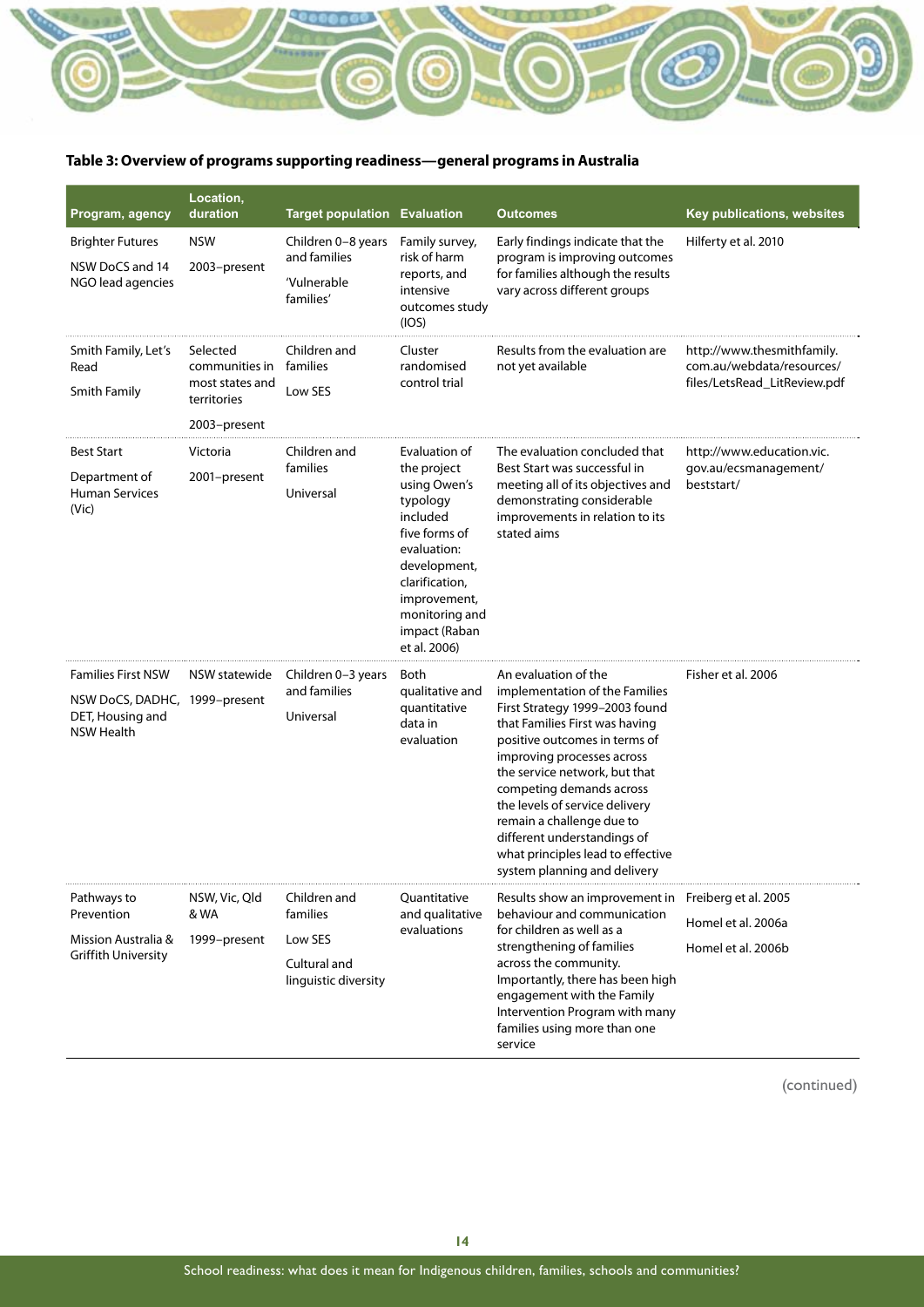

#### **Table 3 (continued): Overview of programs supporting readiness—general programs in Australia**

| Program, agency                                                                                                               | Location,<br>duration                                                                                                                         | <b>Target</b><br>population                    | <b>Evaluation</b>                                             | <b>Outcomes</b>                                                                                                                                                                                                                                                                                                                                                                                                                                                                                                                                      | Key publications, websites                                                                                                                                                        |
|-------------------------------------------------------------------------------------------------------------------------------|-----------------------------------------------------------------------------------------------------------------------------------------------|------------------------------------------------|---------------------------------------------------------------|------------------------------------------------------------------------------------------------------------------------------------------------------------------------------------------------------------------------------------------------------------------------------------------------------------------------------------------------------------------------------------------------------------------------------------------------------------------------------------------------------------------------------------------------------|-----------------------------------------------------------------------------------------------------------------------------------------------------------------------------------|
| <b>HIPPY</b><br>The Home<br>Interaction<br>Program for<br>Parents and<br>Youngsters (HIPPY)<br>(International &<br>Australia) | Originated in<br>Israel but now<br>international,<br>including<br>Australia<br>1998-Present                                                   | Children 4-5 years<br>'Vulnerable'<br>families | Multiple<br>evaluations                                       | International evaluation of<br>HIPPY across different cultural<br>settings indicates that the<br>program improves future<br>educational involvement for<br>the parents as well as improved<br>learning outcomes for the child.<br>Australian evaluations confirm<br>the international studies, with<br>some important additions.<br>The findings in Australia<br>also demonstrate that HIPPY<br>programs can improve the<br>socio-emotional development<br>of children as well as family<br>attachment between parents/<br>carers and their children | Dean & Leung 2010                                                                                                                                                                 |
| Good Beginnings<br>Australia<br>Good Beginnings                                                                               | Nationwide<br>1997-present                                                                                                                    | Children and<br>families                       | Oualitative<br>data only                                      | An evaluation of Good<br>Beginnings programs<br>conducted in 1999 and<br>2000 using interview data<br>indicated that the programs<br>were generating positive<br>outcomes for the families and<br>communities involved. More<br>recent evaluations are not<br>available                                                                                                                                                                                                                                                                              | http://www.goodbeginnings.<br>org.au/<br><b>Cant 2000</b>                                                                                                                         |
| Parents as Teachers<br>Parents as<br>Teachers;<br>Macquarie<br>University and<br><b>Access Macquarie</b><br>in Australia      | Originated<br>in Missouri,<br>US; adopted<br>in many<br>countries,<br>including<br>Australia<br>1980s-present<br>1991-present<br>in Australia | Children and<br>families<br>Universal          | Quasi-<br>experimental<br>and<br>randomised<br>control trials | Evaluations of programs in the<br>US have reported significant<br>positive benefits for children<br>enrolled in the program.<br>However, randomised control<br>trials have reported limited<br>differences attributable to the<br>program                                                                                                                                                                                                                                                                                                            | http://www.<br>parentsasteachers.org/<br>images/stories/documents/<br>Executive20Summary_of_K_<br>Readiness.pdf<br>Drazen & Haust 1995<br>Pfannenstiel 1989<br>Wagner et al. 2001 |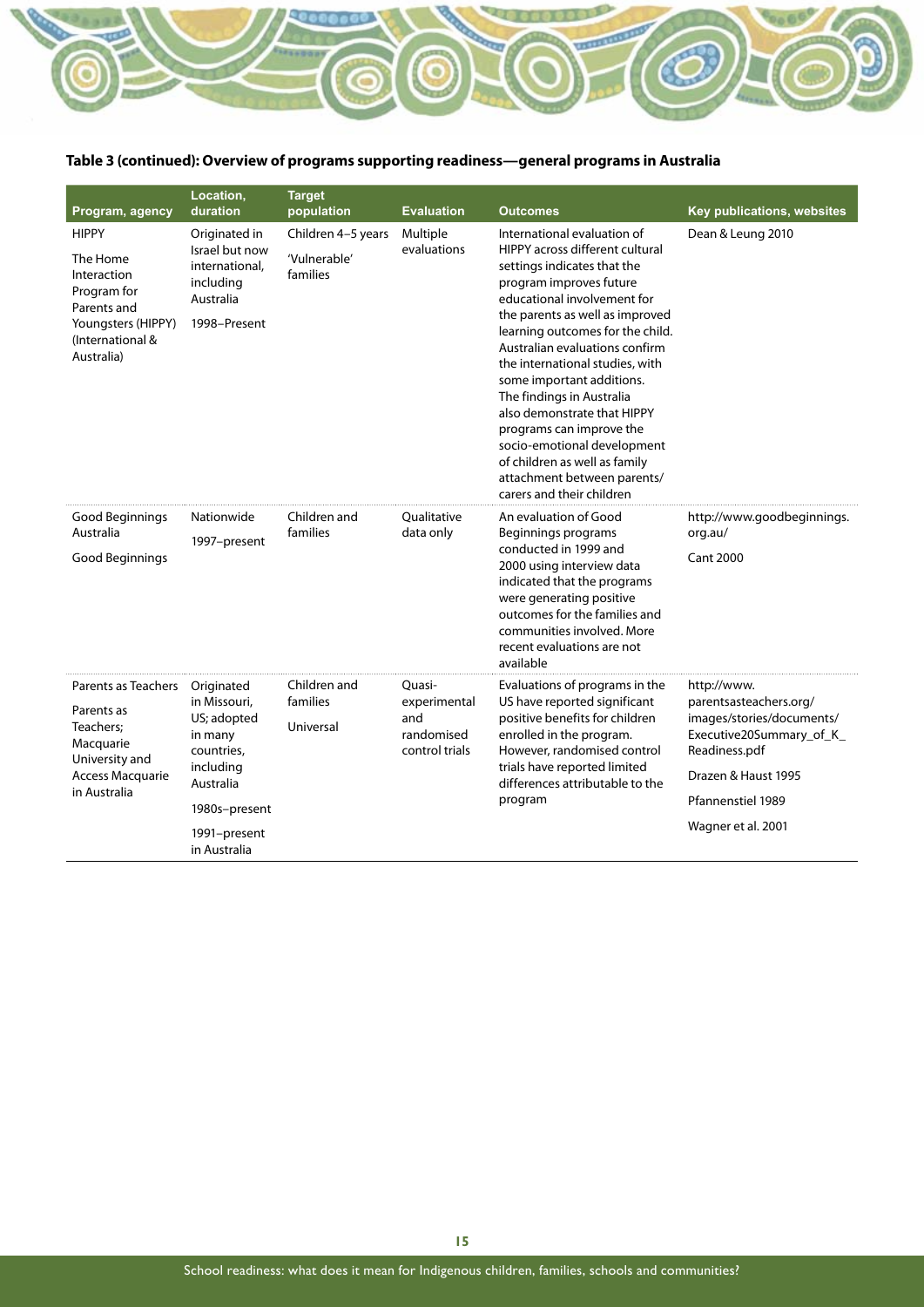#### **Table 4: Overview of programs supporting readiness—programs for Australian Indigenous children, families and communities**

**URBERTON** 

| Program, agency                                                                                                   | Location,<br>duration                      | <b>Target</b><br>population                          | <b>Evaluation</b>                                                                                                                                                                                                              | <b>Outcomes</b>                                       | <b>Key publications,</b><br>websites                                                                                                                                    |
|-------------------------------------------------------------------------------------------------------------------|--------------------------------------------|------------------------------------------------------|--------------------------------------------------------------------------------------------------------------------------------------------------------------------------------------------------------------------------------|-------------------------------------------------------|-------------------------------------------------------------------------------------------------------------------------------------------------------------------------|
| <b>Atitjere Transition</b><br>to School                                                                           | Northern<br>Territory                      | Children 4-5<br>years, families and                  | Not available                                                                                                                                                                                                                  | Not available                                         | Fasoli 2009                                                                                                                                                             |
| Northern<br><b>Territory Council</b><br>of Government<br>School<br>Organisations<br>(COGSO) Atitjere<br>Community | 2008-2009                                  | community                                            |                                                                                                                                                                                                                                |                                                       |                                                                                                                                                                         |
| Foundations for<br><b>Success</b>                                                                                 | 35 Indigenous<br>communities               | Indigenous<br>children $3\frac{1}{2} - 4\frac{1}{2}$ | Qualitative<br>evaluation -                                                                                                                                                                                                    | Not available                                         | http://education.gld.gov.<br>au/schools/indigenous/                                                                                                                     |
| Queensland                                                                                                        | in Queensland                              | years                                                | Current                                                                                                                                                                                                                        |                                                       | projects/foundations.html                                                                                                                                               |
| Department of<br><b>Education and</b><br>Training                                                                 | 2007-present                               |                                                      |                                                                                                                                                                                                                                |                                                       |                                                                                                                                                                         |
| <b>Napranum Parents</b><br>and Learning (PaL)                                                                     | 2001-present                               | Indigenous<br>children and                           | Process<br>evaluation                                                                                                                                                                                                          | A process evaluation<br>undertaken in 2003, rated the | Hanrahan 2004                                                                                                                                                           |
| Napranum Parents<br>and Learning & Rio<br>Tinto                                                                   |                                            | Indigenous<br>families                               |                                                                                                                                                                                                                                | program as highly successful                          | http://eprints.jcu.edu.<br>au/70/                                                                                                                                       |
| Maari Ma                                                                                                          | Broken Hill,<br><b>NSW</b><br>2000-present | Indigenous<br>children and<br>Indigenous<br>families | To date, a<br>detailed set of<br>key indicators<br>for Aboriginal<br>children in<br>the Maari Ma<br>region has been<br>compiled and this<br>is to be used as<br>to assess changes<br>in outcomes<br>for Aboriginal<br>children | Not available                                         | Kennedy et al. 2009                                                                                                                                                     |
| We-Al-Li                                                                                                          | Lismore, NSW                               | Indigenous<br>communities                            | Not available                                                                                                                                                                                                                  | Not available                                         | Atkinson et al. 2009                                                                                                                                                    |
| Gnibi College-<br>Southern Cross<br>University                                                                    | Early 1990s-<br>present                    |                                                      |                                                                                                                                                                                                                                |                                                       |                                                                                                                                                                         |
| Multifunctional<br><b>Aboriginal Services</b><br>Australia<br>Locally<br>implemented/<br>DEEWR-funded             | Nationwide<br>1987-present                 | Indigenous<br>children and<br>Indigenous<br>families | DEEWR currently<br>conducting<br>and audit of the<br>implementation<br>and<br>management of<br>Multifunctional<br>Aboriginal<br>Children's                                                                                     | Audit due to be released in<br>September 2010         | http://www.<br>earlychildhoodaustralia.<br>org.au/australian_journal_<br>of_early_childhood/<br>ajec_index_abstracts/<br>indigenous_child_care_<br>leading_the_way.html |
|                                                                                                                   |                                            | Services (MACS)                                      |                                                                                                                                                                                                                                |                                                       |                                                                                                                                                                         |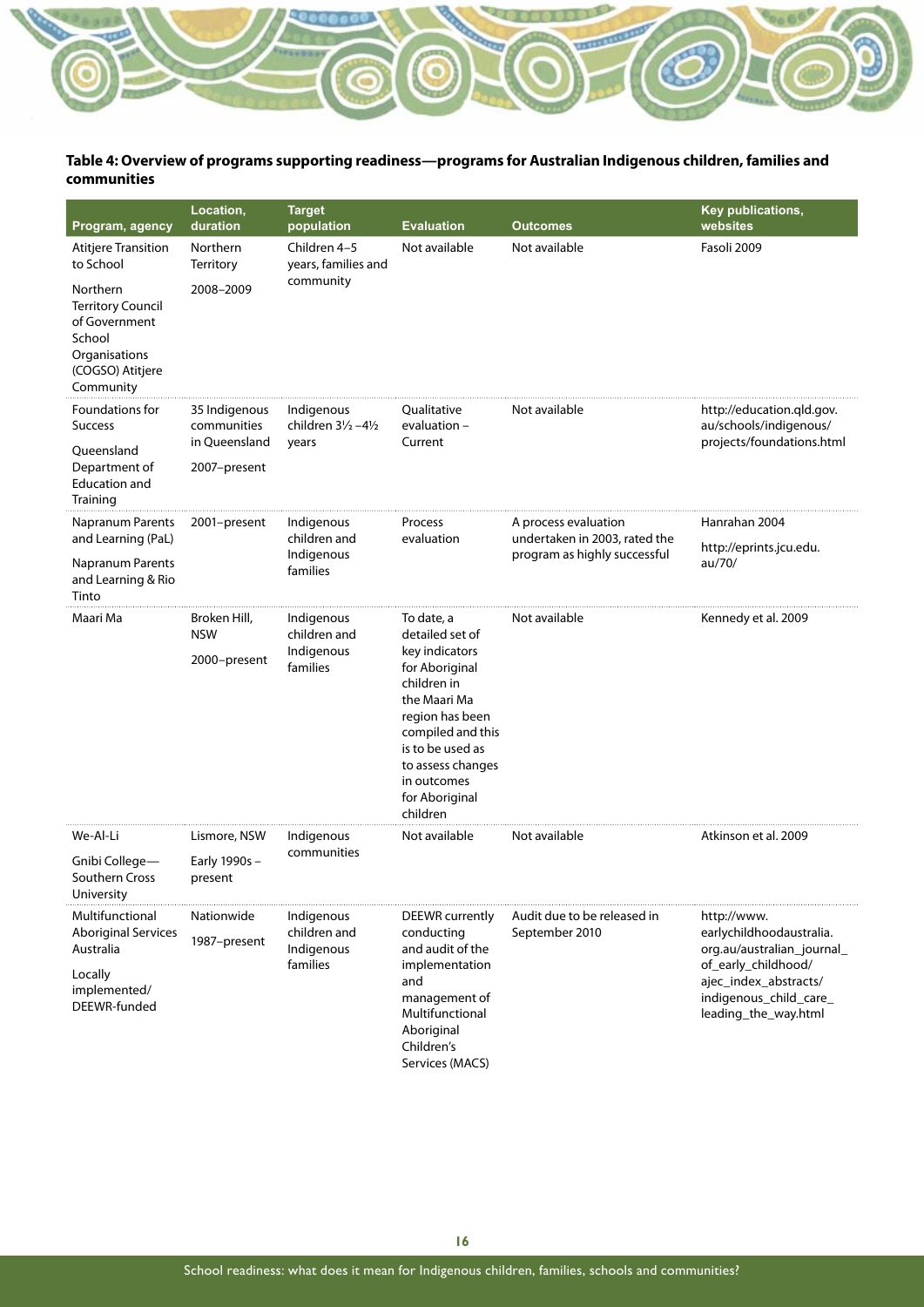

# What are the data limitations and research gaps?

A great deal of information is available about school readiness. Much of this information is subjective, as people draw on their own experiences, or those of family and friends, to recall situations where educational decisions were made on the basis of someone deemed 'ready' or 'unready' (Dockett & Perry 2007; Graue 2006). As well as a great deal of research literature, reports for government and other agencies, there are many anecdotes and opinion pieces.

The limitations of the available data are summarised below:

- the strong reliance on North American studies, particularly those from the United States. While there is often some congruence between Australia and the United States, there is also a great deal of difference in areas such as the provision of early childhood services, health issues and school systems
- a tendency to group all Indigenous peoples as one. In drawing together evidence to support the readiness of Indigenous children, it is vital to recognise that there is great diversity between, and among, Indigenous groups and children
- it is difficult to compare some data from different states and territories in Australia. For example, reports of preschool attendance patterns often do not discriminate between the types of services available in states and territories, the ages at which children start school, and the qualification and regulations frameworks operating. Current moves to a national quality framework (Commonwealth of Australia 2009b) have the potential to overcome some, if not all, of these differences
- many Australian studies used qualitative methods. While these studies can be very useful in providing rich evidence, they do not provide 'proof' around readiness issues. However, from both ethical and practical perspectives, it is unlikely that large scale randomised control trials will be undertaken into aspects of readiness, such as the benefits of highquality early childhood education programs, if it is believed that missing out on these programs is likely to have long-term detrimental effects for children
- there are few large scale evaluations of programs, or program types. For example, there is no Australian study which compares to the ongoing National

Institute of Child Health and Human Development studies. The Australian report *The efficacy of early childhood interventions* (Wise et al. 2005) questioned the longer term benefits of a number of well-known early childhood interventions, including many highlighted later in this issues paper:

Long-term benefits (including cost savings) of interventions in early childhood continue to be asserted in broad public debates, despite limited empirical support. More extensive examination of the cost effectiveness, or costs and benefits, of early childhood interventions is needed to substantiate claims of effectiveness (Wise et al. 2005:ix)

- the Longitudinal Study of Australian Children (LSAC) (Gray & Smart 2008) has potential to provide a great deal of information about children's developmental pathways. While Indigenous children are involved in LSAC, it does not include a representative cohort, particularly in terms of geographic distribution. Other studies, such as the Indigenous AEDI (Centre for Community Child Health & the Telethon Institute for Child Health Research 2009), the Western Australian Aboriginal Child Health Survey (Zubrick et al. 2006) and Footprints in Time (FaHCSIA 2009) may help fill this gap
- many intervention programs seem to have attained success at the local level. Scaling up programs for wider implementation runs the risk of losing the factors that make them successful in the first place. Studies of what works do not necessarily translate to examples of practice that will work in every context
- perhaps some of the things that promote ready children, schools, families and communities cannot be measured easily. For example, the cultural appropriateness of communication approaches, 'tone' of classroom interactions or the strengths of Indigenous children in Indigenous knowledge may be difficult to measure.

The limitations of data point to several research gaps:

- there is need for ongoing research within a range of Australian contexts. Many readiness research projects are funded for a 'one-off' investigation of a specific issue or context. There is little research that considers the impact of readiness issues over time or in specific contexts
- mixed methods readiness research is needed that combines the best features of qualitative and quantitative approaches—identifying patterns and trends but also recognising the importance of rich, contextual data in understanding the complexities of readiness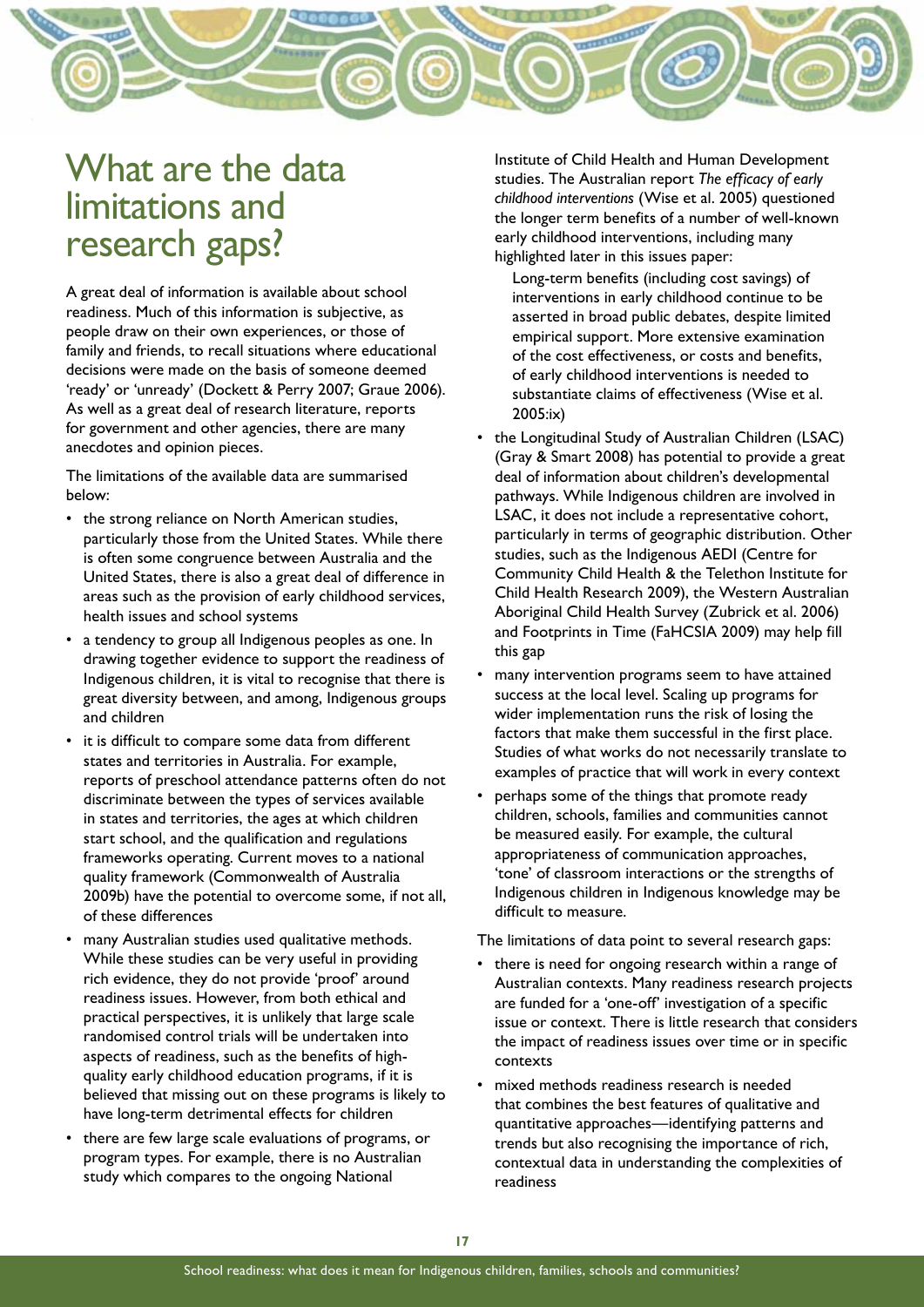

- much current readiness research focuses on one, or maybe two, of its components. Few studies consider readiness in its broadest construction
- in addition to considering readiness as a broad construction, a relatively small number of studies consider different perspectives. The existing research indicates differences among the perspectives of children, families, educators and communities (Dockett & Perry 2007). These differences can mean that people may believe they are working towards the same end, but are actually working at odds
- interdisciplinary research that explores the interaction of health, education, social, cultural and historical factors underpinning readiness is critically lacking
- research that investigates approaches and strategies to recognise and build on the strengths of children, families, communities and educational contexts, as well as seeking to understand the complex interactions of factors associated with risk and resilience, is needed
- there should be independent, ongoing evaluations of programs designed to support readiness at the child, family, community and school level, and of programs that combine these
- it is important to identify appropriate, relevant and meaningful measures of readiness. Such measures can inform conclusions about the effectiveness and accountability of programs
- research on Indigenous children's transition to school, that incorporates critical and Indigenous methodologies (Denzin et al. 2008), should be undertaken in Australian contexts.

In Australia and around the world, there is increasing awareness of the significance of the early years, as a means of improving the experiences and opportunities available to children and as an appropriate investment in the future. This has resulted in major commitment of resources. The research outlined above would provide some local, contextualised evidence to inform this continued commitment and would enhance our capacity as a society to help children make the best start to life possible.

# Appendix 1: Background to the literature review

One of the purposes of this issues paper was to review the quality and breadth of the available evidence on school readiness, including the heath and learning aspects of child development, evaluate the evidence base, and identify any gaps. This paper incorporates research relating to school readiness in general, as well as that specifically relating to Indigenous children, families and communities. It includes studies reported in books, journals and reports as well as web-based material deemed appropriate and relevant.

Two complementary processes were used to determine what has been included in the issues paper. The first process adopted a best evidence synthesis to guide the selection of research to be reviewed (Slavin 1986). The basis of this approach was to determine clear research question/s to be addressed; establish a specific set of criteria for the inclusion of relevant research; outline the processes to be used in its identification; and develop strategies to ensure that a diverse range of research was consulted. The second process, interpretive synthesis (Jensen & Allen 1996), ensured that qualitative—as well as quantitative—research was used to generate a breadth of understandings of the issues under review. These approaches focus on both methodological and conceptual criteria, supporting the inclusion of a wide range of research relevant to the identified issues. The application of these approaches involved:

#### **Determining the research questions to be addressed**

The questions around which this paper is framed are:

- what is school readiness?
- what approaches have been used to study school readiness?
- what research evidence links school readiness and the health and learning aspects of early child development?
- what readiness programs and activities have been developed both nationally and internationally?
- what approaches to readiness have been developed in relation to Indigenous children, families and communities?
- what information is available to evaluate these programs and approaches?
- what outcomes are attributed to these programs and approaches?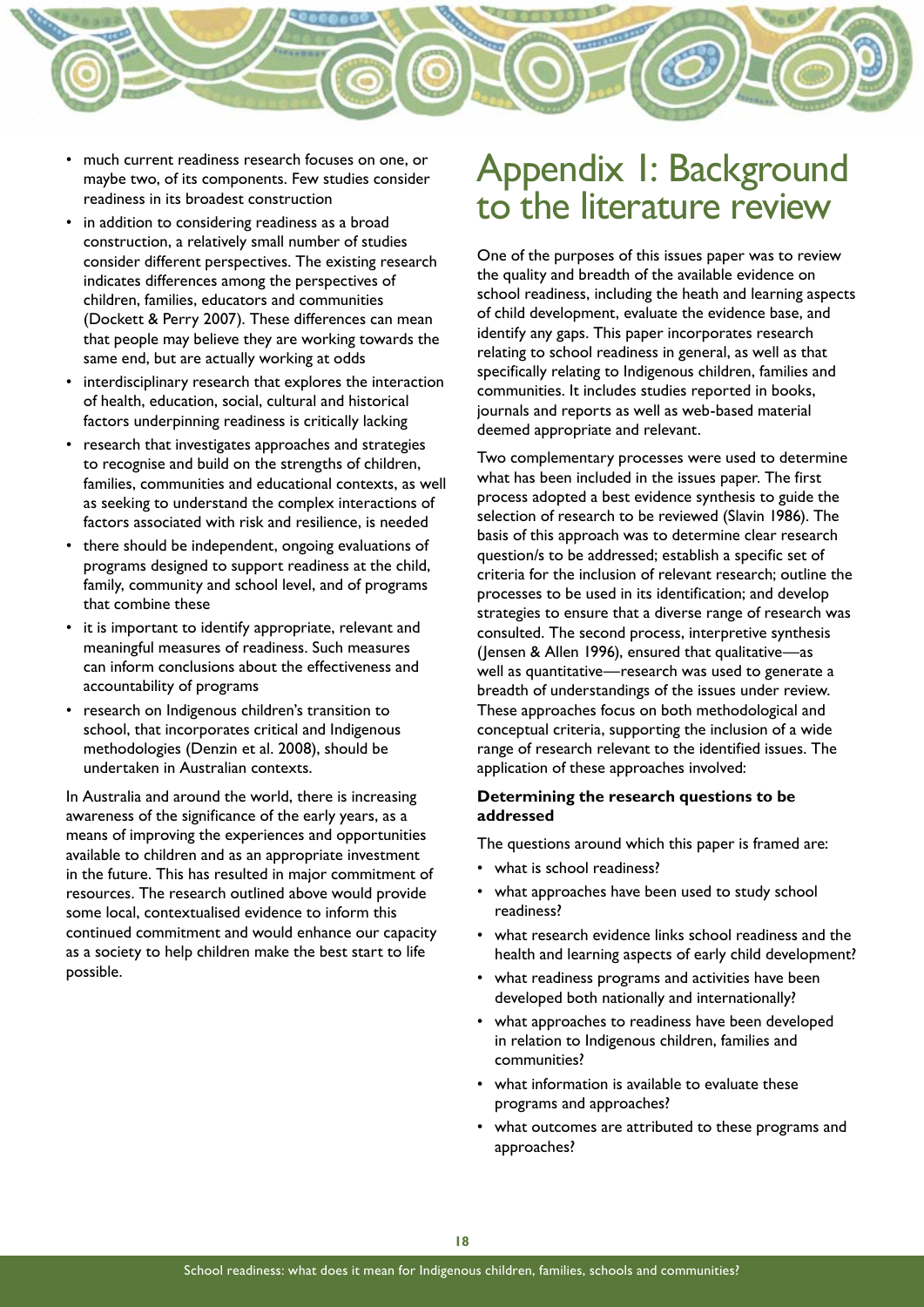

#### **Establishing the criteria for the inclusion of research**

Literature included in the paper was required to meet specific criteria, similar to those adopted by the British Educational Research Association Early Years Special Interest Group (BERA-SIG) (2003). These specify that, for inclusion, research must:

- be relevant to the topic
- have been conducted in a way that minimises bias
- • demonstrate external validity
- clearly identify the researcher's philosophical position
- identify the theoretical positions and analyses used
- appropriately describe the sample size or group involved in the research
- present coherent and logical arguments and conclusions
- utilise a range of relevant evidence to support these arguments and conclusions
- have been published.

Material contained in a range of reports and books, as well as information located on websites, was identified as relevant and important to the review. This material was reviewed using an adaptation of the Clearinghouse's Assessment Tool prior to inclusion in the report.

#### **Outlining the processes to identify, evaluate and synthesise research**

Research and other material were identified through searches of online databases, utilising the library facilities at Charles Sturt University. A variety of search terms was employed, as there is a range of terms used in relation to the year immediately before school (for example, preschool, kindergarten, pre-prep) and the first year of school (for example, kindergarten, prep, reception). Specific search terms are shown in Table A1.

Additional online database searches were conducted using the following terms: 'ready schools', 'readiness programs', and 'Indigenous children'. A timeframe of 20 years was used to guide the selection of material, recognising that some of the seminal United States works were published in the 1990s and remain relevant to the current discussion of readiness.

The electronic databases included all the key databases accessible through CSU: PsychINFO; Web of Science; JSTOR; ERIC; EBSCO; Sage; Scopus; Informaworld; and ProQuest. Details of the document types considered in this review are shown in Table A2.

#### **Table A1: Specific search terms**

|                                               | <b>School readiness</b>       | <b>Transition to school</b> | <b>Readiness</b> | <b>Starting school</b> |
|-----------------------------------------------|-------------------------------|-----------------------------|------------------|------------------------|
| $\ddot{\phantom{0}}\phantom{0}\bullet\bullet$ | Indigenous                    | Indigenous                  | health           | kindergarten           |
| . .<br>--                                     | Aboriginal                    | Aboriginal                  | disadvantage     |                        |
| ā                                             | <b>Torres Strait Islander</b> | Torres Strait Islander      |                  | reception              |
|                                               | assessment                    | assessment                  | trauma           | pre-primary            |
|                                               | tamil                         |                             | early childhood  | pre-school             |
|                                               |                               |                             |                  |                        |

#### **Table A2: Overview of research/information consulted (n=365)**

| <b>Document type</b>  | <b>Percentage</b> |
|-----------------------|-------------------|
| <b>Book</b>           | 2.3               |
| <b>Book chapter</b>   | 8.4               |
| Government report     | 11.0              |
| Internet resource     | 2.9               |
| NGO report            | 9.9               |
| Opinion piece         | 2.6               |
| Peer reviewed journal | 59.1              |
| Policy brief          | 2.3               |
| Report of practice    | 1.4               |
| Total                 | 100               |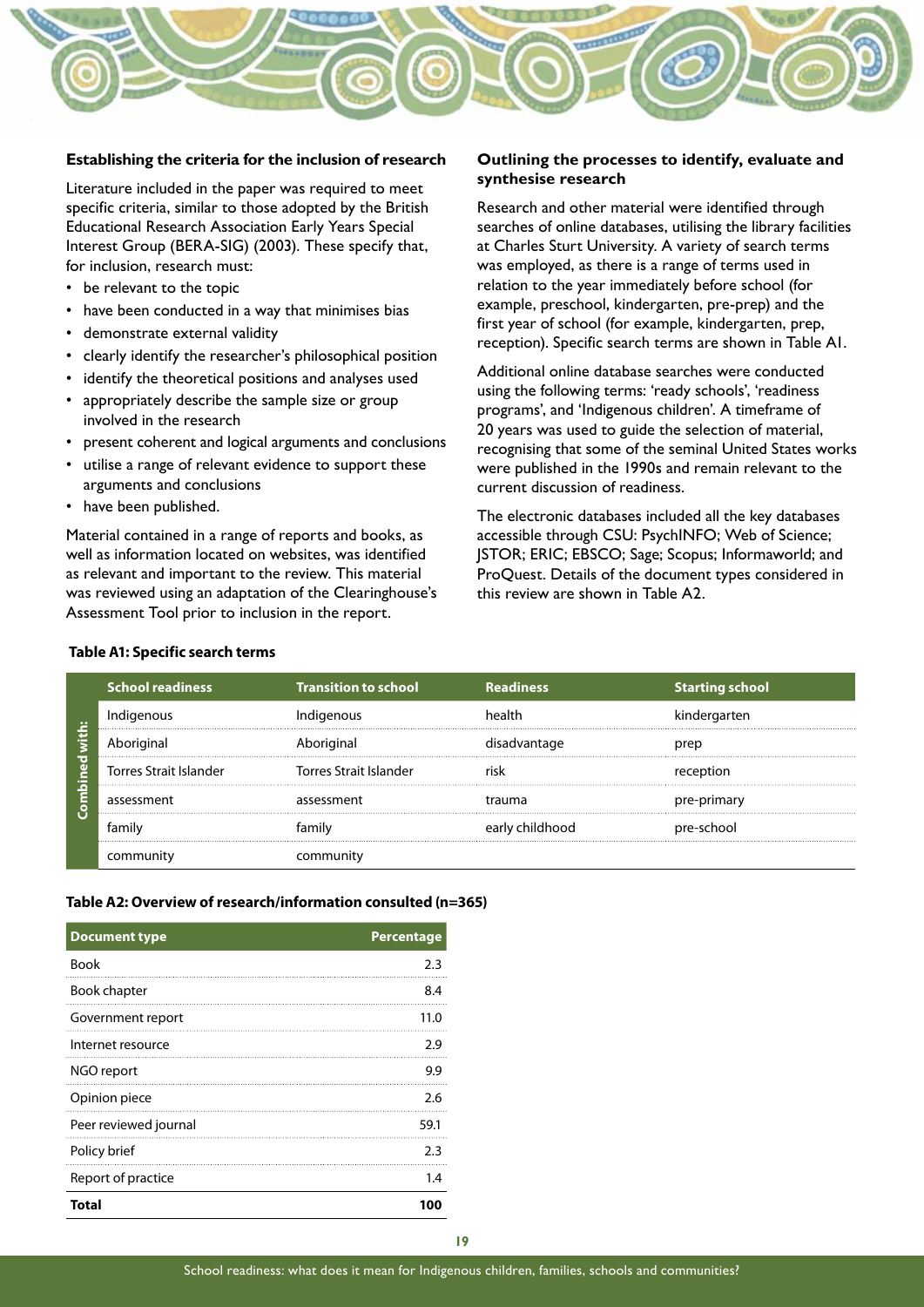

# Appendix 2: Brief descriptions of readiness programs and activities

# **Preschool programs**

A number of early childhood programs focus on the development of children's readiness. Many of these programs have not been designed specifically to focus on readiness, although enhancing it remains a clear outcome. For example, many of the high-quality programs developed around the world promote children's holistic development, with the aim of improving their lives in the present, as well as preparing them for the future of school. Kamerman (2008), in an overview of the impact of preschool on school readiness, notes consistent positive, long-term results from studies around the world, including Sweden (Andersson 1992), New Zealand (Wylie et al. 2009) and the UK (Melhuish et al. 2008). In addition, evidence from the longitudinal study of the HighScope Perry Preschool program in the US offers compelling evidence of the long-term effectiveness of high-quality early childhood education (Schweinhart 2003). When examining programs and activities to enhance readiness, the role of high-quality early childhood education should not be overlooked (Early et al. 2006; Fiscella & Kitzman 2009; Melhuish et al. 2008; NICHD Early Child Care Research Network 2005). However, access issues for Indigenous children must also be considered.

## **International programs**

## **California First 5**

#### *1998–present*

California First 5 is a state-wide approach to promote the health, education and wellbeing of children aged 0–5 and their families. It was established in 1998, through state legislation. The program is funded by a state tax on tobacco. Programs under the auspices of First 5 are delivered by local county commissions who develop strategies based on local priorities and identified needs. Programs are subject to annual internal evaluation.

The approach combines child-focused educational activities with strategies that promote parent-child relationship building (Bates et al. 2006). Included in the program is a component addressing school readiness.

First 5 has adopted a definition of school readiness that incorporates five essential and coordinated elements:

- early care and education
- parenting education and family support services
- health and social services
- schools' readiness for school/school capacity
- program infrastructure, administration, and evaluation.

#### **Sure Start**

#### *1998–present*

Sure Start is an ambitious United Kingdom government initiative that aims to reduce social exclusion by improving outcomes for families with children under age four from disadvantaged communities by addressing their needs at the local level. The program was launched in 1998 and continues to operate. Sure Start is a community intervention that specifically targets disadvantaged communities rather than at-risk individuals (Melhuish et al. 2007). Sure Start Local Programmes (SSLPs) sought to provide integrated family support, health and early learning services in one location and were centrally funded. In 2003 the United Kingdom Government moved that these early initiatives be transformed into Sure Start Children's Centres (SSCCs). From 2006, these centres have been operated by local authorities. The shift to Sure Start Children's Centres was a move away from specifically targeting disadvantaged communities to providing integrated services in all communities (Katz & valentine 2009). There has been some criticism of the shift from SSLPs to SSCCs, which suggests that mainstreaming services has the potential to diminish the sense of community ownership that existed while the interventions were run as SSLPs. Evaluation of the project had five components: implementation evaluation, impact evaluation, local community context analysis, economic evaluation and support for local evaluations (Katz & valentine 2009). The initial evidence of the benefit of the Sure Start intervention showed very little impact (Rutter 2006). Further evaluations have demonstrated over time that the SSLPs and SSCCs have led to improved outcomes for children and families within the targeted communities.

## **Smart Start**

#### *1993–present*

Smart Start is a universal, community-based program in North Carolina that promotes access for families to highquality child care. It is based on the premise that access to high-quality child care in the early years of life impacts on children's ability at school entry. Many counties in North Carolina have adopted this model to promote children's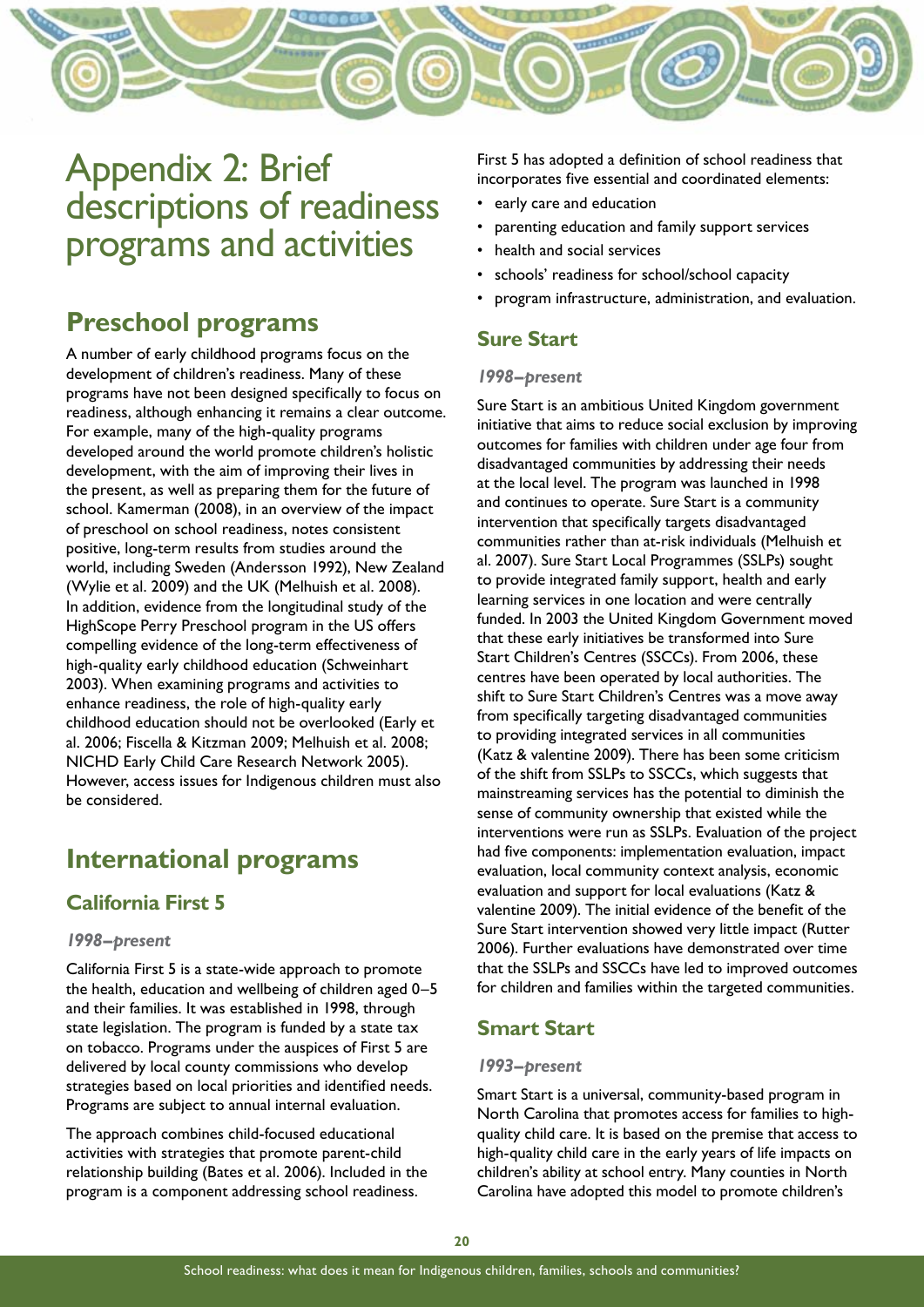

learning and development. There is no set curriculum for Smart Start. Rather, communities choose a focus from the three core areas—child care and education; health care and education; and family support and education. The program is not necessarily aimed at children from low-income households, but does not actively target children and families who already have access to highquality early childhood services. About 25% of the participant families are described as living in poverty.

Evaluations of Smart Start are positive, though confounded by use of different services in different communities. However, after attendance at Smart Start centres, children from low-income families outperformed their non-attending peers at school entry (FPG-UNC Smart Start Evaluation Team 1999; Maxwell et al. 1998). These improvements were sustained through the first year of school. For children who did not live in poverty, there was no significant difference associated with participation in the program.

#### **The Incredible Years**

#### *1979–present*

The Incredible Years Program is a United States program of parent education. It consists of a core program which addresses parenting skills aimed at supporting children's social competence and reducing problem behaviours (Webster-Stratton et al. 2001). An additional component addresses school readiness (Webster-Stratton & Reid 2004). While the core components have been rigorously evaluated using randomised control trials, evidence of the success of the school readiness component is not as strong. However, a recent randomised control study (Webster-Stratton et al. 2008) links effective use of the Incredible Years Teacher Classroom Management and Child Social and Emotion curriculum (Dinosaur School) with the use of positive classroom management by teachers, and found higher levels of social and emotional competence among participating children—including behavioural self-regulation—than non-participating peers.

## **Head Start**

#### *1965–present*

Head Start is a program funded by the US government to provide early childhood education to children living in low-income households and children with disabilities or developmental delays. It has been operating since 1965 as a program for children aged 3 and 4 years. In 1995, the Early Head Start program commenced, targeting children less than 3 years of age. Various program types are funded under Head Start. It combines a focus on education with health and nutrition programs, and promotes parental involvement (Bradley et al. 2009; Pigott & Israel 2005). A specific focus on readiness was emphasised in the reauthorisation of Head Start in 2005, as the School Readiness Act (Snow 2007). As a consequence, a range of knowledge and skills is expected as children move from Head Start to school. These include the areas of cognition and language, reading, mathematics, social and emotional development, as well as developing English proficiency. The initial evidence connecting Head Start and children's readiness was mixed, possibly relating to the varying quality of its programs and selection bias, with the Head Start population drawn from highly disadvantaged communities. Studies addressing these issues have reported increased academic performance for children attending Head Start, with effects still evident several years after leaving the program (Garces et al. 2002; Lee et al. 1990). The more recent Head Start Impact Study (Love et al. 2005), which evaluated Early Head Start using randomised control trials, has confirmed these effects.

## **Abecedarian Project**

#### *1972–1985*

The Abecedarian Project operated in one site in North Carolina, United States, between 1972 and 1985. Its two components were a full-time preschool program, available to children from the age of 6 weeks to school entry, and a school-age intervention over the first 3 years of school. The preschool program was characterised by low child to staff ratios and a curriculum that emphasised children's language development and school readiness. Other components included health and nutrition and access to social work services (Ramey & Ramey 1999). Evaluation of the project, using randomised control trials and longitudinal follow-up, demonstrated that children attending the preschool program, but not the school intervention component, made substantial readiness gains and outperformed a comparison group at ages 8 and 15 (Campbell & Ramey 1995; FPG Child Development Center 1999). Substantial positive effects were still evident at age 21 (Campbell et al. 2002).

## **HighScope Perry Preschool Program**

#### *1962–1967*

The HighScope Perry Preschool Program was conducted in Ypsilanti, Michigan, between 1962 and 1967. Participants were preschool African-American children from low-income neighbourhoods, randomly assigned to either control or program groups. The program consisted of centre based sessions, using the HighScope Curriculum (Epstein 2007; Hohmann et al. 2008) and weekly home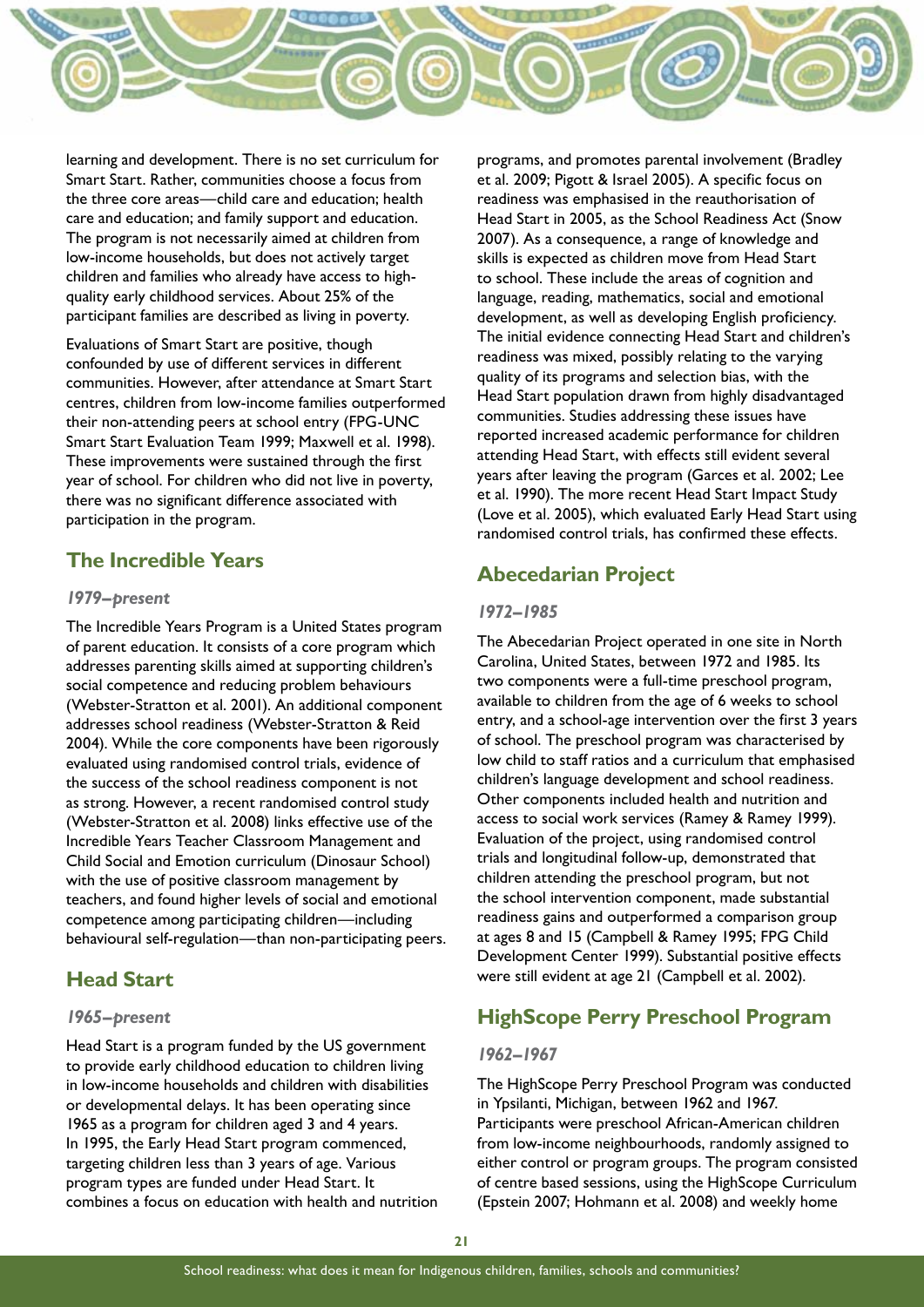

visits by classroom teachers aimed at helping mothers implement similar learning approaches in the home. HighScope curriculum is based on developmental theory and promotes children's engagement in active learning. It is not based on a series of defined lessons; rather it involves children and adults working together to plan and extend learning experiences.

The program has been the subject of long-term evaluations (Schweinhart et al. 1993; Schweinhart et al. 2005) with children in both control and program groups being assessed annually from ages 3 to 12, and then at ages 14, 15, 19, 27 and 40 years. Overall assessments have included a wide range of information, such as school records, socioeconomic data, police records and interviews. The extensive, ongoing evaluation has demonstrated the long-term positive effects across educational, socioeconomic, criminal and health outcomes. This study has informed much of the debate about cost-effectiveness of high-quality preschool provision for disadvantaged communities/ groups, supporting investment in the early years as a key economic, as well as educational, benefit.

# **General programs implemented in Australia**

These programs may include Indigenous children and families but are not specifically targeted towards them.

#### **Brighter Futures**

#### *2003–present*

Brighter Futures operates across NSW as a targeted prevention and early intervention program, aimed at vulnerable families with young children who are considered to be at risk of being abused or neglected (Hilferty et al. 2010). The aim of the program is to provide early assistance and support to families who may be struggling with complex problems in order to prevent any intensification of their involvement with the child protection system. Families are invited into the program for a period of two years. It is operated through the NSW Department of Community Services in partnership with 14 different non-government agencies. Brighter Futures began in 2003 and is ongoing. The program is based on a multi-component service model, which aims to provide appropriate service responses that recognise the complexity of the challenges faced by vulnerable families (Hilferty et al. 2010). A number of evaluations of the Brighter Futures program have been conducted, and a final evaluation is due to be released in late 2010. Early findings indicate that the program is improving outcomes for families, although the results vary across different groups.

#### **Smith Family, Let's Read**

#### *2003–present*

Let's Read is a collaborative project between the Centre for Community Child Health and The Smith Family. It was first developed in 2003 and is ongoing. Let's Read is a nationwide literacy promotion program that aims to train community based professionals, provide relevant and targeted literacy resources to families, as well as support to assist their children to read. Let's Read uses existing services to link up with as many families as possible within the communities in which the program is running. Further information is available at <http://www.letsread. com.au/pages/index.php>. A five year ongoing evaluation of the program in five Victorian communities was funded by the Australian Research Council in 2006. Based at the Royal Children's Hospital, it is using a cluster randomized control trial and is ongoing until 2011. Results from this study are not yet available.

#### **Best Start**

#### *2001–present*

Best Start is a an early intervention program funded by the Victorian State Government that aims to support families, caregivers and communities to provide the best environment they can for their children. The program aims to increase access to appropriate services and improve carers' and community capacity to promote the health, development, learning and wellbeing of Victorian children. The program emphasises a coordinated, familycentred service system in local community settings. Evaluation of the project using Owen's typology included five forms of evaluation: development, clarification, improvement, monitoring and impact (Raban et al. 2006). The evaluation concluded that Best Start was successful in meeting all of its objectives and demonstrating considerable improvements in relation to its stated aims.

#### **Families First NSW**

#### *1999–present*

Families First is a state-wide strategy to improve early intervention services across NSW. The initiative was introduced by the NSW government in 1999. The responsibility for Families First is shared across a number of departments, but the NSW Department of Community Services takes a lead role in its delivery. Families First services are linked in across all levels of delivery, including planning and design as well as implementation at the local level. Families First is based on a number of principles: early intervention and prevention; service integration and networking;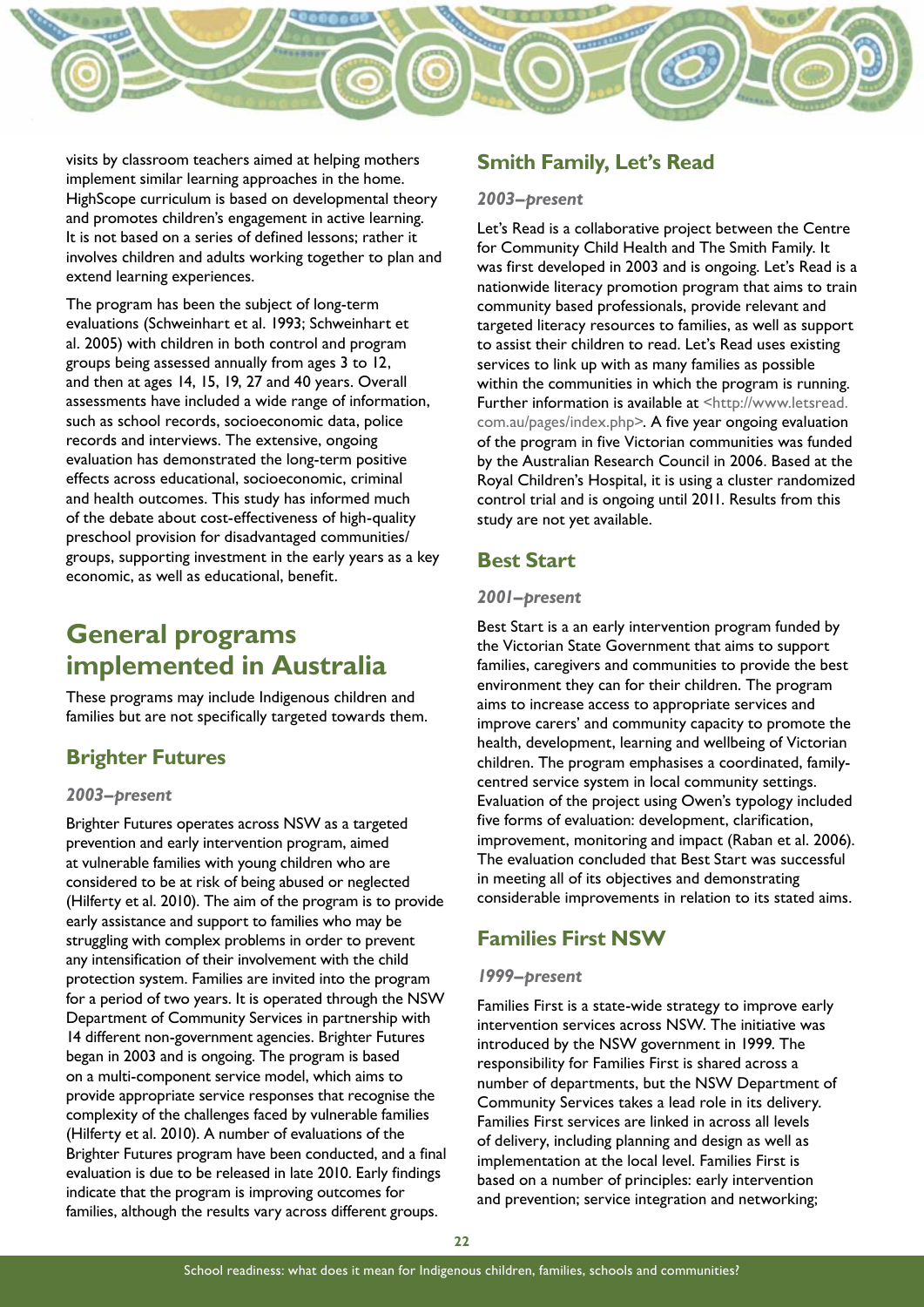

and community outreach and development (Fisher et al. 2006). The range of services offered reflects these principles and includes: family support workers, supported playgroups, home visiting services, school community services and locally developed community programs (NSW Department of Community Services 2004). The Families First Strategy 1999-2003 has been evaluated, using a range of qualitative and quantitative approaches (Fisher et al. 2006). Results indicate positive outcomes in terms of improving processes across the service network, but also indicate that competing demands across the service network pose additional challenges to the planning and delivery of services.

#### **Pathways to Prevention**

#### *1999–ongoing*

Pathways to Prevention is an early intervention project run as a partnership between Griffith University and Mission Australia. The program is based on a human development perspective which recognises that life does not progress along a linear trajectory. Rather, things change and it is at these points that intervention can help people make links between different contexts (Freiberg et al. 2005). The project was implemented in a suburb of Brisbane in 2002, although it was first conceived in 1999. The setting was chosen because of its social and economic disadvantage and the cultural and linguistic diversity of the community. The initial program focused specifically on children who were making the transition into school and took a whole of community approach by working closely with the community, schools and services in the local area. The two main interventions were a Preschool Intervention Program and a Family Independence Program. By placing equal emphasis on the needs of the child and the needs of the family, the intervention addressed multiple factors that can contribute to negative outcomes for children and families in vulnerable situations. There have been both quantitative and qualitative evaluations of the program and the results show an improvement in behaviour and communication for children as well as a strengthening of families across the community. Importantly, there has been high engagement with the Family Intervention Program, with many families using more than one service (Freiberg et al. 2005). The program continues to run in Brisbane. It has been expanded to include another suburb and now focuses on families with children age 4–12 years. Pathways programs are also run by Mission Australia in New South Wales, Victoria and Western Australia.

#### **HIPPY**

#### *1998–present*

The Home Interaction Program for Parents and Youngsters (HIPPY) is an international home-based education intervention targeted at vulnerable families with preschool aged children (Dean & Leung 2010). The program uses parenting to enhance a child's learning and does this by fostering the empowerment of both the parents and the children involved. It is introduced in any given community in consultation with local service providers and the community in order to make sure that it meets the particular needs of that community. International evaluation of HIPPY across different cultural settings indicates that the program improves future educational involvement for the parents as well as improved learning outcomes for the child (Dean & Leung 2010). HIPPY programs were introduced in Australia in 1998. In Australia, the program targets are 4–5 year old children, so it follows those children into their first year of school. Ten studies over 9 years, evaluating the effectiveness of HIPPY programs in a number of diverse settings in Australia, have been conducted by Victoria University. The results indicate similar findings to those reported in international studies, with some important additions. The findings in Australia also demonstrate that HIPPY programs can improve the socio-emotional development of children as well as family attachment between parents/carers and their children (Dean & Leung 2010). In 2007, the Federal Government, in partnership with the Brotherhood of Saint Laurence, made a commitment to implement and evaluate HIPPY in 50 communities across the country.

#### **Good Beginnings**

#### *1997–present*

Good Beginnings is a national charity that operates early childhood intervention services as well as advocacy programs for parents and carers nationwide. All programs are designed around the organisation's five pillars: child focused community development; universal supported groups; volunteer family support; targeted play groups; and intensive family support. Good Beginnings also run a number of Early Years Centres, which are integrated services aimed to operate at the community interface. They use the 'connect approach' in all their programs. This approach is informed by strengths-based practice and advocates that families and communities need to be empowered to make decisions for themselves and that, in order to do this, programs must build on their existing strengths.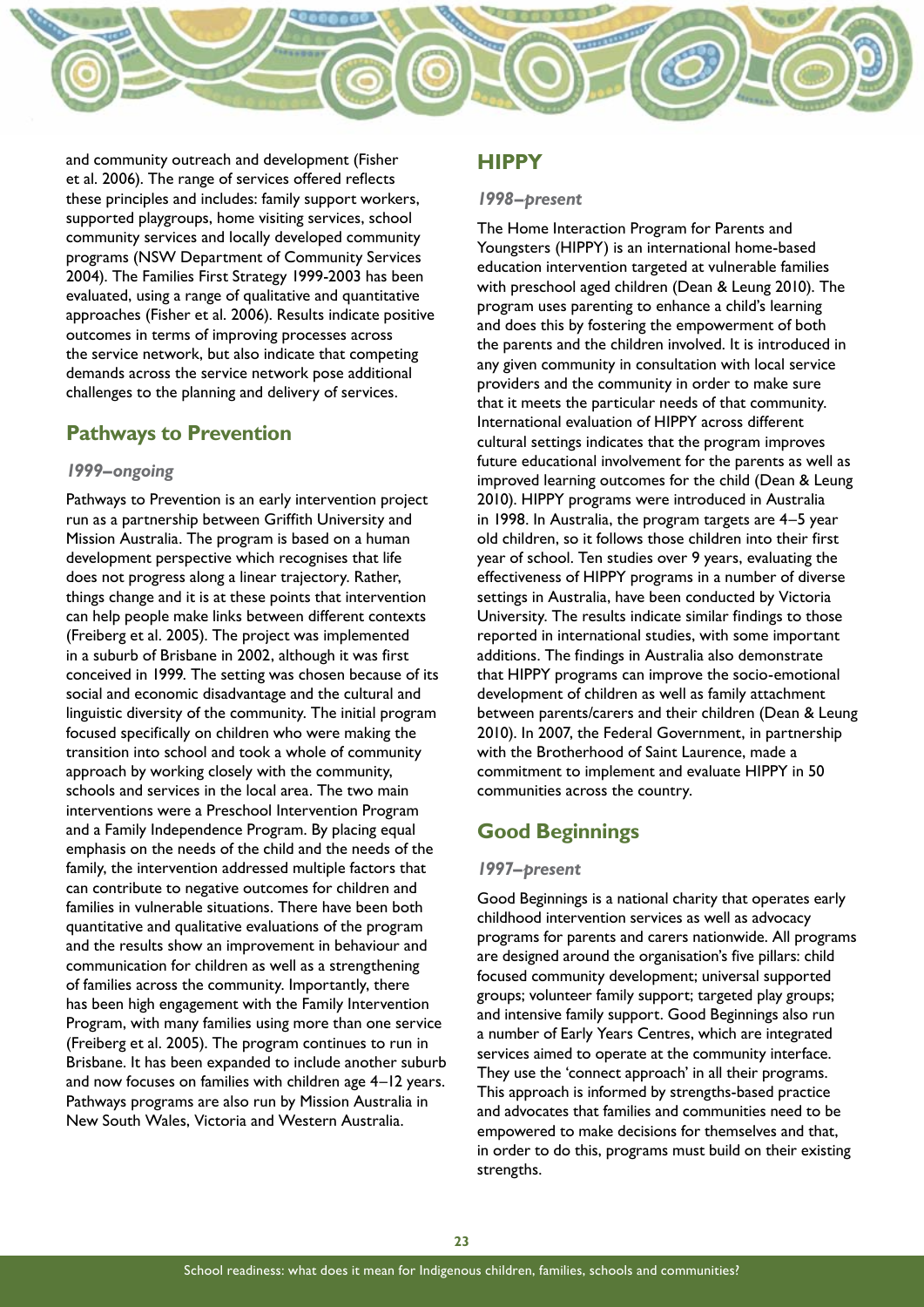

Further information is available at [<http://www.](http://www.goodbeginnings.org.au/) [goodbeginnings.org.au/](http://www.goodbeginnings.org.au/)>. An evaluation of Good Beginnings conducted in 1999 and 2000, using interview data, indicated that the programs were generating positive outcomes for the families and communities involved (Cant 2000). More recent evaluations are not available.

#### **Parents as Teachers**

#### *1908s–present (1991–present in Australia)*

The Parents as Teachers program originated in Missouri, United States in the 1980s. Its aims are to equip parents with knowledge about child development—including school readiness—and parenting support. The program is delivered by educators trained in the program through home visits, developmental screening of children, parent group meetings, and access to resources and networks. It is designed to be applicable to all families and all communities. The curriculum is age-based, focusing on developmental progression and positive parenting. Evaluations of programs in the United States have mainly used quasi-experimental approaches (Drazen & Haust 1995; Pfannenstiel 1989). These have reported significant positive benefits for the children enrolled. However, randomised control trials have reported limited differences attributable to the program (Wagner et al. 2001). This program has been adopted in many Australian jurisdictions.

# **Programs for Australian Indigenous children, families and communities**

#### **Atitjere Transition to School**

#### *2008–2009*

This project was based in Atitjere, which is located approximately 250 km from Alice Springs, Northern Territory. It was an action research project led by Lyn Fasoli (Batchelor Institute of Indigenous Tertiary Education) and involved childcare workers from the community. It focused on accessing local knowledge about what was needed to help Atitjere children become ready for school, understanding what the children knew before they started school and identifying what they needed to know in order to be successful at school. Interviews with community and family members provided the data, documenting the children's strengths, knowledge and understandings before they started school. Teachers were also interviewed to provide their

perspectives of children's readiness. Documentation of the project resulted in a booklet to share this information with educators, families and the broader community (Fasoli 2009).

#### **Foundations for Success**

#### *2007–present*

Foundations for Success: Guidelines for an early learning program in Aboriginal and Torres Strait communities was developed by the Queensland Department of Education, Training and the Arts in 2006–2007. It provides a framework for a Pre-Prep learning program for young children  $(3\frac{1}{2}$  to  $4\frac{1}{2}$  years old) living in 35 rural and remote communities in Queensland; mainly in Cape York and the Torres Strait. The program is designed to enhance Aboriginal and Torres Strait Islander children's continuity of learning and their transition into Prep and Year 1 through the recognition of five key areas of learning:

- being proud and strong
- being a communicator
- being an active participant
- being healthy and safe
- being a learner.

An evaluation of Foundations for Success is currently being undertaken, with a report due to be submitted in late 2010.

## **Napranum Parents and Learning (PaL) program**

#### *2001–present*

This program began in Napranum, in far north Queensland in 2001, to enhance collaboration between preschool, school and home. PaL is a two-year homebased program that involves PaL tutors delivering educational kits to parents at home and introducing them to the materials and activities. The kits are designed for children aged 4–6 years. They contain a range of materials to promote literacy and numeracy—including a book, games and activities. The materials recognise that some parents have relatively low levels of English literacy themselves. While many parents speak Kriol or Aboriginal English, the books chosen are in English and parents make the commitment to read to their children in English. Tutors are local community members who undertake the PaL training and are employed by the PaL project. A process evaluation, undertaken in 2003 (Hanrahan 2004), rated the program as highly successful.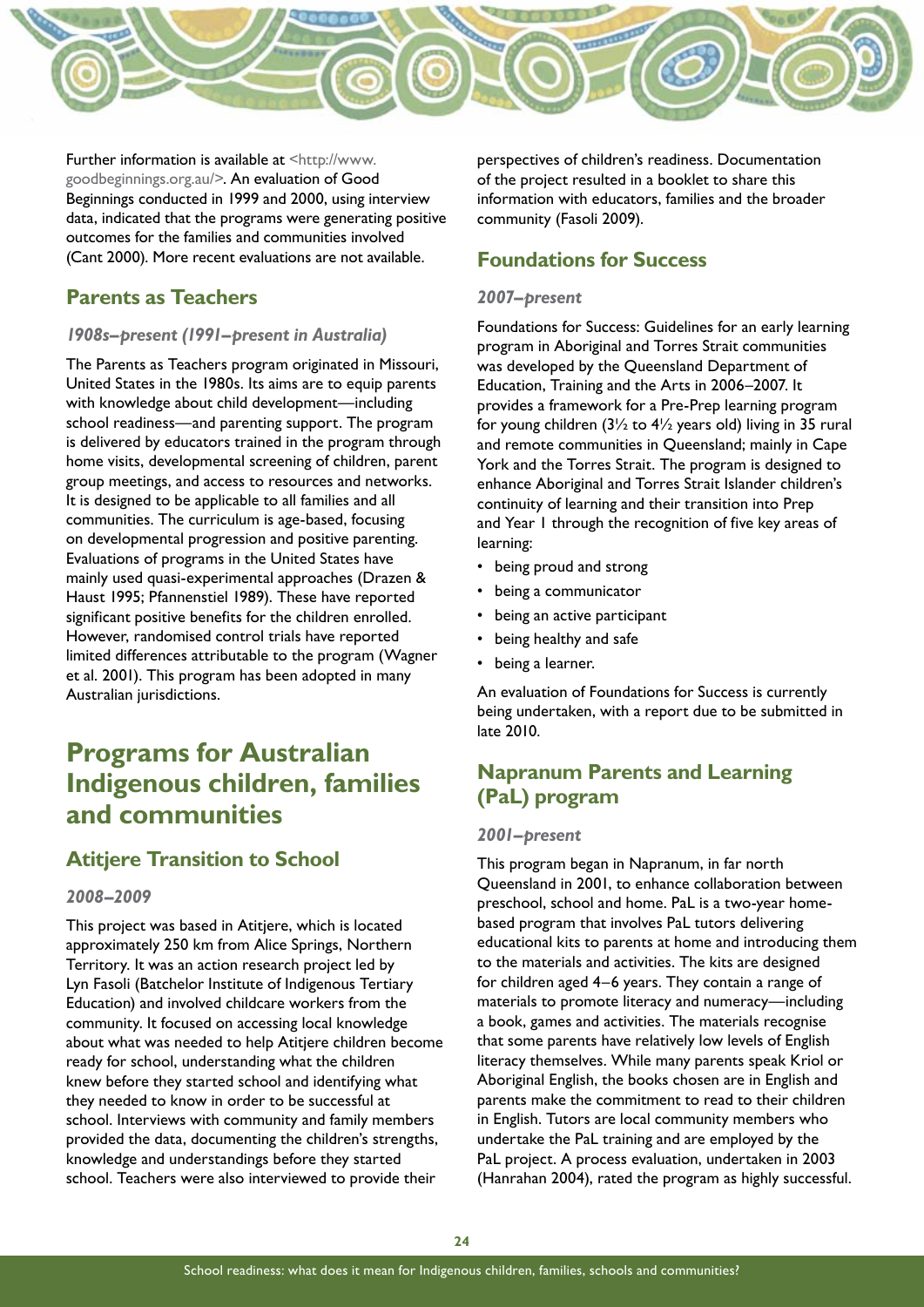

#### **Maari Ma**

#### *2000–present*

This program, operating out of Broken Hill, New South Wales, since mid-2000, adopts a whole of life strategy in its approach to promoting the health, development and wellbeing of children (Kennedy et al. 2009). It brings together a range of inter-disciplinary expertise from the fields of education, health, human and community services. The team has identified a number of focus areas and planned a strategic framework to address these areas in a systematic and coordinated way. The strategy aims to 'optimise the development of Aboriginal children and their families from pregnancy to school entry' in the local area, through the promotion of a population health approach, coordination of a whole of government approach and emphasis on equity and social justice. To date, a detailed set of key indicators for Aboriginal children in the Maari Ma region has been compiled (Kennedy et al. 2009), and this is to be used as baseline data to assess changes in outcomes for Aboriginal children.

#### **We-Al-Li**

#### *Early 1990s–present*

We-Al-Li is a locally based program operating out of Lismore, NSW. It has operated since the early 1990s and promotes community level change by focusing on the development of an Indigenous workforce to deliver programs targeting children and families and aimed at preventing or managing trauma within the community (Atkinson et al. 2009; Atkinson & Ober 1995). We-Al-Li is delivered through a series of community based workshops; completion of which qualifies participants for a certificate level qualification, with the option of further study and higher qualifications. The program recognises the importance of community involvement in, and commitment to, its focus on community capacity building as well as responsiveness to trauma. While the program has not been formally evaluated, the author notes that:

By establishing and equipping a core group of community members with ten skills necessary to direct vulnerable individuals away from antisocial and unlawful behaviour, substance and alcohol misuse and family violence and neglect, these programs are contributing to the development of safe, structured and stable Indigenous communities (Atkinson et al. 2009:141).

#### **Multifunctional Aboriginal Children's Service**

#### *1987–present*

Multifunctional Aboriginal Children's Services (MACS) began operation nationally in 1987. MACS are Indigenous focused integrated services that combine child care services, as well as targeted social and development services, that respond to any issues identified by the local Indigenous communities in which they are based. MACS are managed by a committee predominantly made up of Indigenous community members. The majority of MACS centre staff are Indigenous. MACS are widely considered to be a best practice model of a successful Indigenous early years program. They were originally funded by the Department of Family and Community Services and exist in a number of communities nationwide. In 2010, MACS services were funded by the Department of Education Employment and Work Relations (DEEWR) and supported by state-based Indigenous Professional Support Units. DEEWR has significantly increased funding to MACS and is currently conducting an audit of its implementation and management, which is due to be released in late 2010.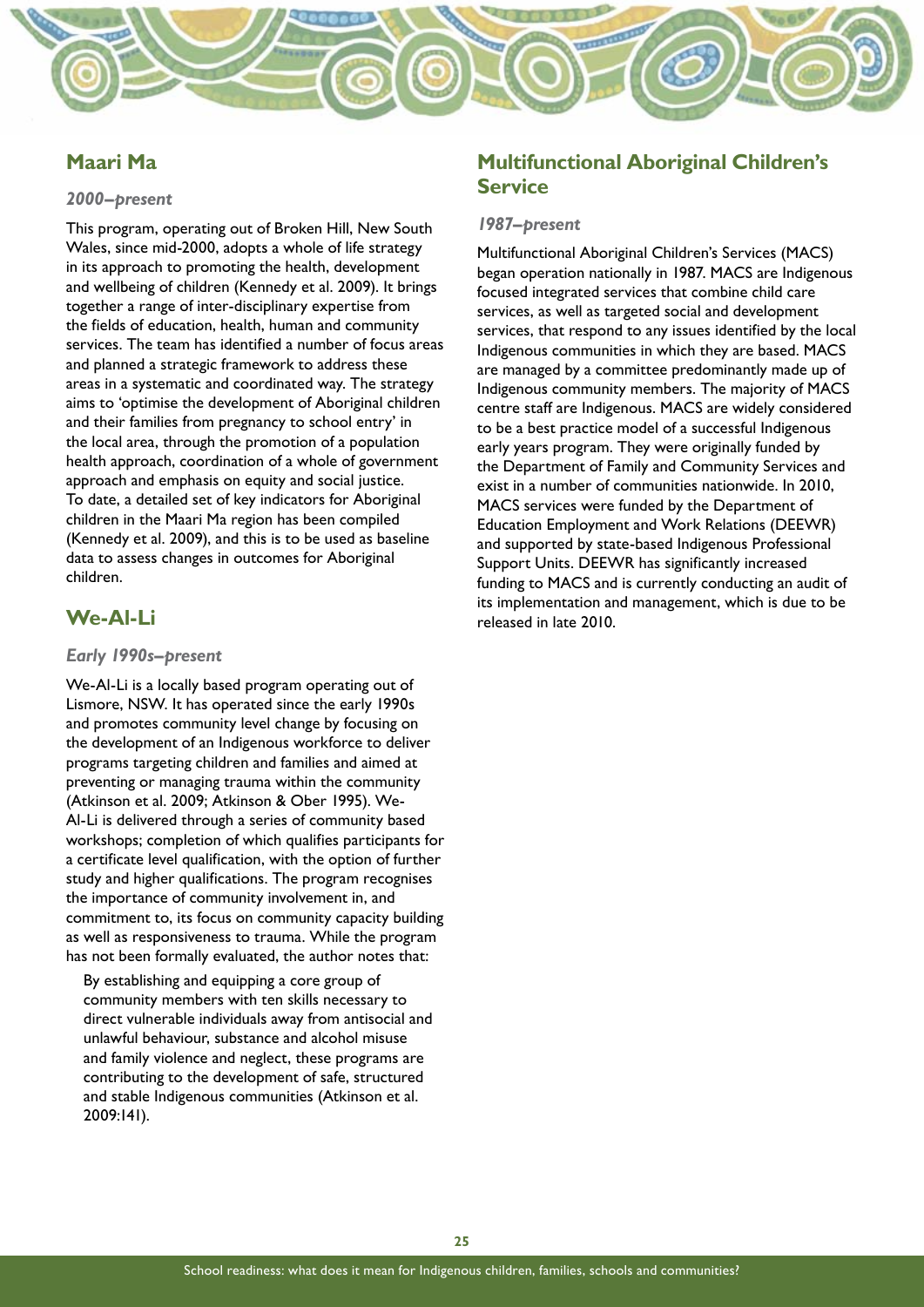

# **References**

Ackerman DJ & Barnett WS 2005. Prepared for kindergarten: what does "readiness" mean? NIEER Policy Report.

Andersson BE 1992. Effects of day-care on cognitive and socioemotional competence of thirteen-year-old Swedish schoolchildren. Child Development 63(1):20–36.

Angus L 2009. Problematizing neighborhood renewal: community, school effectiveness and disadvantage. Critical Studies in Education 50(1):37–50.

Arnold C, Bartlett K, Gowani S, & Merali R 2006. Is everybody ready? Readiness, transition and continuity: Lessons, reflections and moving forward, Paper commissioned for the EFA Global Monitoring Report 2007 Strong Foundations: Early Childhood Care and Education.

Atkinson | 1994. Recreating the circle with WE AL-LI: a program for healing, sharing and regeneration. Aboriginal and Islander Health Worker Journal 18(6):8–13.

Atkinson J 2002. Trauma trails recreating song lines: The transgenerational effects of trauma in Indigenous Australia. Melbourne: Spinifex Press.

Atkinson J, Nelson J & Atkinson C 2009. Trauma, transgenerational transfer and effects on community wellbeing. In: Purdie N, Dudgeon P & Walker R (eds). Working together: Aboriginal and Torres Strait Islander and mental health and wellbeing principles and practice. Canberra: Department of Health and Ageing, 135–44.

Atkinson J & Ober C 1995. We Al Li-fire and water: a process of healing. In: Hazelhurst K (ed.). Popular justice and community regeneration: Pathways to Indigenous reform. Westport: Praeger Press, 201–18.

Barbarin OA, Early D, Clifford R, Bryant D, Frome P, Burchinal M et al. 2008. Parental conceptions of school readiness: relation to ethnicity, socioeconomic status, and children's skills. Early Education & Development 19(5):671–701.

Barnett M 2008. Economic disadvantage in complex family systems: expansion of family stress models. Clinical Child & Family Psychology Review 11(3):145–61.

Barnett WS & Belfield CR 2006. Early childhood development and social mobility. Future of Children 16(2):73–98.

Bates MP, Mastrianni A, Mintzer C, Nicholas W, Furlong MJ, Simental J et al. 2006. Bridging the transition to kindergarten: school readiness case studies from California's First 5 initiative. California School Psychologist 11:41–56.

Beilharz L (ed.) 2002. Building community: the shared action experience. Bendigo: Solutions Press.

Berliner DC 2009. Poverty and potential: Out-ofschool factors and school success. Boulder and Tempe Education and the Public Interest Center & Education Policy Research Unit. Viewed 4 September 2010, <[http://](http://epicpolicy.org/publication/poverty-and-potential) [epicpolicy.org/publication/poverty-and-potential>](http://epicpolicy.org/publication/poverty-and-potential).

Bethel B 2006. Critical approaches to inclusion in Indigenous teacher education in Queensland: the case of RATEP. International Journal of Pedagogies and Learning  $2(3):30-41$ .

Biddle N 2007. Indigenous Australians and preschool education. Australian Journal of Early Childhood 32(3): 9–16.

Blair C 2001. The early identification of risk for grade retention among African American children at risk for school difficulty. Applied Developmental Science 5(1): 37–50.

Blair C 2003. Self-regulation and school readiness. ERIC Digest. Champaign: ERIC.

Board of Studies NSW 2007. Mathematics in Indigenous contexts K–6. Sydney: Board of Studies NSW. Viewed 8 September 2010, [<http://ab-ed.boardofstudies.nsw.edu.](http://ab-ed.boardofstudies.nsw.edu.au/go/mathematics-andamp-numeracy/maths-k-6) [au/go/mathematics-andamp-numeracy/maths-k-6](http://ab-ed.boardofstudies.nsw.edu.au/go/mathematics-andamp-numeracy/maths-k-6)>.

Boethel M 2004. Readiness: School, family & community connections. Austin: National Centre for Family & Community Connections with Schools.

Bradley RH, Chazan-Cohen R & Raikes H 2009. The impact of early Head Start on school readiness: new looks. Early Education & Development 20(6):883–92.

Bradley RH, Corwyn RF, McAdoo HP & Coll CG 2001. The home environments of children in the United States part I: variations by age, ethnicity, and poverty status. Child Development 72(6):1844–67.

Brandt M & Grace D 2005. Development, validation, and field testing of 'Readiness' Instruments for the state of Hawaii: schools ready for children and children ready for school. Educational Perspectives: Journal of the College of Education/University of Hawaii at Manoa 38(1):51–8.

British Educational Research Association Early Years Special Interest Group (BERA-SIG) 2003. Early years research: pedagogy, curriculum and adult roles, training and professionalism. Viewed 6 August 2010, [<http://](http://www.bera.ac.uk/publications/acreviews/php) [www.bera.ac.uk/publications/acreviews/php>](http://www.bera.ac.uk/publications/acreviews/php).

Bronfenbrenner U & Morris PA 1998. The ecology of developmental processes. In: Damon W & Lerner RM (eds). Handbook of child psychology: theoretical models of human development. New York: Wiley, 5th edn. 1:993–1029.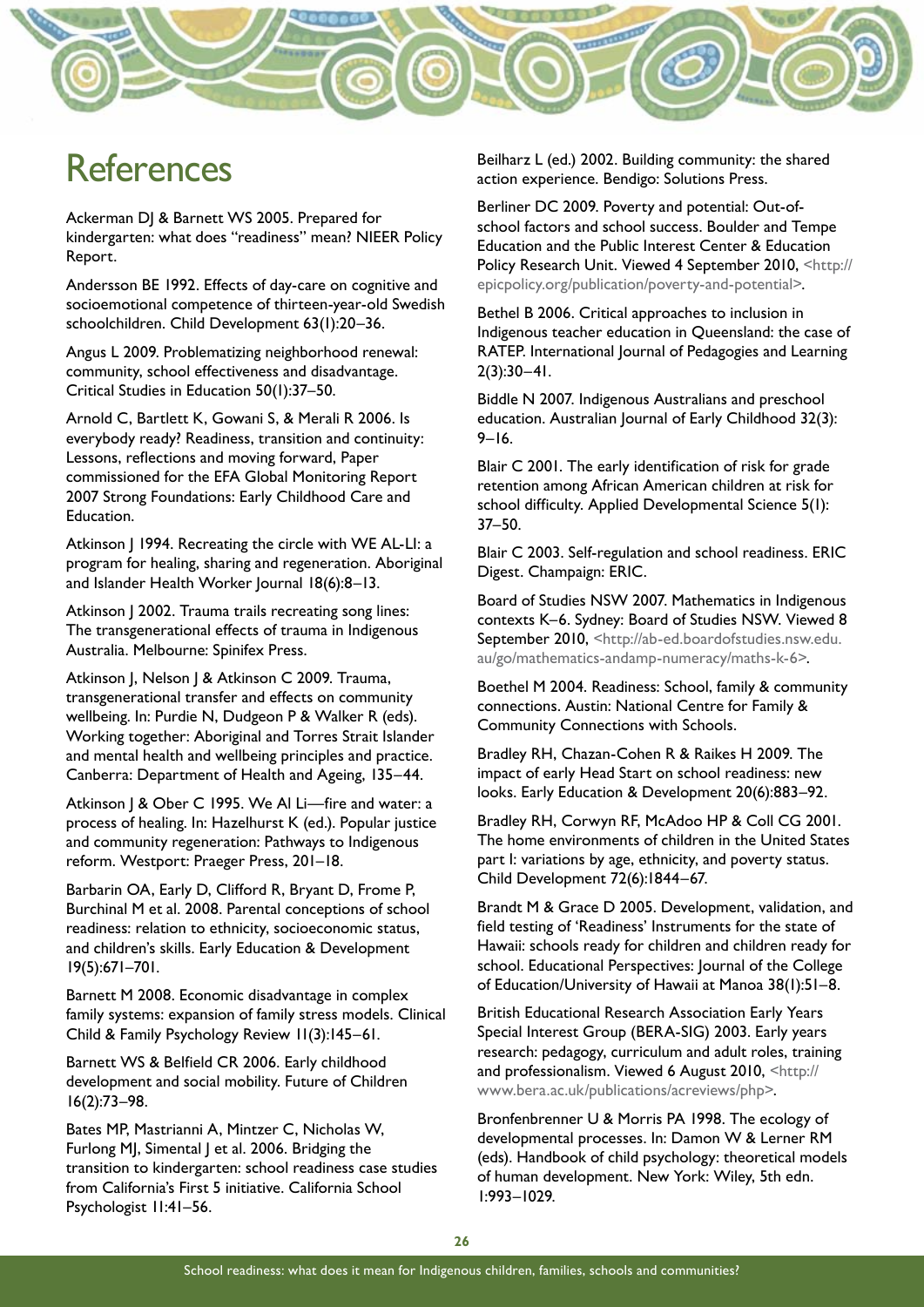

Brooks-Gunn J, Rouse CE & McLanahan S 2007. Racial and ethnic gaps in school readiness. In: Pianta RC, Cox MJ & Snow KL (eds). School readiness and the transition to kindergarten in the era of accountability. Baltimore: Paul H Brookes, 283–306.

Brown CP 2010. Balancing the readiness equation in early childhood education reform. Journal of Early Childhood Research 8:133–60.

Brown G, Scott-Little C, Amwake L & Wynn L 2007. A review of methods and instruments used in state and local school readiness evaluations. Washington: US Department of Education, Institute of Education Sciences, National Center for Education Evaluation and Regional Assistance, Regional Educational Laboratory Southeast. Viewed 28 August 2010, [<http://ies.ed.gov/](http://ies.ed.gov/ncee/edlabs) [ncee/edlabs>](http://ies.ed.gov/ncee/edlabs).

Brown MR 2009. A new multicultural population: creating effective partnerships with multiracial families. Intervention in School and Clinic 45(2):124–31.

Burgess C 2009. What good a national curriculum for Indigenous students? Paper presented at AARE Annual Conference, Canberra, November 29 – December 3. Viewed 18 October 2009, <http://www.aare.edu. au/09pap/bur091104.pdf>.

Byrd RS, Weitzman M & Auinger P 1997. Increased behavior problems associated with delayed school entry and delayed school progress. Pediatrics 100(4):654–61.

Campbell FA & Ramey CT 1995. Cognitive and school outcomes for high-risk African-American students at middle adolescence: positive effects of early intervention. American Educational Research Journal 32(4):743–72.

Campbell FA, Ramey CT, Pungello E, Sparling J & Miller-Johnson S 2002. Early childhood education: young adult outcomes from the Abecedarian Project. Applied Developmental Science 6(1):42–57.

Canadian Council on Learning 2007. Redefining how success is measured in First Nations, Inuit and Metis Learning: report on learning in Canada 2007. Ottawa: Canadian Council on Learning.

Cant R 2000. Evaluation of the National Good Beginnings Parenting Project. Perth: Social Systems and Evaluation.

Canvin K, Marttila A, Burstrom B & Whitehead M 2009. Tales of the unexpected? Hidden resilience in poor households in Britain. Social Science & Medicine 69(2):238–45.

Centre for Community Child Health 2008a. Rethinking school readiness. CCCH policy brief 10. Viewed 6 August 2010, [<http://www.rch.org.au/emplibrary/ccch/PB10\\_](http://www.rch.org.au/emplibrary/ccch/PB10_SchoolReadiness.pdf) [SchoolReadiness.pdf](http://www.rch.org.au/emplibrary/ccch/PB10_SchoolReadiness.pdf)>.

Centre for Community Child Health 2008b. Rethinking the transition to school: linking schools and early years services. CCCH policy brief 11. Viewed 6 August 2010, [<http://www.rch.org.au/emplibrary/ccch/PB11\\_](http://www.rch.org.au/emplibrary/ccch/PB11_Transition_to_school.pdf) Transition to school.pdf>.

Centre for Community Child Health & Telethon Institute for Child Health Research 2009. A snapshot of early childhood development in Australia: Australian Early Development Index (AEDI) National Report 2009. Canberra: Australian Government Department of Education, Employment and Workplace Relations.

Chan WL 2010. The transition from kindergarten to primary school, as experienced by teachers, parents and children in Hong Kong. Early Child Development and Care 180(7):973–93.

Chazan-Cohen R, Raikes H, Brooks-Gunn J, Ayoub C, Pan BA, Kisker EE et al. 2009. Low-income children's school readiness: parent contributions over the first five years. Early Education & Development 20(6):958–77.

Clark P & Zygmunt-Fillwalk E 2008. Ensuring school readiness through a successful transition to kindergarten: The Indiana Ready Schools initiative. Childhood Education 84(5):287–93.

Commonwealth of Australia 2009a. Belonging, being, becoming: the early years learning framework for Australia. Viewed 3 October 2009, [<http://www.deewr.](http://www.deewr.gov.au/EarlyChildhood/Policy_Agenda/Quality/Pages/EarlyYearsLearningFramework.aspx) [gov.au/EarlyChildhood/Policy\\_Agenda/Quality/Pages/](http://www.deewr.gov.au/EarlyChildhood/Policy_Agenda/Quality/Pages/EarlyYearsLearningFramework.aspx) [EarlyYearsLearningFramework.aspx](http://www.deewr.gov.au/EarlyChildhood/Policy_Agenda/Quality/Pages/EarlyYearsLearningFramework.aspx)>.

Commonwealth of Australia 2009b. National quality framework for early childhood education and care. Viewed 8 March 2010, <[http://www.deewr.gov.au/](http://www.deewr.gov.au/Earlychildhood/Policy_Agenda/Quality/Pages/home.aspx) [Earlychildhood/Policy\\_Agenda/Quality/Pages/home.](http://www.deewr.gov.au/Earlychildhood/Policy_Agenda/Quality/Pages/home.aspx) [aspx](http://www.deewr.gov.au/Earlychildhood/Policy_Agenda/Quality/Pages/home.aspx)>.

Condron DJ 2009. Social class, school and non-school environments, and black/white inequalities in children's learning. American Sociological Review 74(5):685–708.

Cook BA, Schaller K & Krischer JP 1985. School absence among children with chronic illness. Journal of School Health 55(7):265–7.

Council of Australian Governments Reform Council (COAG) 2009. National education agreement: Baseline performance report for 2008: report to the Council of Australian Governments. Sydney: COAG Reform Council.

Curby TW, Rimm-Kaufman SE & Ponitz CC 2009. Teacher–child interactions and children's achievement trajectories across kindergarten and first grade. Journal of Educational Psychology 101(4):912–25.

Currie J 2005. Health disparities and gaps in school readiness. Future of Children 15(1):117–38.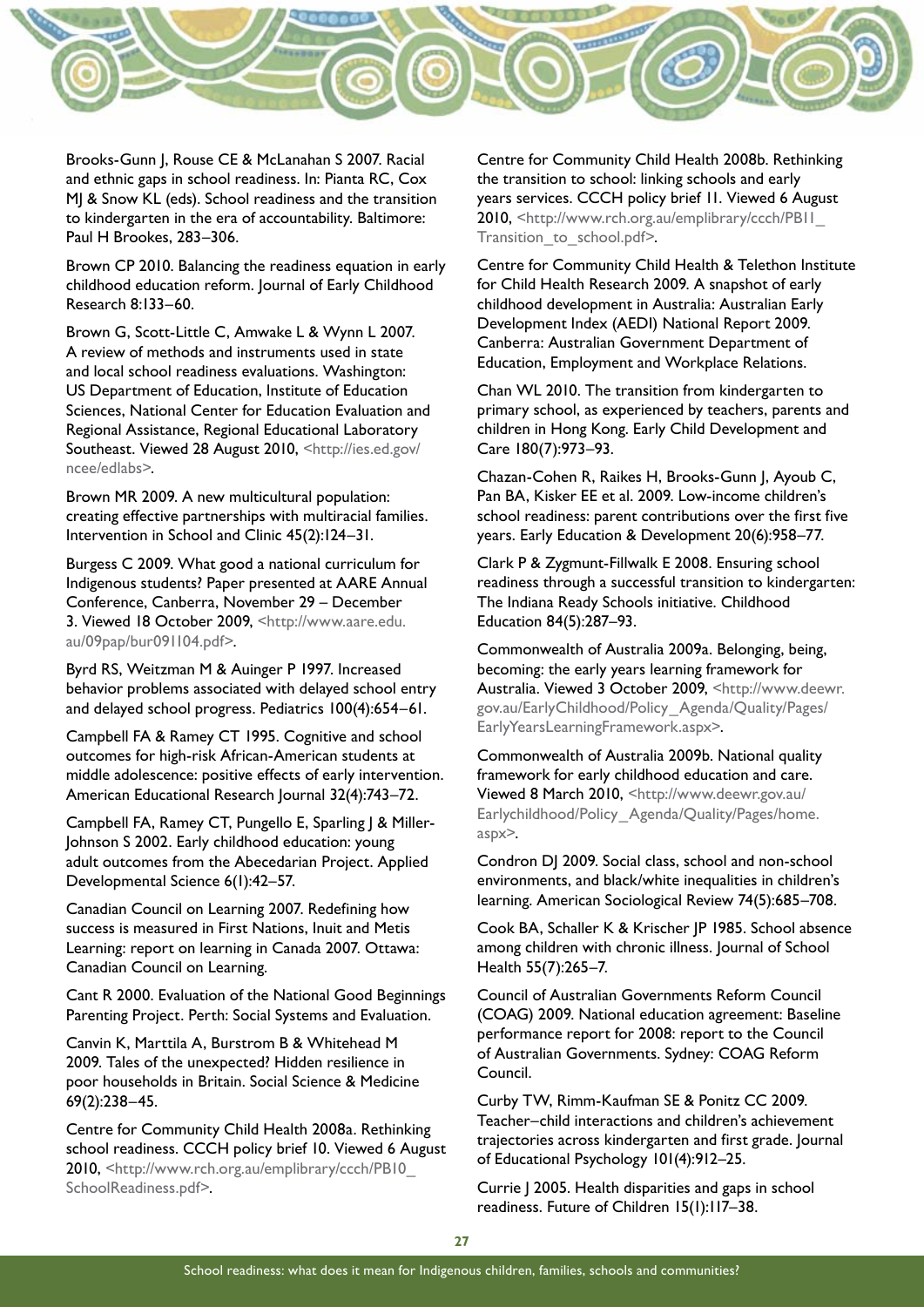

Dean S & Leung C 2010. Nine years of early intervention research: the effectiveness of the Home Interaction Program for Parents and Youngsters (HIPPY) in Australia. Learning Difficulties Australia bulletin 42(1):14–8.

Denzin NK, Lincoln YS & Smith LT (eds) 2008. Handbook of critical and Indigenous methodologies. Los Angeles: Sage Publications.

Department of Education Training and the Arts 2007. Foundations for success: guidelines for an early learning program in Aboriginal and Torres Strait communities. Brisbane: Queensland Government.

Department of Education Science and Training 2005. Report of the national inquiry into teaching and literacy. Canberra: Commonwealth of Australia.

Devlin LM & Asay MK 2005. Rising student health needs require a school safety net. North Carolina Medical Journal 66(2):152–4.

Dickens WT, Swahill I & Tebbs J 2006. The effects of investing in early education on economic growth. Brookings Institution policy brief no. 153. Viewed 7 August 2010, [<http://www.brookings.edu/](http://www.brookings.edu/papers/2006/04education_dickens.aspx) [papers/2006/04education\\_dickens.aspx](http://www.brookings.edu/papers/2006/04education_dickens.aspx)>.

Dockett S 2004. 'Everyone was really happy to see me!' The importance of friendships in the return to school of children with chronic illness. Australian Journal of Early Childhood 29(1):27–32.

Dockett S, Mason T & Perry B 2006. Successful transition to school for Australian Aboriginal children. Childhood Education 82(3):139–44.

Dockett S & Perry B 2007. Transitions to school: perceptions, expectations, experiences. Sydney: UNSW Press.

Dockett S & Perry B 2009. Readiness for school: a relational construct. Australasian Journal of Early Childhood 34(1):20–6.

Dockett S, Perry B, Mason T, Simpson T, Howard P, Whitton D et al. 2008. Successful transition programs from prior-to-school to school for Aboriginal and Torres Strait Islander children: final report. Viewed 4 August 2010, [<http://www.curriculum.edu.au/verve/\\_resources/](http://www.curriculum.edu.au/verve/_resources/ATSI_Successful_Transition_programs_Report_Dec_2007.pdf) ATSI Successful Transition programs Report [Dec\\_2007.pdf>](http://www.curriculum.edu.au/verve/_resources/ATSI_Successful_Transition_programs_Report_Dec_2007.pdf).

Drazen SM & Haust M 1995. The effects of the Parents and Children Together (PACT) program on school achievement. Binghamton: Community Resource Centre.

Duncan GJ, Claessens A & Engel M 2004. The contributions of hard skills and socio-emotional behavior to school readiness. Institute for Policy Research, Northwestern University.

Duncan GJ, Dowsett CJ, Claessens A, Magnuson K, Huston AC, Klebanov P et al. 2007. School readiness and later achievement. Developmental Psychology 43(6):1428–46.

Duran E & Duran B 1995. Native American post-colonial psychology. Albany: Plenum Press.

Early D, Maxwell K, Burchinal M, Alva S, Bender R, Bryant D et al. 2007. Teachers' education, classroom quality, and young children's academic skills: results from seven studies of preschool programs. Child Development 78(2):558–80.

Early DM, Bryant DM, Pianta RC, Clifford RM, Burchinal MR, Ritchie S et al. 2006. Are teachers' education, major, and credentials related to classroom quality and children's academic gains in pre-kindergarten? Early Childhood Research Quarterly 21(2):174–95.

ECA (Early Childhood Australia) & SNAICC (Secretariat of National Aboriginal and Islander Child Care) 2007. COAG mental health early intervention measure—early childhood component study to scope potential service delivery. Viewed 3 August 2010, <[http://www.snaicc.asn.](http://www.snaicc.asn.au/_uploads/rsfil/00179.pdf) [au/\\_uploads/rsfil/00179.pdf>](http://www.snaicc.asn.au/_uploads/rsfil/00179.pdf).

Edward HG & Evers S 2001. Benefits and barriers associated with participation in food programs in three low-income Ontario communities. Canadian Journal of Dietetic Practice and Research 62(2):76–81.

Epstein AS 2007. Essentials of active learning in preschool: getting to know the HighScope curriculum. Ypsilanti: HighScope Press.

Erebus International & Minimbah Consultants 2008. National study into the successful transition of Indigenous children into schools: project report. Canberra: Department of Education, Employment and Workplace Relations.

FaHCSIA (Department of Families, Housing, Community Services and Indigenous Affairs) 2008. Closing the gap in Indigenous disadvantage: the challenge for Australia. Viewed 8 October 2010, [<http://www.fahcsia.gov.au/sa/](http://www.fahcsia.gov.au/sa/indigenous/pubs/general/documents/closing_the_gap/default.htm) [indigenous/pubs/general/documents/closing\\_the\\_gap/](http://www.fahcsia.gov.au/sa/indigenous/pubs/general/documents/closing_the_gap/default.htm) [default.htm>](http://www.fahcsia.gov.au/sa/indigenous/pubs/general/documents/closing_the_gap/default.htm).

FaHCSIA 2009. Footprints in time. The Longitudinal Study of Indigenous Children. Key summary report from wave 1. Canberra: FaHCSIA.

Farrar E, Goldfeld S & Moore T 2007. School readiness. ARACY topical paper. Perth: Australian Research Alliance for Children and Youth.

Fasoli L 2009. Both ways transition to school. Viewed 15 August 2010, [<https://www.batchelor.edu.au/research/](https://www.batchelor.edu.au/research/atitjere-transition-to-school-project) [atitjere-transition-to-school-project](https://www.batchelor.edu.au/research/atitjere-transition-to-school-project)>.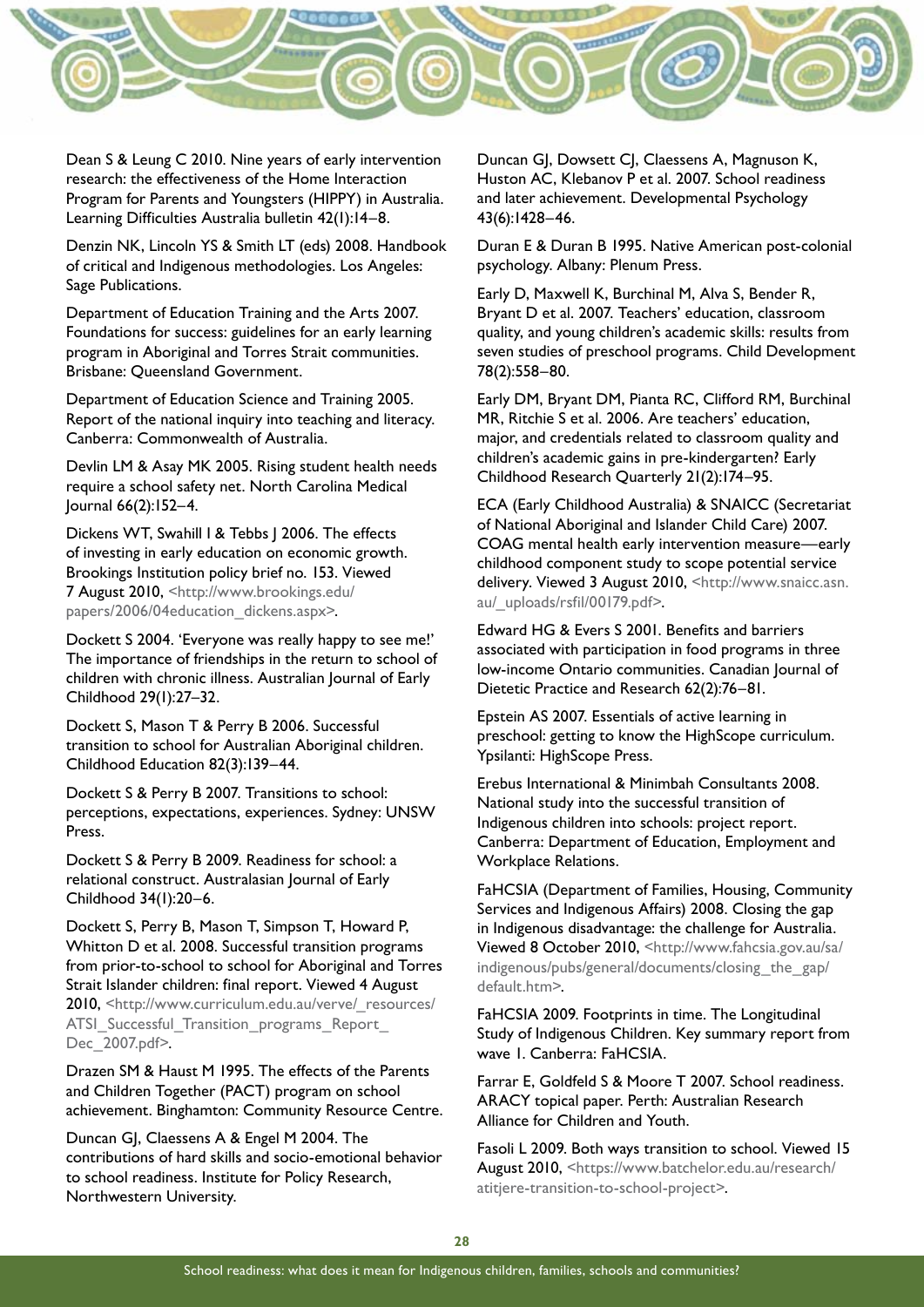

Fasoli L, Benbow R, Deveraux K, Falk I, Hazzard M, James R et al. 2004. 'Both ways' children's services project. Northern Territory: Batchelor Institute of Indigenous Tertiary Education.

Finn JD, Pannozzo GM & Achilles CM 2003. The 'whys' of class size: student behaviour in small classes. Review of Educational Research 73(3):321–68.

First 5 2004. Shaping the future: Helping children in your community get the best possible start in school. Viewed 3 July 2010, <[http://www.first5.org](http://www.first5.org/)>.

Fiscella K & Kitzman H 2009. Disparities in academic achievement and health: The intersection of child education and health policy. Pediatrics 123(3):1073–80.

Fisher K, Thomson C & valentine k 2006. The implementation of Families First NSW: Process lessons from the first four years. Australian Journal of Early Childhood 31(1):11–19.

Fleet A, Kitson R, Cassady B & Hughes R 2007. University-qualified Indigenous early childhood teachers: voices of resilience. Australian Journal of Early Childhood 32(3):17–25.

Forget-Dubois N, Dionne G, Lemelin JP, Perusse D, Tremblay RE & Boivin M 2009. Early child language mediates the relation between home environment and school readiness. Child Development 80(3):736–49.

Forget-Dubois N, Lemelin JP, Boivin M, Dionne G, Seguin JR, Vitaro F et al. 2007. Predicting early school achievement with the EDI: a longitudinal populationbased study. Early Education & Development 18(3):405–26.

FPG-UNC Smart Start Evaluation Team 1999. A sixcounty study of the effects of Smart Start child care on Kindergarten entry skills. Viewed 15 September 2010, <[www.fpg.unc.edu/~smartstart/reports/six-county.pdf](http://www.fpg.unc.edu/~smartstart/reports/six-county.pdf)>.

Freeman N & Brown M 2008. An authentic approach to assessing pre-kindergarten programs. Childhood Education 84(5):267–73.

Freiberg K, Homel R, Batchelor S, Carr A, Hay I, Elias G et al. 2005. Creating pathways to participation: a community-based developmental prevention project in Australia. Children and Society 19(2):144–57.

Frigo T & Adams I 2002. Diversity and learning in the early years of school. Paper presented at AARE Annual Conference, Brisbane, December 1–5. Viewed 2 August 2010, [<http://www.aare.edu.au/02pap/fri02585.htm](http://www.aare.edu.au/02pap/fri02585.htm)>.

Frigo T, Corrigan M, Adams I, Hughes P, Stephens M & Woods D 2004. Supporting English literacy and numeracy learning for Indigenous students in the early years. Research monograph no. 57. Camberwell: Australian Council for Educational Research.

Fryer RG & Levitt SD 2006. The black-white test score gap through third grade. American Law Economics Review 8(2):249–81.

Garces E, Thomas D & Currie | 2002. Longer-term effects of Head Start. American Economic Review 92(4):999–1012.

Goldfeld SR & Oberklaid F 2005. Maintaining an agenda for children: the role of data in linking policy, politics and outcomes. Medical Journal of Australia 183(4):209–11.

Gonzalez R 2002. Ready schools: Practices to support the development and educational success of young children. Los Angeles: UCLA Center for Healthier Children, Families, and Communities.

Graue E 2006. The answer is readiness—Now what is the question? Early Education and Development 17(1):43–56.

Gray M & Smart D 2008. Growing up in Australia: the Longitudinal Study of Australian Children is now walking and talking. Family Matters 79:5–13.

Hair E, Halle T, Terry-Humen E, Lavelle B & Calkins J 2006. Children's school readiness in the ECLS-K: predictions to academic, health, and social outcomes in first grade. Early Childhood Research Quarterly 21(4):431–54.

Hamre BK & Pianta RC 2001. Early teacher–child relationships and the trajectory of children's school outcomes through eighth grade. Child Development 72(2):625–38.

Hanrahan C 2004. Rethinking positive parent participation: a process evaluation of the Parents and Learning program in Napranum. Unpublished Masters thesis. James Cook University, North Queensland.

Hatcher B & Engelbrecht JA 2006. Parents' beliefs about kindergarten readiness. Journal of Early Childhood Education & Family Review 14(1):20–32.

Henderson A & Mapp K 2002. A new wave of evidence: The impact of school, family and community connections on student achievement. Annual synthesis. Austin: Southwest Educational Development Lab.

High PC & The Committee on Early Childhood Adoption and Dependent Care Council on School Health 2008. School readiness. Pediatrics 121(4):e1008–15.

HighScope Educational Research Foundation 2007. Ready school assessment: HighScope Educational Research Foundation. Viewed 5 August 2010, <[http://www.](http://www.readyschoolassessment.org/) [readyschoolassessment.org/>](http://www.readyschoolassessment.org/).

Hilferty F, Mullan K, Eastman C, Griffiths M, Chan S, Heese K et al. 2010. Brighter Futures early intervention evaluation: Interim report 3, SPRC report 3/10. Prepared for Community Services, NSW Department of Human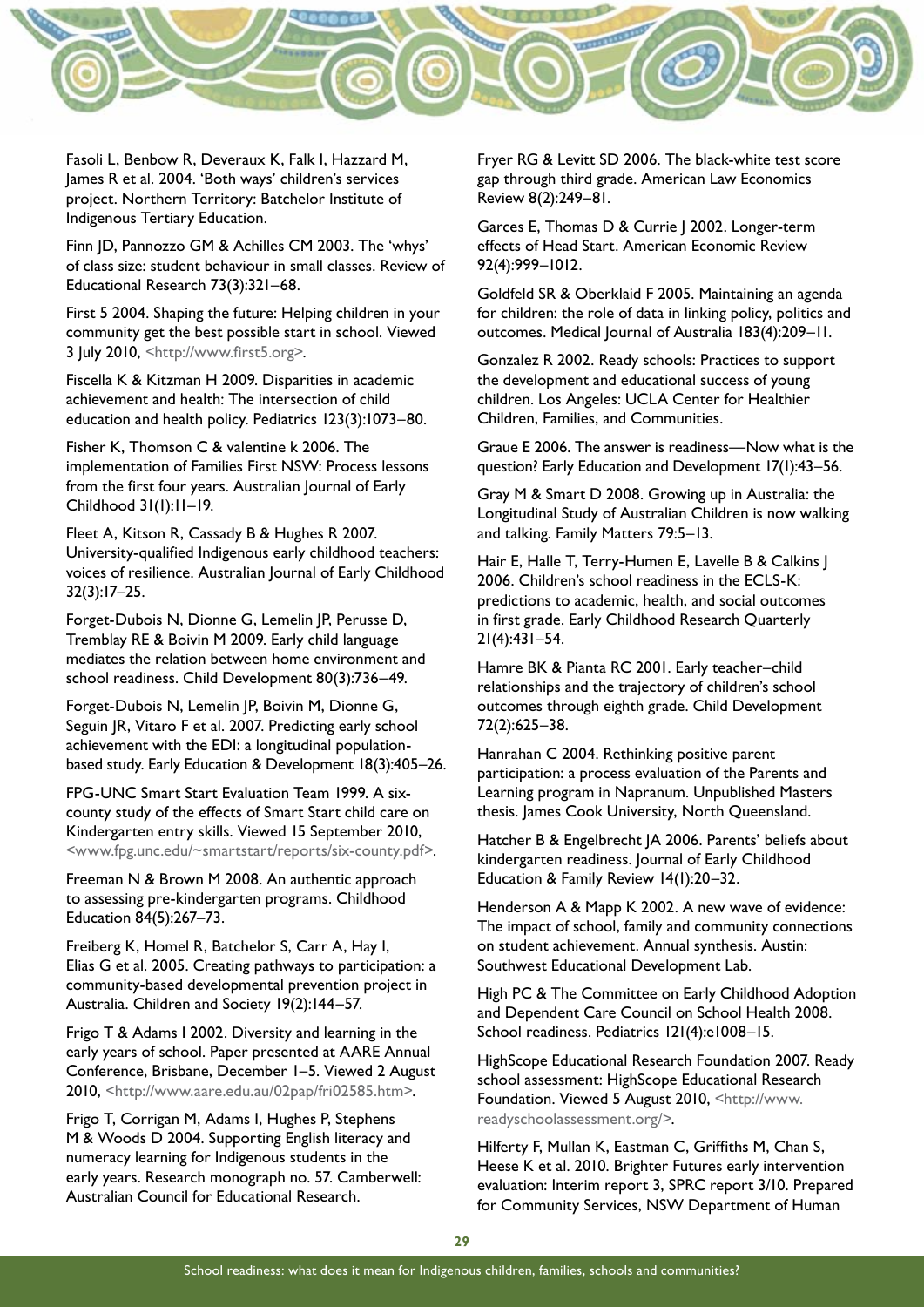

Services. Sydney: Social Policy Research Centre, University of New South Wales.

Hilferty F, Redmond G & Katz I 2009. The implications of poverty on children's readiness to learn. Focusing paper. Perth: Australian Research Alliance for Children and Youth.

Hohmann M, Weikart DP & Epstein AS 2008. Educating young children: active learning practices for preschool and child care programs. 3rd edn. Ypsilanti: HighScope Press.

Homel R, Freiberg K, Lamb C, Leech M, Carr A, Hampshire A et al. 1999. Pathways to prevention: developmental and early intervention approaches to crime in Australia. Canberra: Australian Government Publishing Service.

Homel R, Freiberg K, Lamb C, Leech M, Carr A, Hampshire A et al. 2006a. The Pathways to Prevention project: the first five years, 1999–2004. Sydney: Griffith University and Mission Australia. Viewed 6 August 2010, <http://www.griffith.edu.au/\_\_data/assets/pdf [file/0017/13382/pathways-final.pdf>.](http://www.griffith.edu.au/__data/assets/pdf_file/0017/13382/pathways-final.pdf.)

Homel R, Lamb C & Freiberg K 2006b. Working with the Indigenous community in the Pathways to Prevention Project. Family Matters 75:18–23.

Huntsinger CS & Jose PE 2009. Parental involvement in children's schooling: Different meanings in different cultures. Early Childhood Research Quarterly 24(4):398–410.

Hutchins T, Martin K, Saggers S & Sims M 2007. Indigenous early learning and care. Perth: Australian Research Alliance for Children & Youth.

Huth-Bocks AC, Levendosky AA & Semel MA 2001. The direct and indirect effects of domestic violence on young children's intellectual functioning. Journal of Family Violence 16(3):269–90.

Janus M & Duku E 2007. The school entry gap: Socioeconomic, family, and health factors associated with children's school readiness to learn. Early Education & Development 18(3):375–403.

Janus M & Offord DR 2007. Development and psychometric properties of the Early Development Instrument (EDI): a measure of children's school readiness. Canadian Journal of Behavioural Science 39(1):1–22.

Japel C 2008. Factors of risk, vulnerability and school readiness among preschoolers: evidence from Quebec. IRPP Choices 14(16):2–42.

Jenkins D 2003. Wisconsin school readiness indicators initiative: The status of school readiness indicators in Wisconsin. Madison: Council on Children and Families, Inc. Jensen LA & Allen MN 1996. Meta-synthesis of qualitative findings. Qualitative Health Research 6(4):553–60.

Kagan SL 2007. Readiness—multiple meanings and perspectives. In: Woodhead M & Moss P (eds). Early childhood and primary education: transitions in the lives of young children. The Hague: Bernard Van Leer, 14–6.

Kagan SL, Moore E & Bredekamp S 1995. Reconsidering children's early development and learning: Toward common views and vocabulary. Washington: National Education Goals Panel Goal 1 Technical Planning Group.

Kagan SL & Rigby E 2003. Improving the readiness of children for school: recommendations for state policy. A discussion paper for the policy matters project. Washington: Center for the Study of Social Policy.

Kamerman SB 2008. School readiness and international developments in early childhood education and care: Encyclopaedia on Early Childhood Development. Viewed 22 June 2010, [<http://www.child-encyclopedia.com/](http://www.child-encyclopedia.com/documents/KamermanANGxp-School.pdf) [documents/KamermanANGxp-School.pdf>](http://www.child-encyclopedia.com/documents/KamermanANGxp-School.pdf).

Katz I & valentine k 2009. Lessons from the UK Sure Start programme. SPRC Report 2/09, report prepared for Department of Families, Housing, Community Services and Indigenous Affairs. Sydney: Social Policy Research Centre, University of New South Wales.

Kennedy C, Buckland A, Alperstein G & Burke H on behalf of the Far West Aboriginal Child Development and Well-Being Management Group 2009. Health, development and wellbeing in far western NSW: a picture of our children. Broken Hill: Maari Ma Health Aboriginal Corporation.

Keyes CR 2002. A way of thinking about parent/teacher partnerships for teachers. International Journal of Early Years Education 10(3):177–91.

La Paro KM & Pianta R 2000. Predicting children's competence in the early school years: a meta-analytic review. Review of Educational Research 70(4):443–84.

 Lapointe VR, Ford L & Zumbo BD 2007. Examining the relationship between neighbourhood environment and school readiness for kindergarten children. Early Education and Development 18(3):473–95.

Lara-Cinisomo S, Fuligni AS, Ritchie S, Howes C & Karoly L 2008. Getting ready for school: an examination of early childhood educators' belief systems. Early Childhood Education Journal 35(4):343–9.

Lareau A & Weininger EB 2008. The context of school readiness: Social class differences in time use in family life. In: Booth A & Crouter AC (eds). Disparities in school readiness: how families contribute to transitions to school. New York: Erlbaum, 155–88.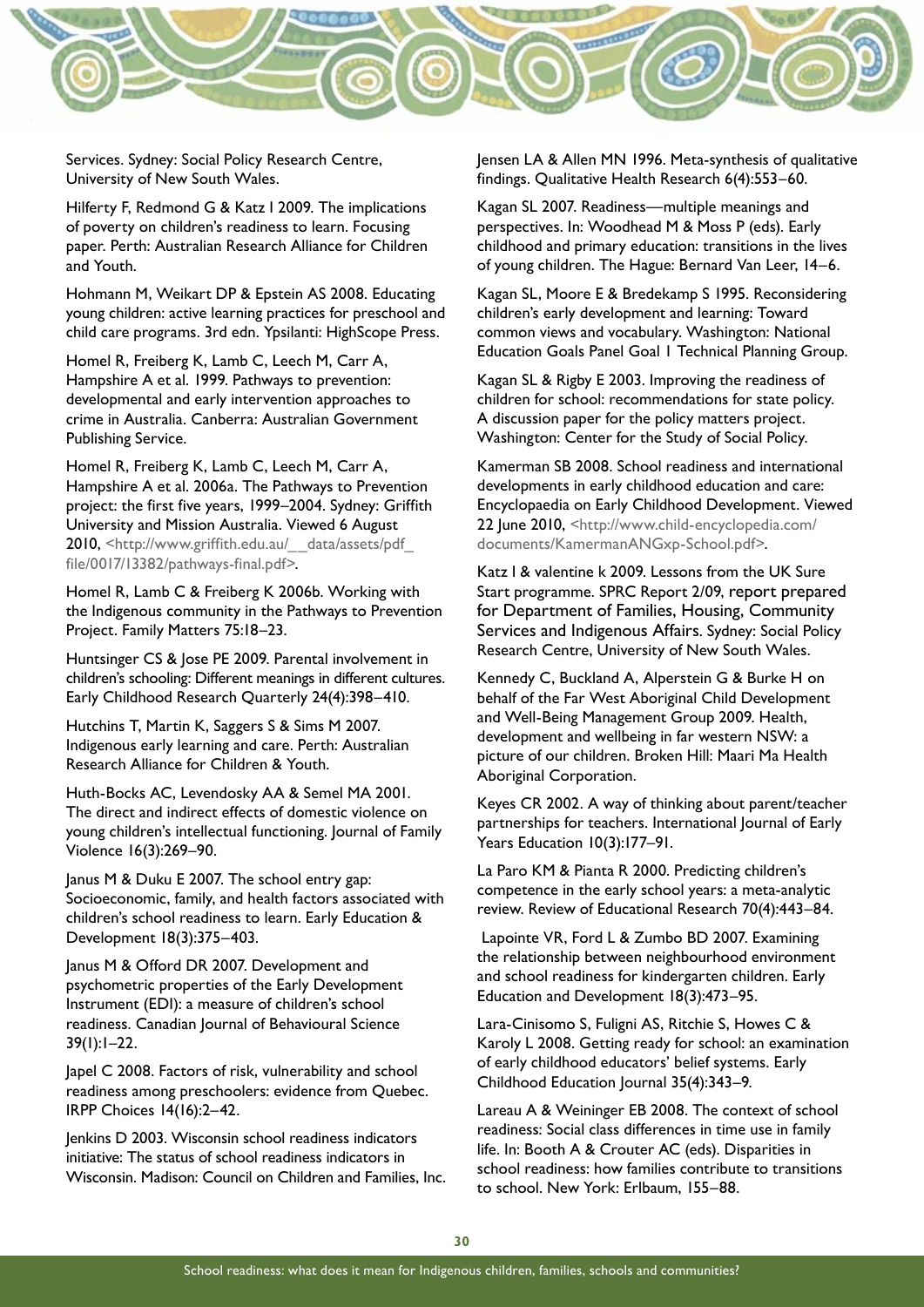

Lee VE, Brooks-Gunn J, Schnur E & Liaw FR 1990. Are Head Start effects sustained? A longitudinal follow-up comparison of disadvantaged children attending Head Start, no preschool, and other preschool programs. Child Development 61(2):495–507.

Leigh A & Gong X 2008. Estimating cognitive gaps between Indigenous and non-Indigenous Australians. Centre for Economic Policy Research, Research School of Economics discussion paper 578, Australian National University.

LoCasale-Crouch J, Mashburn AJ, Downer JT & Pianta RC 2008. Pre-kindergarten teachers' use of transition practices and children's adjustment to kindergarten. Early Childhood Research Quarterly 23(1):124–39.

Love JM, Kisker EE, Ross C, Raikes HA, Constantine J, Boller K et al. 2005. The effectiveness of early Head Start for 3-year-old children and their parents: Lessons for policy and programs. Developmental Psychology 41(6):885–901.

Magnuson KA, Meyers MK, Ruhm CJ & Waldfogel J 2004. Inequality in preschool education and school readiness. American Educational Research Journal 41(1):115–57.

Magnuson KA, Ruhm C & Waldfogel | 2007. Does prekindergarten improve school preparation and performance? Economics of Education Review 26(1):33–51.

Magnuson KA & Shager H 2010. Early education: Progress and promise for children from low-income families. Children and Youth Services Review 32(9): 1186–98.

Malatest & Associates Ltd 2002. Parent and education engagement partnership project: a discussion paper. Viewed 6 August 2010, <http://www.bced.gov.bc.ca/abed/ reports/parent\_engage.pdf>.

Marcon RA 2002. Moving up the grades: relationship between preschool model and later school success. Early Childhood Research & Practice 4(1).

Margetts K 2007. Preparing children for school: benefits and privileges. Australian Journal of Early Childhood 32(2):43–50.

Martin KL 2007. 'Here we go 'round the broombie tree': Aboriginal early childhood realities and experiences in early childhood services. In: Ailwood J (ed.). Early Childhood in Australia: Historical and comparative contexts. Frenchs Forest: Pearson Education Australia, 18–34.

Mashburn AJ & Pianta RC 2006. Social relationships and school readiness. Early Education & Development 17(1):151–76.

Mashburn AJ, Pianta RC, Hamre BK, Downer JT, Barbarin OA, Bryant D et al. 2008. Measures of classroom quality in prekindergarten and children's development of academic, language, and social skills. Child Development 79(3):732–49.

Maxwell K, Bryant DM, & Bernier K 1998. The effects of Smart Start child care on kindergarten entry skills. Chapel Hill: Frank Porter Child Development Centre.

McAllister CL, Wilson PC, Green, BL & Baldwin JL 2005. "Come and take a walk": listening to Early Head Start parents on school-readiness as a matter of child, family, and community health. American Journal of Public Health 95(4):617–25.

The Ministerial Council on Education, Employment, Training and Youth Affairs (MCEETYA) Taskforce on Indigenous Education 2001. Effective learning issues for Indigenous children aged 0 to 8 Years: MCEETYA taskforce on Indigenous education discussion paper. Melbourne: MCEETYA.

McTurk N, Nutton G, Lea T, Robinson G & Carapetis J 2008. The school readiness of Australian Indigenous children: a review of the literature. Darwin: Menzies School of Health Research and School for Social and Policy Research, Charles Darwin University.

Meisels SJ 1999. Assessing readiness. In: Pianta RC & Cox M (eds). The transition to kindergarten. Baltimore: Paul H. Brookes, 39–66.

Meisels SJ 2007. Accountability in early childhood: No easy answer. In: Pianta RC, Cox MJ & Snow KL (eds). School readiness and the transition to kindergarten in the era of accountability. Baltimore: Paul H. Brookes,  $31 - 47.$ 

Meisels SJ, Xue Y & Shamblott M 2008. Assessing language, literacy, and mathematics skills with work sampling for Head Start. Early Education & Development 19(6):963–81.

Melhuish E, Belsky J, Anning A, Ball M, Barnes J, Romaniuk H et al. 2007. Variation in community intervention programmes and consequences for children and families: The example of Sure Start Local Programmes. Journal of Child Psychology & Psychiatry 48(6):543–51.

Melhuish EC, Phan MB, Sylva K, Sammons P, Siraj-Blatchford I & Taggart B 2008. Effects of the home learning environment and preschool center experience upon literacy and numeracy development in early primary school. Journal of Social Issues 64(1):95–114.

Miedel WT & Reynolds AJ 1999. Parent involvement in early intervention for disadvantaged children: does it matter? Journal of School Psychology 37(4):379–402.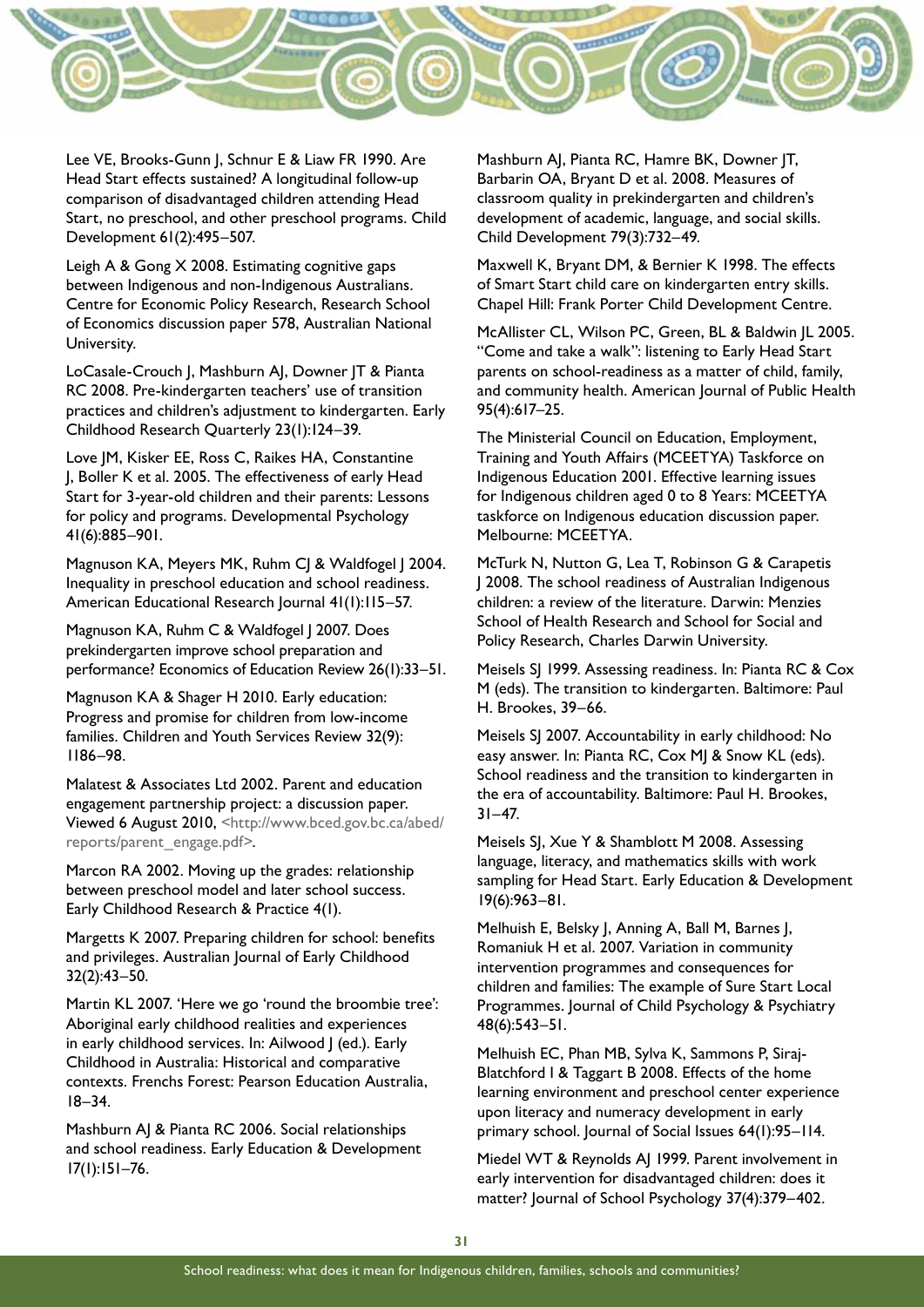

Mustard JF 2006. Experience-based brain development: Scientific underpinnings of the importance of early child development in a global world. Pediatric Child Health 11(9):571–2.

Mustard JF 2010. Early brain development and human development. In: Tremblay RE, Barr RG, Peters R & Boivin M (eds). Encyclopedia on Early Childhood Development. Montreal: Centre for Excellence for Early Childhood Development, 1–5.

National Education Goals Panel 1991. The national education goals report. Washington: National Education Goals Panel.

National Education Goals Panel 1997. Getting a good start in school. Washington: National Education Goals Panel.

National Scientific Council on the Developing Child 2010. Persistent fear and anxiety can affect young children's learning and development. Working paper no. 9. Viewed 8 October 2010, <www.developingchild.harvard.edu>.

National Institute of Child Health and Human Development (NICHD) Early Child Care Research Network 2003. Do children's attention processes mediate the link between family predictors and school readiness? Developmental Psychology 39(3):581–93.

NICHD Early Child Care Research Network. 2005. A day in third grade: a large-scale study of classroom quality and teacher and student behavior. The Elementary School Journal 105: 305–23.

NSW Aboriginal Education Consultative Group Inc and NSW Department of Education and Training 2004. The report of the review of Aboriginal education. Yanigurrra muya: Ganggurrinmya yaarri guurulaw yirrigin gurray (Freeing the spirit: dreaming an equal future). Sydney: NSW Department of Education and Training.

NSW Department of Community Services 2004. Families First: an overview. Viewed 8 September 2010, <[http://](http://www.familiesfirst.nsw.gov.au/DOCSWR/_assets/main/documents/ff_overview_fact.pdf) [www.familiesfirst.nsw.gov.au/DOCSWR/\\_assets/main/](http://www.familiesfirst.nsw.gov.au/DOCSWR/_assets/main/documents/ff_overview_fact.pdf) [documents/ff\\_overview\\_fact.pdf>](http://www.familiesfirst.nsw.gov.au/DOCSWR/_assets/main/documents/ff_overview_fact.pdf).

Olds DL, Sadler L & Kitzman H 2007. Programs for parents of infants and toddlers: recent evidence from randomized trials. Journal of Child Psychology & Psychiatry: 48(3/4):355–91.

Pascoe JM, Shaikh U, Forbis SG & Etzel RA 2007. Health and nutrition as a foundation for success in schools. In: Pianta R, Cox MJ & Snow KL (eds). School readiness and the transition to kindergarten in the era of accountability. Baltimore: Paul H. Brookes, 99–120.

Peters M, Seeds K, Goldstein A & Coleman N 2007. Parent Involvement in children's education 2007. Research Report DCSF RR034. London: Department for Children, Schools and Families. Viewed August 8 2010, [<www.dcsf.gov.uk/research/data/uploadfiles/DCSF-](http://www.dcsf.gov.uk/research/data/uploadfiles/DCSF-RR034.pdf)[RR034.pdf](http://www.dcsf.gov.uk/research/data/uploadfiles/DCSF-RR034.pdf)>.

Peters S 2010. Literature review: Transition from early childhood education to school. Waikato: New Zealand Ministry of Education.

Pfannenstiel JC 1989. New Parents as Teachers project: a follow up investigation. Overland Park: Research and Training Associates.

Pianta R 2004. Transitioning to school: policy, practice, and reality. The Evaluation Exchange X(2):5–6.

Pianta RC , Barnett WS, Burchinal M & Thornburg KR 2009. The effects of preschool education: What we know, how public policy is or is not aligned with the evidence base, and what we need to know. Pyschological Science in the Public Interest 10(2):49–88.

Pigott TD & Israel MS 2005. Head start children's transition to kindergarten: evidence from the early childhood longitudinal study. Journal of Early Childhood Research 3(1):77–104.

Purdie N, Tripcony P, Boulton-Lewis G, Fanshawe J & Gunstone A 2000. Positive self-identity for Indigenous students and its relationship to school outcomes. Canberra: Department of Education, Science & Training.

Raban B, Nolan A, Dunt D, Kelaher M & Feldman P 2006. Evaluation of Best Start—final report. Melbourne: Department of Human Services.

Ramey CT, Campbell FA, Burchinal M, Bryant NM, Wasik BH, Skinner ML et al. 1999. Early learning, later success. The Abecedarian study. Chapel Hill: Frank Porter Graham Child Development Institute.

Ramey C T & Ramey SL 1999. Beginning school for children at risk. In: Pianta RC & Cox MJ (eds). The transition to kindergarten. Baltimore: Paul H Brookes.

Reynolds AJ, Temple JA, Ou SR, Robertson DL, Mersky JP, Topitzes JW et al. 2007. Effects of a school-based, early childhood intervention on adult health and wellbeing: a 19-year follow-up of low-income families. Archives of Pediatric Adolescent Medicine 161(8):730–9.

Rhode Island KIDS COUNT 2005. Getting ready. Findings from the national school readiness indicators initiative. A 17 state partnership. Viewed 3 July 2010, <[http://www.GettingReady.org](http://www.gettingready.org/)>.

Rigney, LI 2001. Building stronger communities: Indigenous Australian rights in education and language. Paper presented at the Commission on Human Rights, United Nations, Sub-Commission on the Promotion & Protection of Human Rights, Working Group on Indigenous Populations, Geneva, 25 July.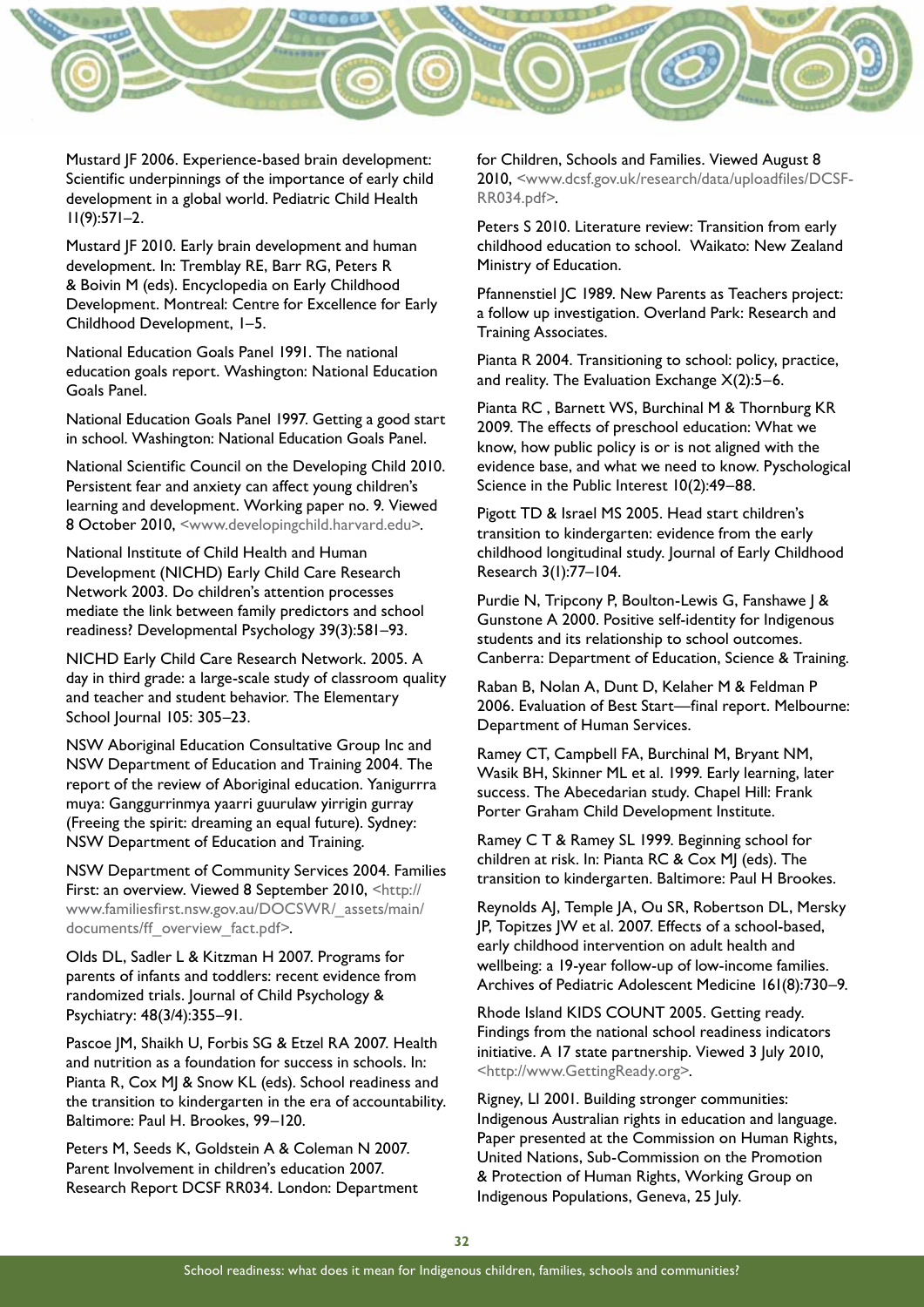

Rimm-Kaufman S, Pianta R & Cox M 2000. Teachers' judgements of problems in the transition to kindergarten. Early Childhood Research Quarterly 15(2):147–66.

Rogoff B 2003. The cultural nature of child development. New York: Oxford.

Rudasill KM, Rimm-Kaufman SE, Justice LM & Pence K 2006. Temperament and language skills as predictors of teacher–child relationship quality in preschool. Early Education and Development 17(2):27–91.

Rutter M 2006. Is Sure Start an effective preventive intervention? Child & Adolescent Mental Health 11(3):135–41.

Saft E & Pianta R 2001. Teachers' perceptions of their relationships with students: effects of child age, gender, and ethnicity of teachers and children. School Psychology Quarterly 16(2):125–41.

Saleebey D 2006. Strengths perspective in social work practice. 4th edn. Boston: Allyn & Bacon.

Sarra C 2005. Strong and smart: reinforcing Aboriginal perceptions of being Aboriginal at Cherbourg State School. Unpublished PhD thesis, Murdoch University.

Schulting AB, Malone PS & Dodge KA 2005. The effect of school-based kindergarten transition policies and practices on child academic outcomes. Developmental Psychology 41(6):860–71.

Schweinhart LJ 2003. Benefits, costs, and explanation of the HighScope Perry Preschool Program. Paper presented at the Meeting of the Society for Research in Child Development, Tampa, 24–27 April.

Schweinhart LJ, Barnes HV & Weikart D 1993. Significant benefits: The HighScope preschool study through age 27. HighScope Educational Research Foundation monograph no. 10. Ypsilanti: HighScope Press.

Schweinhart LJ, Montie J, Xiang Z, Barnett WS, Belfield CR & Nores M 2005. Lifetime effects: The HighScope Perry preschool study through age 40. HighScope Educational Research Foundation monograph no. 14. Ypsilanti: HighScope Press.

SNAICC (Secretariat of National Aboriginal and Islander Child Care) 2004. Indigenous parenting project. Viewed 15 September 2010, [<http://www.snaicc.asn.au/\\_uploads/](http://www.snaicc.asn.au/_uploads/rsfil/00076.pdf) [rsfil/00076.pdf>](http://www.snaicc.asn.au/_uploads/rsfil/00076.pdf).

Shiu S 2004. Maintaining the thread: including young children with chronic illness in the primary classroom. Australian Journal of Early Childhood 29(1):33–8.

Shonkoff J, Boyce WT & McEwen BS 2009. Neuroscience, molecular biology, and the childhood roots of health disparities: building a new framework for health promotion and disease prevention. Journal of the American Medical Association 301(21):2252–9.

Shore R 1998. Ready schools: a report of the Goal 1 Ready Schools Resource Group. Washington: Ready Schools Resource Group.

Simpson L & Clancy S 2001. Context and literacy: young Aboriginal learners navigating early childhood settings. Journal of Australian Research in Early Childhood Education 8(1):81–92.

Siraj-Blatchford I 2010. Learning in the home and at school: how working class children 'succeed against the odds'. British Educational Research Journal 36(3):463–82.

Slavin RE 1986. Best-evidence synthesis: an alternative to meta-analytic and traditional reviews. Educational Researcher 15(9):5–11.

Smart D, Sanson A, Baxter J, Edwards B & Hayes A 2008. Home-to-school transitions for financially disadvantaged children: summary report. Sydney: The Smith Family & Australian Institute of Family Studies.

Snow CE & Van Hemel (eds) 2008. Early childhood assessment: why, what and how. Washington DC: National Academic Press.

Snow K 2006. Measuring school readiness: conceptual and practical considerations. Early Education & Development 17(1):7–41.

Snow KL 2007. Integrative views of domains of child function: unifying school readiness. In: Pianta R, Cox M & Snow KL (eds). School readiness and the transition to kindergarten in the era of accountability. Baltimore: Paul H. Brookes.

Sorin R & Markotsis J 2008. Building a solid foundation for school: a communities approach. Perth: Australian Research Alliance for Children and Youth.

Stacks AM & Oshio T 2009. Disorganized attachment and social skills as indicators of Head Start children's school readiness skills. Attachment & Human Development 11(2):143–64.

Steering Committee for the Review of Government Service Provision 2009. Overcoming Indigenous disadvantage: key indicators 2009. Canberra: Productivity Commission.

Stronger Smarter Institute 2010. Feedback on Indigenous education action plan. Viewed 12 September 2010, <[http://www.mceecdya.edu.au/verve/\\_resources/](http://www.mceecdya.edu.au/verve/_resources/IEAP2010Sub-Stronger_Smarter_Institute.doc) [IEAP2010Sub-Stronger\\_Smarter\\_Institute.doc>](http://www.mceecdya.edu.au/verve/_resources/IEAP2010Sub-Stronger_Smarter_Institute.doc)*.*

Sylva K, Melhuish E, Sammons P, Siraj-Blatchford I & Taggart B 2009. Effective pre-school and primary education 3–11 project (EPPE 3–11). Final report from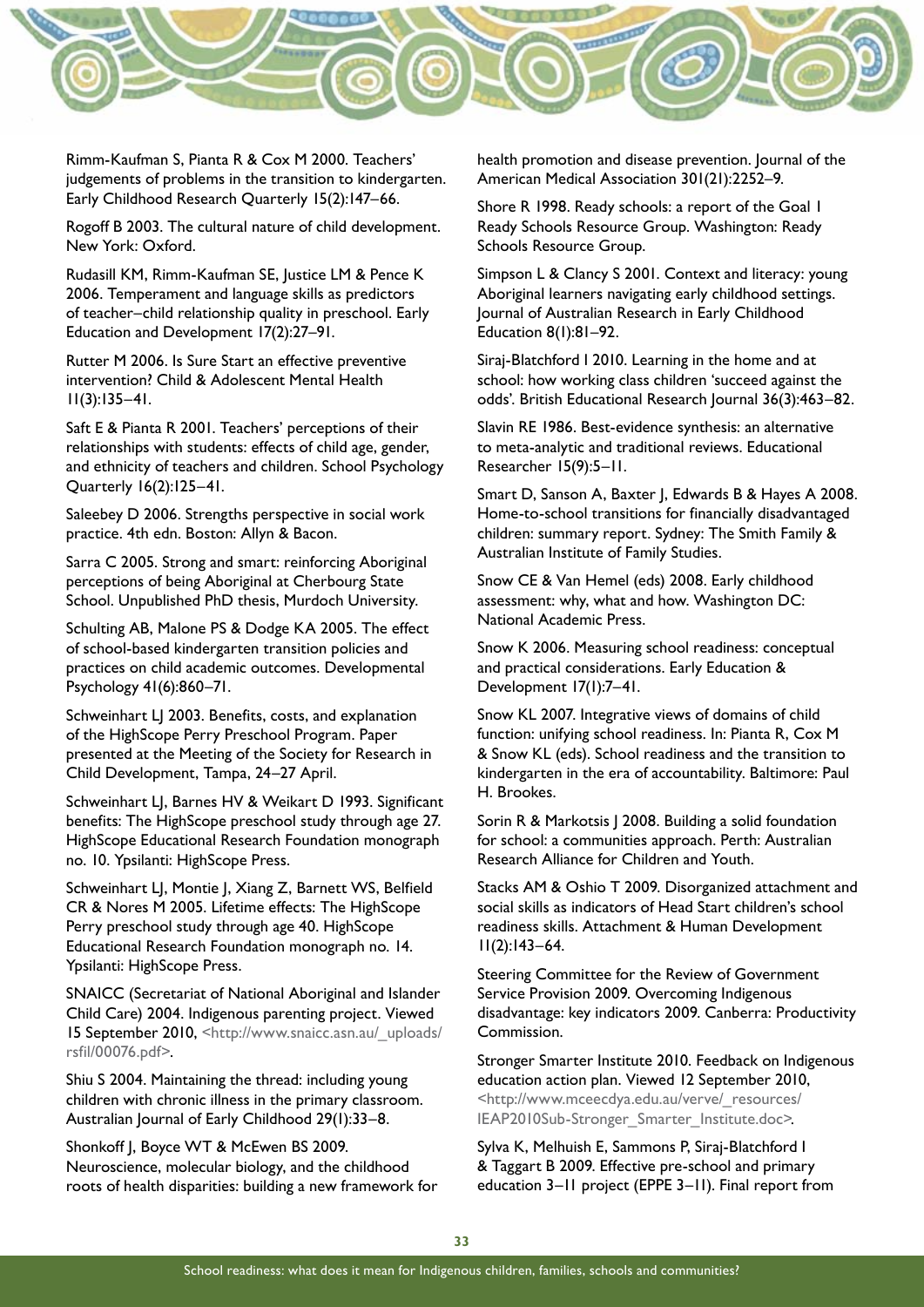

the primary phase: pre-school, school, and family influences on children's development during key stage 2 (Age 7–11). London: Institute of Education, University of London.

Thorne J 2004. Middle ear problems in Aboriginal school children cause developmental and educational concerns. Contemporary Nurse 16(1–2):145–50.

Thorpe KJ, Tayler CP, Bridgstock RS, Grieshaber SJ, Skoien PV, Danby SJ et al. 2004. Preparing for school: report of the Queensland preparing for school trials 2003/4: Brisbane: School of Early Childhood, Queensland University of Technology.

Thwaite A 2007. Inclusive and empowering discourse in an early childhood literacy classroom with Indigenous students. Australian Journal of Indigenous Education 36:21–31.

Turner KMT, Richards M & Sanders MR 2007. Randomised clinical trial of a group parent education programme for Australian Indigenous families. Journal of Paediatrics & Child Health 43(6):429–37.

Tymms P, Merrell C & Jones P 2004. Using baseline assessment data to make international comparisons. British Educational Research Journal 30(5):673–89.

Urbis Keys Young 2006. Evaluation of the Murdi Paaki COAG Trial FAHCSIA. Viewed 8 September 2010, <http://www.fahcsia.gov.au/sa/indigenous/pubs/evaluation/ coag\_trial\_site\_reports/nsw\_murdi\_paaki\_trial/Pages/ default.aspx>.

Van der Kolk B 2007. Developmental impact of childhood trauma. In: Kirmayer L, Lemelson R & Barad M (eds). Understanding trauma: integrating biological, clinical and cultural perspectives. Cambridge: Cambridge University Press, 224–41.

Vandell DL, Belsky J, Burchinal M, Steinberg L, Vandergrift N & NICHD Early Child Care Research Network 2010. Do effects of early child care extend to age 15 years? Results from the NICHD study of early child care and youth development. Child Development 81(3):737–56.

Vernon-Feagans L, Odom E, Pancsofar N & Kainz K 2008. Farkas and Hibel, and a transactional/ecological model of readiness and inequality. In: Booth A & Crouter AC (eds). Disparities in school readiness: How families contribute to transitions into school. New York: Taylor & Francis Group, 61–78.

Waanders C, Mendez JL & Downer JT 2007. Parent characteristics, economic stress and neighborhood context as predictors of parent involvement in preschool children's education. Journal of School Psychology 45:619–36.

Wagner M, Spiker D, Hernandez F, Song J & Gerlach-Downie S 2001. Multisite Parents as Teachers evaluation: experiences and outcomes for children and families. Menlo Park: SRI International.

Webster-Stratton C & Reid MJ 2004. Strengthening social and emotional competence in young children— The foundation for early school readiness and success: Incredible Years classroom social skills and problemsolving curriculum. Infants & Young Children 17(2):96– 113.

Webster-Stratton C, Reid MJ & Hammond M 2001. Preventing conduct problems, promoting social competence: a parent and teacher training partnership in Head Start. Journal of Clinical Child Psychology 30(3):283–302.

Webster-Stratton C, Reid MJ & Stoolmiller M 2008. Preventing conduct problems and improving school readiness: evaluation of the Incredible Years teacher and child training programs in high-risk schools. Journal of Child Psychology & Psychiatry 49(5):471–88.

Weinreb L, Wehler C, Perloff J, Scott R, Hosmer D, Sagor L et al. 2002. Hunger: its impact on children's health and mental health. Pediatrics 110(4):e41.

Weiss HB & Stephen N 2009. From periphery to center: a new vision for family, school and community partnerships. In: Christenson SL & Reschly AL (eds). Handbook for school–family partnerships. New York: Routledge, 448–72.

Windisch LE, Jenvey VB & Drysdale M 2003. Indigenous parents' ratings of the importance of play, Indigenous games and language, and early childhood education. Australian Journal of Early Childhood 28(3):50–6.

Wise S, da Silva L, Webster E & Sanson A 2005. The efficacy of early childhood interventions. AIFS research report no. 14. Melbourne: Australian Institute of Family Studies. Viewed 22 October 2010, [<http://www.aifs.gov.](http://www.aifs.gov.au/institute/pubs/resreport14/aifsreport14.pdf) [au/institute/pubs/resreport14/aifsreport14.pdf](http://www.aifs.gov.au/institute/pubs/resreport14/aifsreport14.pdf)>.

Woodhead M & Moss P 2007. Early childhood and primary education. Transitions in the lives of young children (Early Childhood in Focus 2). The Hague: Bernard Van Leer Foundation.

Wright MO & Masten AS 2005. Resilience processes in development: Fostering positive adaptation in the context of adversity. In: Goldstein S & Brooks R (eds). Handbook of resilience in children. New York: Springer, 17–38.

Wylie C, Hodgen E, Hipkins R & Vaughan K 2009. Competent learners on the edge of adulthood: a summary of key findings from the Competent Learners at 16 project. Wellington: Ministry of Education, New Zealand Council for Educational Research.